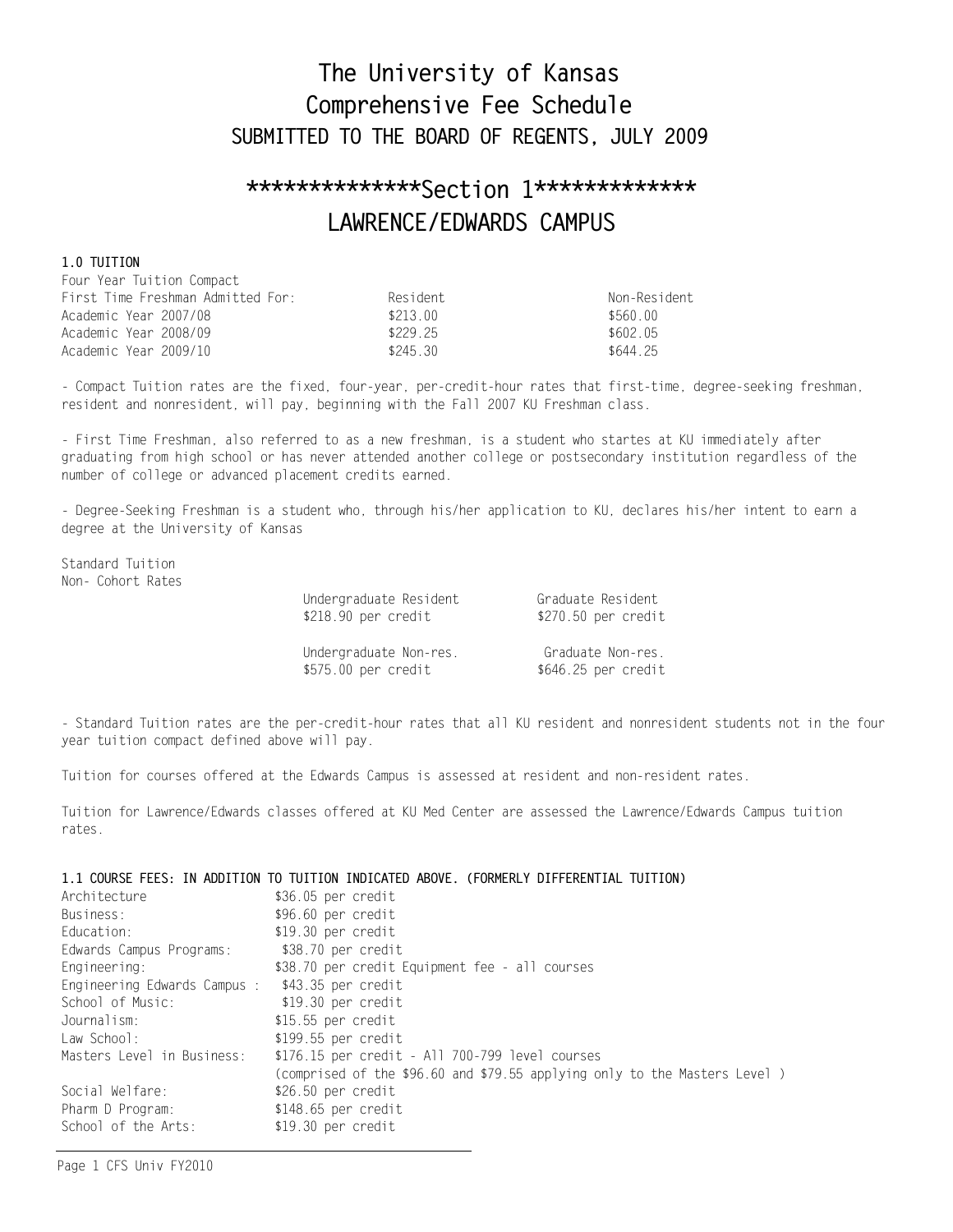(in College of Liberal Arts and Sciences)

Juridical Sciences \$1,000.00 flat rate Students enrolled in the Doctor of Juridical Science (S.J.D.) Degree Program pay this fee (fall/spring only) in addition to the \$199.55 per credit hour fee.

#### 2.0 FEES

#### 2 1 SEMESTER FFFS

Lawrence Required Campus Fees: \$70.56 per credit for enrollments of 5 or less hours. For credits in excess of 5 up to 6 hours is \$70.55. For enrollments of 6 or more hours, a flat rate of \$423.35 will be assessed. (classes with location of Lawrence Campus)

Lawrence classes offered at KUMC will be assessed KUMC campus fees instead of the Lawrence fees.

Off-Campus Area Fees: All classes excluding those with Lawrence, Edwards or KUMC campus locations.

Undergraduate \$45.00 per credit

Graduate \$45.00 per credit

Off-campus fees for enrollments in differing level combinations. Fees will not exceed \$540.00 for that site only.

Edwards Campus Required Fee. All classes with an Edwards Campus location:

Undergraduate \$66.00 per credit \*

Graduate \$66.00 per credit \*

For undergraduate and graduate students with enrollments of more than 12 Edwards Campus credits a flat rate of \$792.00 will be assessed.

\* Comprised of: Construction Fee \$15.00; Edwards Campus Student Union fee \$6.00; Campus Fee \$45.00.

#### 2.2 SUMMER FEES

Lawrence Required Campus Fees: \$43.91 per credit for enrollments of 5 or less hours. For enrollments of more than 5 hours a flat rate of \$219.55 will be assessed. (classes with location of Lawrence Campus)

Lawrence classes offered at KUMC will be assessed KUMC campus fees instead of the Lawrence fees.

Off-Campus Area Fees: (all classes excluding those with Lawrence, Edwards or KUMC campus locations).

Undergraduate \$45.00 per credit

Graduate \$45.00 per credit

Off-campus fees for enrollments in differing level combinations, fees will not exceed \$540.00 for that site only.

Edwards Campus Required Fee. All classes with an Edwards Campus location

Undergraduate \$66.00 per credit \*

Graduate \$66.00 per credit \*

For undergraduate and graduate students with enrollments of more than 12 Edwards Campus credits a flat rate of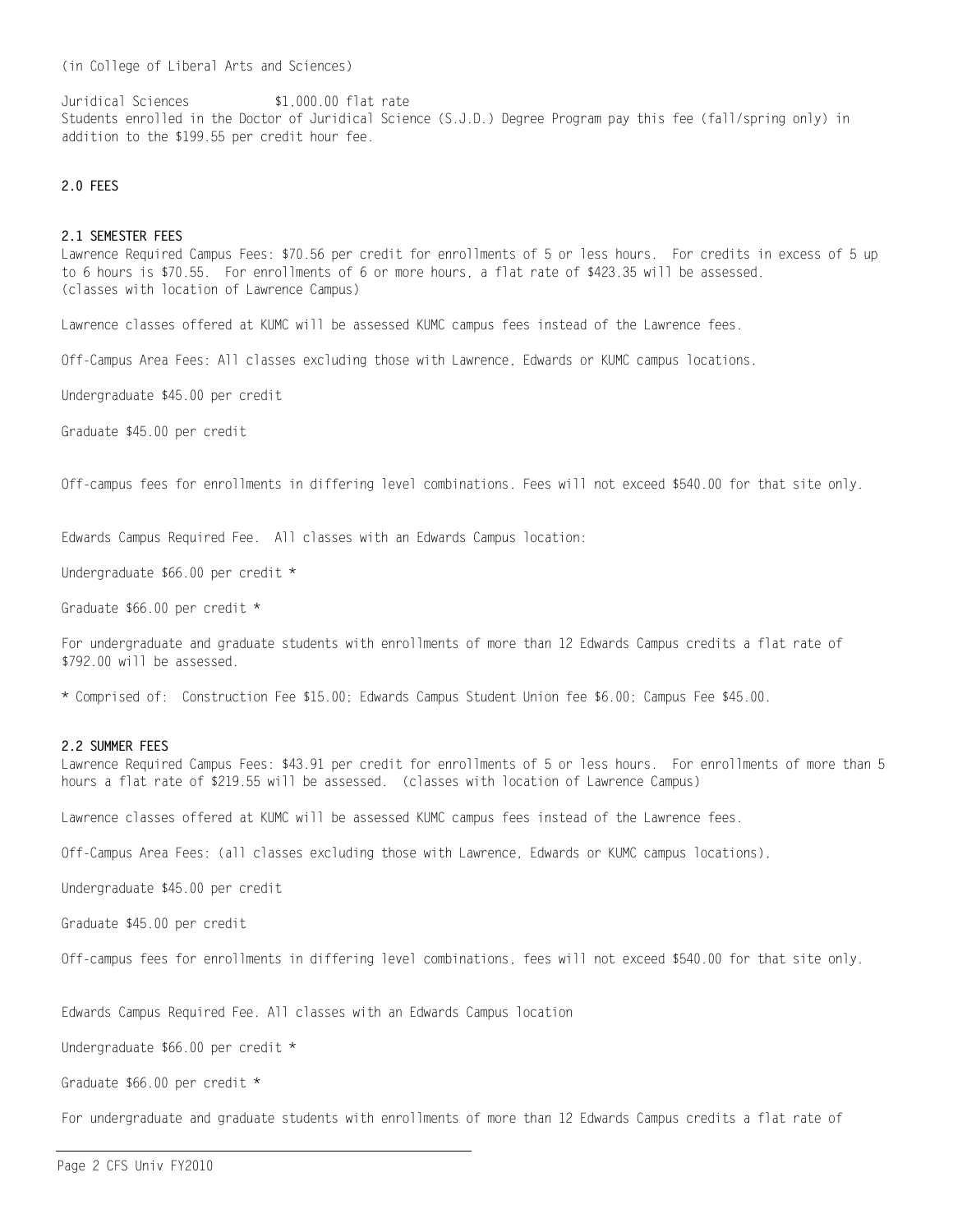\* Comprised of: Construction Fee \$15.00; Edwards Campus Student Union fee \$6.00; Campus Fee \$45.00.

### 2.3 INTERNATIONAL STUDENT FEES:

Lawrence required International Student Fee: \$25.00 per enrolled student per term. This fee is non-refundable on or after the first day of classes.

### 3.0 COMPOSITION OF LAWRENCE CAMPUS FEE

|                                                | Semester | Summer   |
|------------------------------------------------|----------|----------|
| Student-Health Fee *                           | \$104.80 | \$60.75  |
| Counseling and Psychological Services          | \$11.00  | \$6.35   |
| Student Recreation & Fitness Center Fee**      | \$75.50  | \$37.75  |
| Student Union Building Fee ***                 | \$41.00  | \$20.50  |
| Student Union Renovation Fee                   | \$12.00  | \$6.00   |
| Student-Senate Activity Fee                    | \$15.50  | \$7.75   |
| Student-Media Fee                              | \$4.00   | \$2.00   |
| ****<br>Women's & Non-Revenue Intercol. Sports | \$40.00  | \$20.00  |
| Educational-Opportunity Fee                    | \$5.75   | \$2.85   |
| Child Care Facility Construction Fee           | \$4.00   | \$2.00   |
| Campus Transportation Fee $\sim$               | \$65.90  | \$32.95  |
| Campus Environmental Improvement Fee ~~        | \$3.85   | \$1.80   |
| Legal Services for Students Fee                | \$10.00  | \$5.00   |
| Newspaper Readership Fee                       | \$3.75   | \$1.60   |
| Office of Multicultural Affairs Fee ~~~        | \$6.30   | \$2.75   |
| Student Union Activities Fee                   | \$5.00   | \$2.00   |
| Saferide Fee $\sim\sim$                        | \$10.00  | \$5.00   |
| Wireless Implementation Fee ##                 | \$5.00   | \$2.50   |
| TOTAL, FULL REQUIRED CAMPUS FEE:               | \$423.35 | \$219.55 |

NOTES:

\* Comprised of: Student Health Services, \$102.30 (\$59.30 summer); Facilities, Maintenance, Repair, & Equipment, \$2.50 (\$1.45 summer)

\*\* Comprised of: Recreation Services, \$42.00 (\$21.00 summer); Facilities & Construction Bond, \$29.50  $( $14.75$ summer); Sports Clubs, \$3.00 (\$1.50 summer); & Facilities Maintenance \$1.00 (\$.50 summer)

\*\*\* Comprised of: Student Union Operations \$37.50 (\$19.50 summer); Repairs, Improvements and Equipment Reserve \$3.50 (\$1.00 summer)

\*\*\*\* Women & Non Revenue Intercoll Sports \$25.00 (\$12.50 summer); Capital Improvement \$15.00 (\$7.50 summer)

~ Comprised of: Operating \$44.90 (\$22.45 summer); Bus Procurement \$21.00 (\$10.50 summer)

~~ Comprised of: Recycling, \$3.60 (\$1.80 summer); Renewable Energy & Sustainabillity \$0.25 (not assessed in summer)

~~~ Comprised of: Construction Fee \$3.50 (\$1.75 summer); Multicultural Education Fund \$1.15 (\$.30 summer); Services, Operations & Programs, \$1.40 (\$.70 summer); Long Term Maintenance \$.25 (not assessed in summer)

 $\sim$  Comprised of: Safe Ride \$4.00 (\$2.00 summer); SafeBus \$6.00 (\$3.00 summer)

## Wireless fee sunsets in FY12

## $3.1$

Of the \$41.00 (summer \$20.50) Student Union Building Fee, \$35.50 (summer \$18.50) will be transferred to the Student Union for Operating Expenditures and \$3.50 (summer \$1.00) will be retained in the Repairs, Improvements, and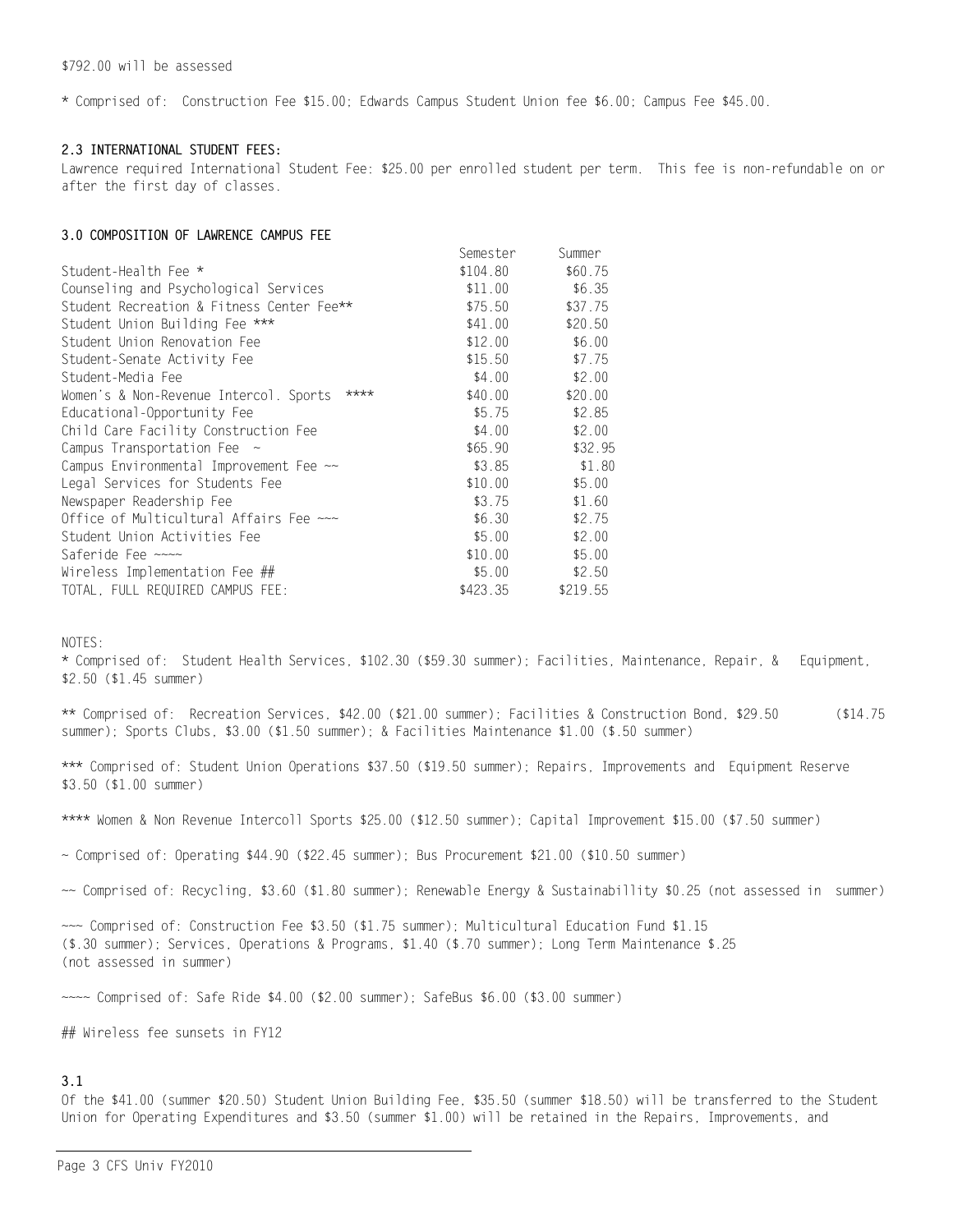Equipment Reserve Account.

### $3.2$

The semester-hourly rate for the first five credits is 1/6th of the full-fee amount rounded to two decimals. Rounding rule is: if.xx5 or more, round up, if less than, xx5 round down. The hourly rate for the sixth credit is the difference between the full amount and the amount assessed for six credits. (Univ. Pol.)

### $3.3$

The summer-session-hourly rate is 1/5th of the full-fee amount, rounded to two decimals, and is assessed on the first five credits. Rounding rule is: if .xx5, round up, if less than .xx5 round down. (Univ. Pol.)

### $3.4$

All proposed changes in the individual elements of the Summer-Required-Campus Fee will be coordinated so that summer rates are approximately half the semester rates. (Univ. Pol.)

### 4.0 DEFINITIONS

### 4.1 APPLICABLE TUITION

This term means resident tuition is assessed for those eligible for resident tuition; non-resident tuition is assessed for those NOT eligible for resident tuition; staff-rate tuition is assessed for those eligible. This pertains to all courses with a location of Lawrence. Edwards Campus, or KU Medical Center. Off-campus courses, including Study Abroad, will be assessed at the resident rates. See KSA 76-729 through 76-731 and BOR 88-2-1 through 88-3-12.

### 4.2 REGENTS SYSTEM STAFF MEMBERS

As used in this document, includes unclassified, classified and University Support Staff members holding regular payroll appointments (excluding seasonal and temporary appointments) of the following: Kansas State University, Emporia State University, Pittsburg State University, Wichita State University, Fort Hays State University, Board of Regents Office, University of Kansas, and the Reserve Officer Training Corps (ROTC) units located at the University of Kansas.

### 5.0 OFF-CAMPUS-CREDIT COURSES

Tuition and fees are assessed on a credit-hour basis at rates equal to resident tuition. All Off-Campus-Credit Courses have locations other than: Edwards Campus, Lawrence or KU Medical Center.

### 5.1 ELIGIBLE COURSES

All off-campus course work must satisfy applicable Board of Regents policies and regulations. All course work must be offered and must meet outside the Lawrence Area. Course work will not be offered off campus as a means to circumvent policies which dictate when resident and non-resident tuition rates should be assessed.

### 5.1.02

Course work normally taught by appointment may be offered through an off-campus site outside the Lawrence Area provided the course work is an integral part of a degree program, which is offered at the same offcampus site and provided no instructional student/faculty contact will take place on the Lawrence Campus or on the KUMC Campus. Eligible students are only those who are pursuing ALL other course work toward their degrees at the same off-campus site. The chairperson of the department offering the course will establish advising procedures to limit enrollment to eligible students. The chairperson will regularly review class rosters and initiate an administrative change of section to an on-campus section for any ineligible student. (Univ. Pol.)

### $5.1.03$

The Provost Office will monitor off-campus course offerings for compliance with applicable regulations and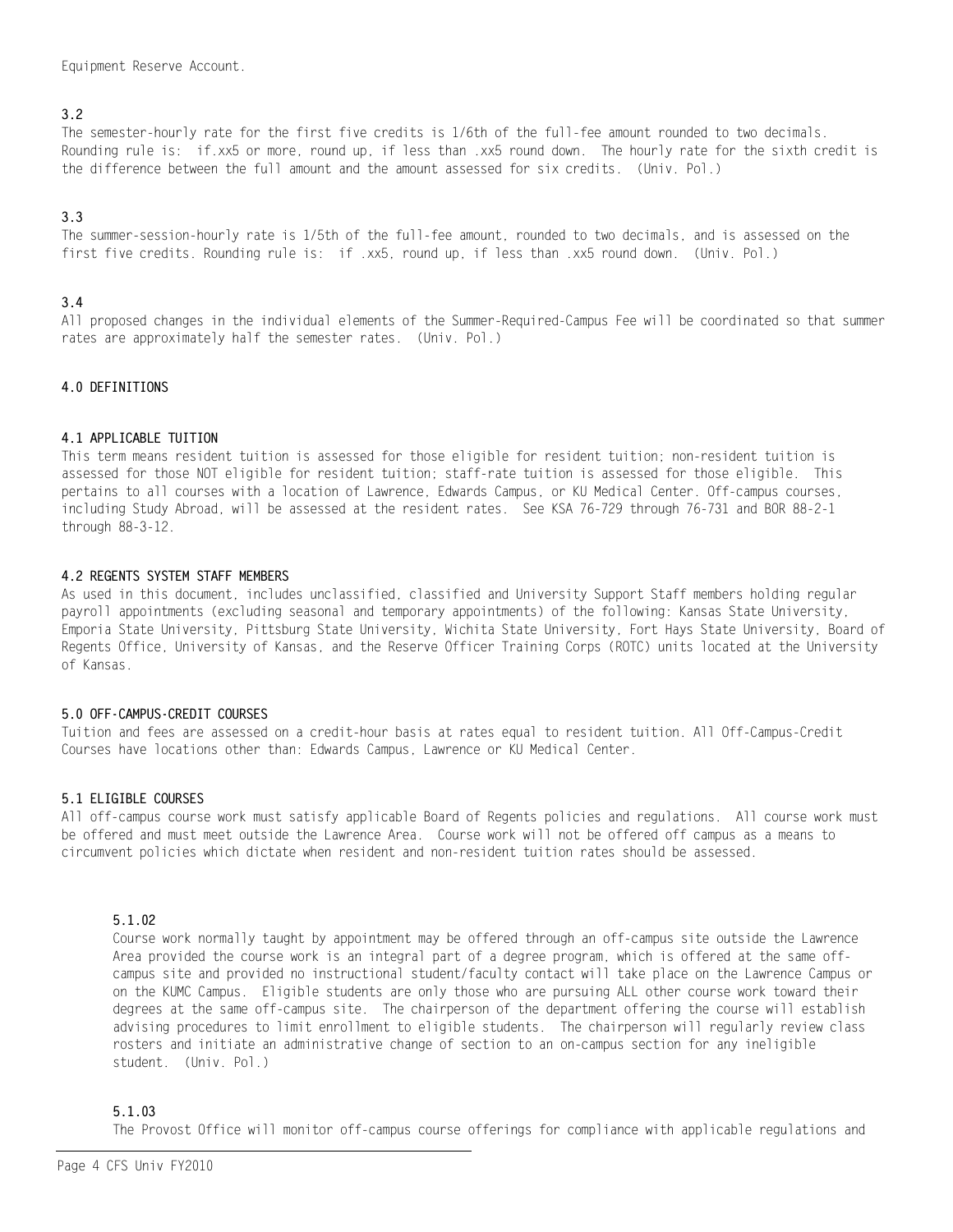#### 6.0 WAIVERS, REMISSIONS AND SPECIAL PROGRAMS

#### $6.0.01$

Staff Rates: Available to Full-time staff of any Regents University (Regents University staff members): Rates equal to resident tuition are assessed. No required campus fee is assessed. No off-campus-area fee is assessed. All other appropriate fees are assessed including Course Fees.

#### $6.0.02$

Applications for waivers, remissions, special programs or any other authorization affecting tuition and/or fees must be filed with the Office of the University Registrar by the 30th calendar day after the first day of classes of the term. (Univ. Pol.)

### $6.0.03$

Semester eligibility: Regents-System staff members who have full-time appointments starting not later than the first day of the first full month of the semester and continuing through the 60th class day of the semester. (Univ. Pol.)

#### $6.0.04$

Summer eligibility: Regents-System staff members who have full-time appointments starting not later than the first day of summer classes and continuing through the 30th class day of summer classes or who met the semester eligibility criteria for the preceding fall and spring semesters. (Univ. Pol.)

#### $6.0.05$

If eligibility for staff rate ends or is found invalid before the last day of the applicable term. Tuition and Fees are reassessed for the entire term in amounts described in paragraphs 1.0 and 2.0. When the students academic dean verifies in writing to the University Registrar that all enrolled course work is completed satisfactorily (not dropped, withdrawn from or failed) prior to the end of the term, thus ending the need for staff status, the student remains eligible for staff rates for that term. (Univ. Pol.)

#### $6.0.06$

Exception for post-doctoral students: The appointment starting date requirement may be waived by the University Registrar for new, first-time post-doctoral students arriving and enrolling later in the term in not more than one credit of research per term. (Univ. Pol.)

#### $6.0.07$

Affiliated Corporations: Available to full-time staff (100% appointment) of affiliated corporations (Alumni Association, Kansas and Burge Unions, Kansas Athletics, KU Endowment Association and The University of Kansas Hospital Authority) may receive a waiver of required campus fees and/or area fees by following procedures announced in the Timetable of Classes. Dependents of affiliated corporation staff are not eligible for staff dependent waivers. (Univ. Pol.)

#### 6.2 STAFF RATES

Part-time staff of any Regents University (Regents University staff members): Rates equal to resident tuition are assessed. Only Graduate Teaching and Research Assistant (GTA/GRA) are assessed required campus fees and off-campus area fees. Appropriate fees are assessed when applicable.

#### $6.2.01$

Eligibility: Regents-System staff members who have 40% or more but less than 100% of full-time appointments for the same periods of time described in paragraphs 6.0.03, 6.0.04 above. (Univ. Pol.)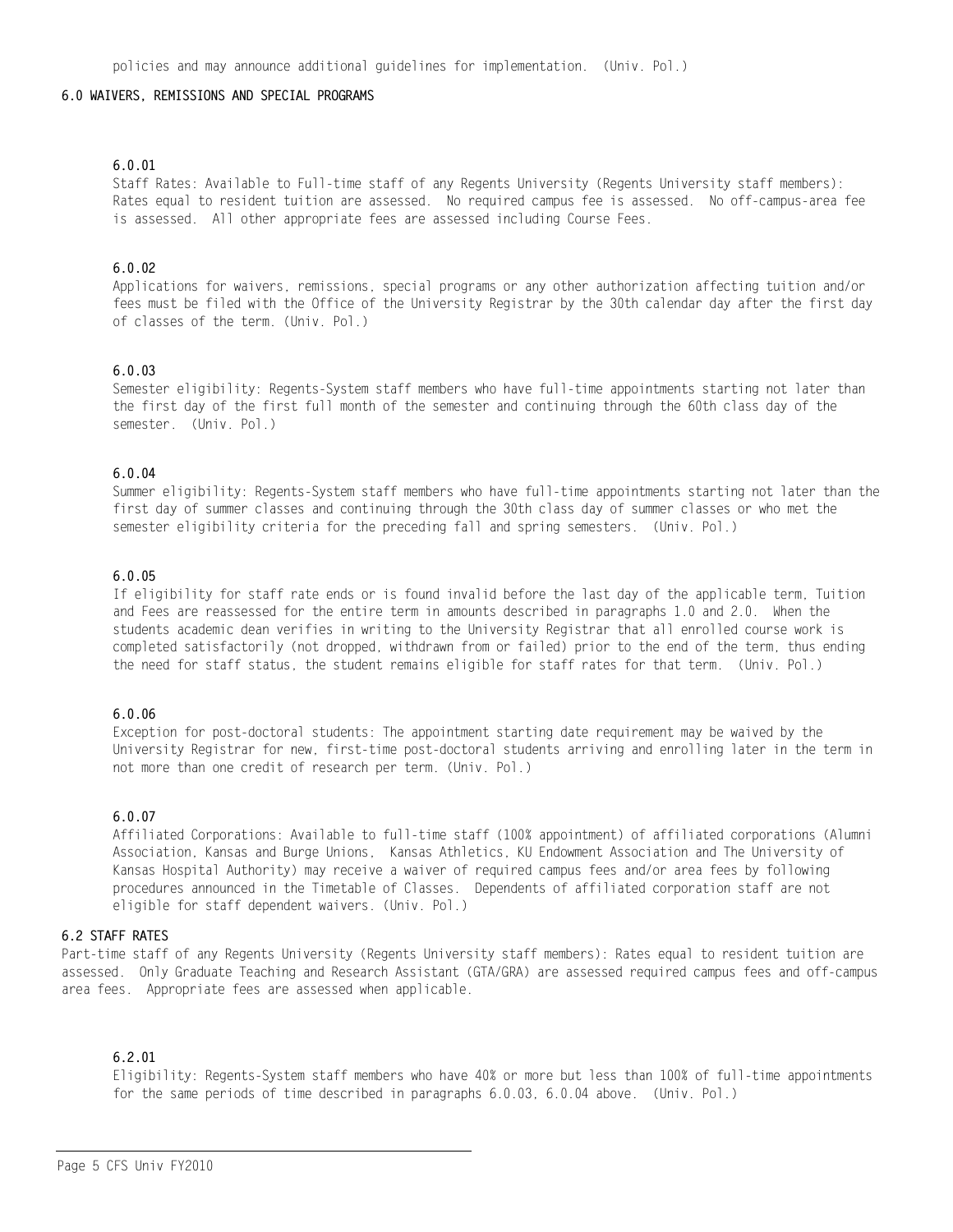### $6.2.02$

Policies described in paragraphs 6.0.03, 6.0.04, 6.0.05 and 6.0.06 are applicable. (Univ. Pol.)

### 6 2 03

Part-time employees of Affiliated Corporations are not eligible for staff rates.

#### **6.3 STAFF DEPENDENTS**

Rates equal to resident tuition and required campus fees are assessed as described in Tuition and Fees above. All other appropriate fees are assessed when applicable.

### 6.3.01

Eligibility: Spouses and dependent children of full-time (100% appointment) university staff. Exceptions: Spouses and dependent children of part-time university staff who were eligible March 6, 1998, who remained continuously enrolled as a graduate student and employed in an eligible position (Univ. Pol.)

### $6.3.02$

Policy described in paragraph 6.0.05 is applicable. (Univ. Pol.)

### 6.4 GRADUATE TEACHING ASSISTANTS

Applicable tuition, including differential tuition, is waived by percentage indicated below. If student is eligible, staff rates are assessed first before applying waiver. All other appropriate fees are assessed when applicable. For eligible students the university will pay up to three hours of required campus fees.

|                                                      | 100% |                                       |
|------------------------------------------------------|------|---------------------------------------|
|                                                      | 75%  |                                       |
|                                                      | 50%  |                                       |
|                                                      | 25%  |                                       |
| $40 - 99%$<br>$30 - 39%$<br>$20 - 29%$<br>$10 - 19%$ |      | Salaried Appointment: % of fees paid: |

### 6.4.01

Eligibility: Eligible teaching assistantship as determined by the Provost and graduate-student status for the entire term. (Univ. Pol.)

### 6.4.02

Policy described in paragraph 6.0.05 is applicable. (Univ. Pol.)

### 6.5 STUDY ABROAD AS TAUGHT BY UNIVERSITY OF KANSAS FACULTY

Tuition is assessed on a credit-hour basis at rates equal to resident tuition. No campus fee/area fee is assessed.

### 6.6 STUDY ABROAD NOT TAUGHT BY UNIVERSITY OF KANSAS FACULTY

Criteria: ALL of the following conditions must be met: Instruction NOT provided by faculty funded by the University of Kansas. Credit hour production NOT assigned to Instructors evaluating work and to departments awarding credit. Credit hours NOT included in the state-funded enrollment base. Tuition: none; however, see 16.7.06.

### 6.6.01

Eligible programs: As verified in writing by the Dean of Graduate and International Programs to the University Registrar. Normally verification should be submitted at least six months prior to the beginning of the term. (Univ. Pol.) (See also paragraphs 12 and 16.7.06.)

### 6.7 NON-UNIVERSITY FUNDED INSTRUCTION

Criteria: Course work for which the entire cost including faculty salaries and overhead is financed by the National Science Foundation, another federal agency, or any non-university source. Not included in the state-funded enrollment base. Tuition may be waived. Applicable required campus fee or off-campus area fee is assessed unless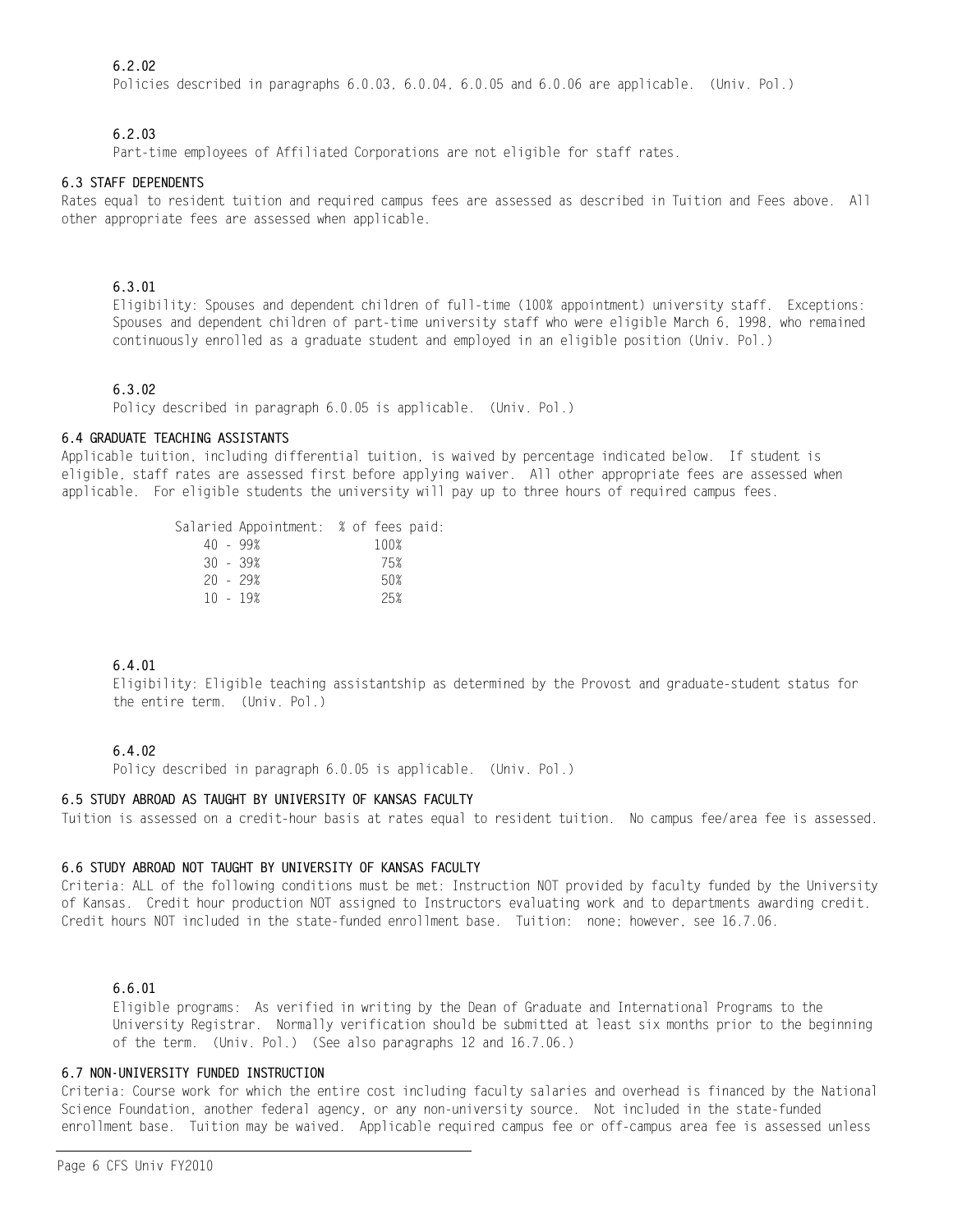waiver is allowed by other provisions stated in this document.

### 6.7.01

Eligible programs: Written verification by the Vice Provost for Research or his/her designee to the University Registrar that all criteria have been met. (Univ. Pol.)

### 6.8 ROTC COURSES TAUGHT AT ANOTHER INSTITUTION

ROTC course work taught by University of Kansas staff members funded by the Federal Government on the campus of a non-Regents System institution to non-University of Kansas students. Not included in the state-funded enrollment base. Tuition is waived. No off-campus-area fee is assessed.

### 6.8.01

Eligible campuses: As approved by the Provost. Currently approved schools include: Baker University, Haskell Indian Nations University, Johnson County Community College, Kansas City Kansas Community College, Mid-American Nazarene College, Park College, Rockhurst College, Washburn University and University of St. Mary. (Univ. Pol.)

#### 6.9 VISITOR

A non-degree seeking undergraduate or graduate student who is authorized to participate on a space-available basis in a regularly organized University course. Applicable tuition is assessed. No required Lawrence or Medical Center campus fee is assessed; however, fees are assessed for the Edwards Campus.

Tuition is waived for students classified as Kansas residents over 60 years of age upon request and proof of age. All other appropriate fees are assessed when applicable.

All visitor courses will show credit hours and post a grade of "NE" (not evaluated) on grade sheets and the students' academic record.

#### 6.10 APPLIED ENGLISH CENTER (AEC/ESLP) COURSE WORK

Tuition and fees are assessed in amounts described in sections 1.0 and 2.0. The tuition at the hourly rate applicable for AEC/ESLP course work is transferred to the AEC as a restricted fee.

### 6.11 FIELD RATES

This rate (waiver of required campus fee) is restricted to students who are not employed on campus and who are enrolled only in course work that is taught by appointment and who reside outside the area served by the Lawrence offices of the Postal Services. See 6.0.02 for the application deadline definition.

#### 7.0 DUE DATES FOR PAYMENT OF FEES AND PENALTIES FOR LATE PAYMENT

With the exceptions noted below, all tuition, fees and other outstanding financial obligations are payable in full at the scheduled fee payment time as announced in the Timetable of Classes.

#### 7.1 VETERANS INSTALLMENT PAYMENTS

If at the time of scheduled fee payment the student-veteran (excludes Chapter 31) has not received an educational benefit check covering any part of the term for which he/she is enrolling and for which the student is eligible, the student-veteran may pay his/her tuition and fees in three installments. The installment amounts are based upon the amount of tuition, divided in thirds. Payment of the first installment is required by October 15 for the fall semester, March 15 for the spring semester and July 15 for the summer semester. Payment of the second installment is due November 15 for the fall semester, April 15 for the spring semester and August 15 for the summer session. Payment of the third installment is required by December 15 for the fall semester and May 15 for the spring semester. If the final installment (third for fall/spring and second for summer) is not paid by the due date, the student-veteran will no longer be eligible for deferments and a hold will be placed on the student-veteran's account. Exceptions may be approved in accordance with quidelines announced by the Provost.

### 7.2 STUDENTS SPONSORED BY GOVERNMENTAL, EDUCATIONAL, SCHOLARSHIP OR FELLOWSHIP AGENCIES

The student may tentatively satisfy his/her obligation for paying tuition and fees by presenting an authorization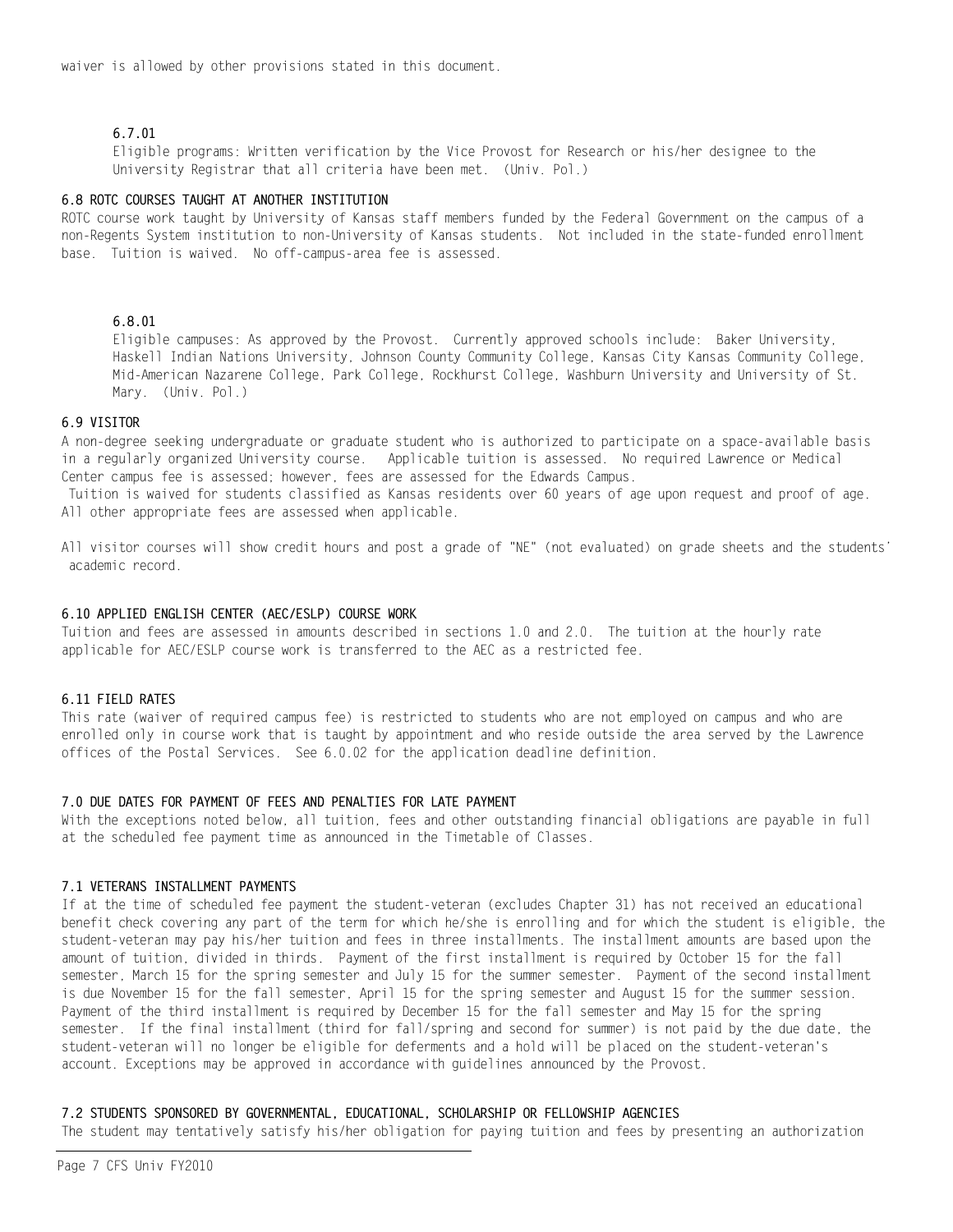letter from the students sponsor on or before the students fee payment due date. The obligation to pay tuition and fees will revert to the student if the sponsor does not pay the billed amount.

#### 7.3 DEFERRED PAYMENTS FOR GRADUATE TEACHING ASSISTANTS AND GRADUATE RESEARCH ASSISTANTS

If at the time of scheduled fee payment the affected student has not received a paycheck covering any part of the term for which he/she is enrolling, the student may defer payment of tuition and fees until the date the first full paycheck is available to be issued.

7.4 DEFERRED PAYMENTS FOR STUDENTS WHOSE FINANCIAL AID HAS BEEN AWARDED, BUT WILL NOT BE DISURSED BY THE FEE PAYMENT The Office of Student Financial Aid Director or a designee may defer payment of tuition and fees for a financial aid recipient. A student may request a deferment when financial aid has been awarded, but has not disbursed. OSFA staff will review the situation, including the reason balance is unpaid by the due date, charges, and projected financial aid. This review will also include careful evaluation of financial aid status, including Satisfactory Academic Progress, missing information, hours of enrollment, etc. A deferment fee of \$50.00 may be assessed.

#### 7.5 DEFERRED PAYMENTS FOR STUDENTS EXPERIENCING UNEXPECTED PROBLEMS IN PAYING TUITION AND FEES WHEN DUE

The Comptroller may defer payment of tuition and fees when mitigating circumstances support such decisions. A deferment fee of \$50.00 is assessed. The student's obligation to pay regularly assessed tuition and fees is not reduced by an approval to defer payment.

### 7.6 LATE FEES

#### 7.6.01

A fee of \$75.00 (\$50.00-KUMC) is assessed for an enrollment submitted beginning with the first day of Late Enrollment. This fee increases to \$150.00 (\$100.00-KUMC) on or near the 5th day of classes. These effective dates are proportionally adjusted for the summer session.

### $7.6.02$

A late-enrollment fee may be waived in accordance with guidelines announced by the Provost. (Univ. Pol.)

### $7.6.03$

Late Enrollment fees are assessed in the appropriate amount for each infraction and accumulate if there are multiple infractions for a given term. (Univ. Pol.)

### 7.6.04

A late payment fee of \$100.00 (fall and spring terms) or \$50.00 (summer) will be assessed each month for unpaid tuition and fee balances for two consecutive months. If unpaid tuition and fee charges still remain, beginning the third month and thereafter, a 1.5% default charge will be assessed. (Univ. Pol.)

#### 7.6.05

For resubmitted or reinstated enrollments a reactivation fee will be assessed. This fee is \$75.00 prior to the sixth day of classes. The fee increases to \$150.00 on the sixth day of classes. These effective dates are proportionally adjusted for the summer session. This section is not applicable to KUMC. (Univ. Pol.)

#### 8.0 REFUND/ADJUSTMENT POLICY

The following refund/adjustment policy applies only to tuition, differential tuition (for example: Law, Pharmacy, Engineering, Business, etc), the required campus fee, the off-campus-area fee and the Edwards Campus construction fee for a student who withdraws from the University or reduces his/her enrollment such that a different amount would normally be assessed:

### $8<sub>1</sub>$

First Adjustment Period: Through the last business day prior to the first day of classes or the scheduled financial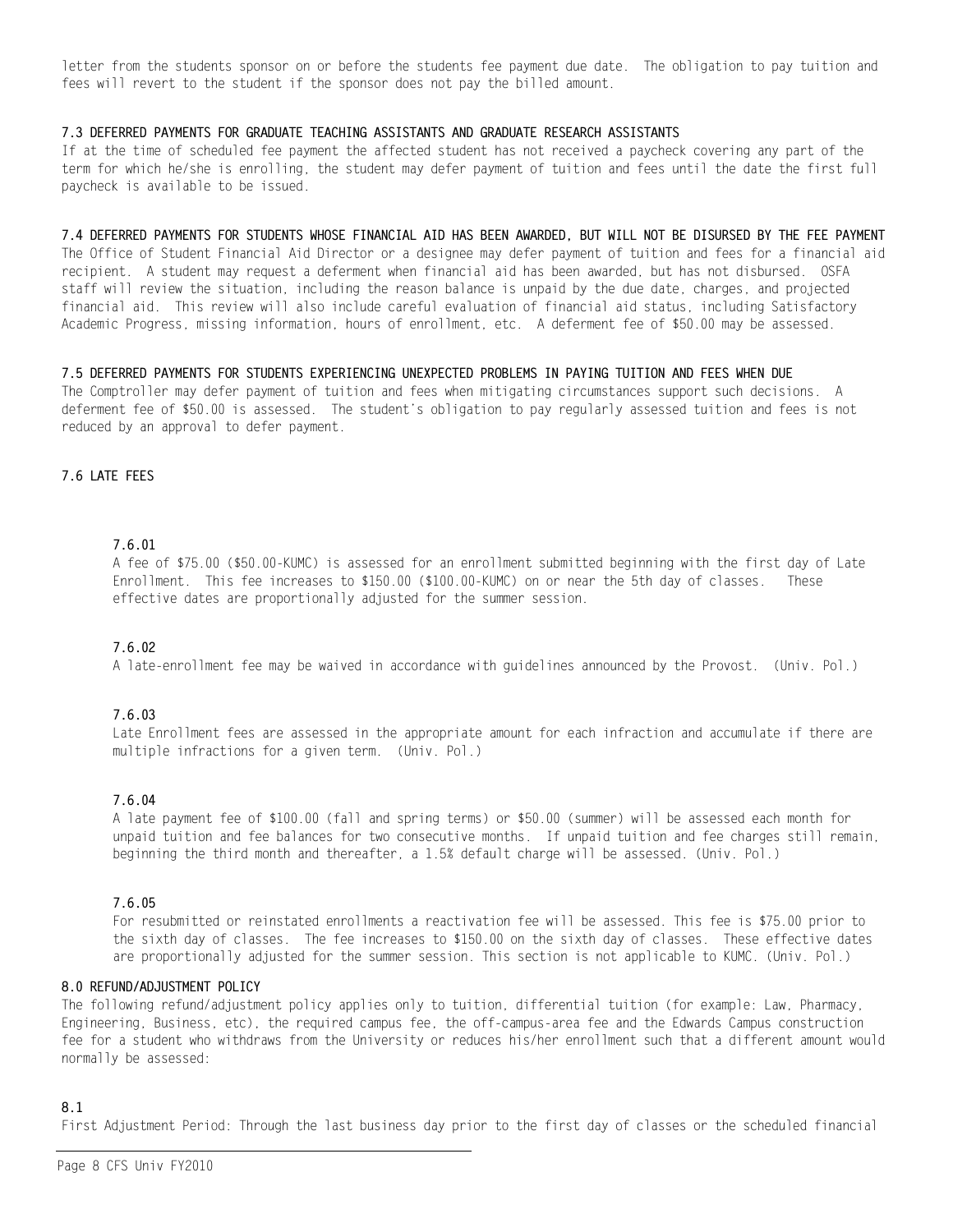aid and scholarship distribution date (whichever comes last): 100% adjustment.

### $8.2$

Second Adjustment Period: 90% adjustment - 1st day - 5th day.

### 8.3

Third Adjustment Period: 50% adjustment - 6th day - 20th day

### $8.4$

After the Third Adjustment Period: No adjustment - after 20th day.

### 8.5

Above schedule is proportionally adjusted for short courses and terms other than the standard 15-week semester.

### 8.6

Exceptions when mitigating circumstances apply may be approved in accordance with guidelines announced by the Provost. Detailed quidelines for mitigating circumstances; call to military service, jury duty and cases of student death are available from the University Registrar. (Univ. Pol.)

### 8.7

An obligation to pay tuition and fees in full is incurred at the time the student enrolls in or adds a course or courses. A student's obligation to pay tuition and fees may be adjusted according to the above schedule whenever credit hours are dropped. (Univ. Pol.)

### 8.8

Tuition, campus fees and off-campus area service fees assessed on dropped credit hours will apply in full to the same number of added credit hours provided one of the following conditions are met: 1) when drops and adds are completed on the same day or 2) when all changes occur during the 90% period or when all changes are made during the 50% adjustment period.

### 8.9

In the event the student does not receive an expected adjustment/refund or in the event the amount of the adjustment/refund is different from what was expected, the student may submit a written appeal, but not later than 20 days after the student is notified of the assessment/adjustment/refund and no later than the last day of classes for the term in question. (Univ. Pol.)

### 8.10

Federal regulations may require students attending the University, who receive student financial aid (grants, loans or work assistance) under Title IV or whose parent receives a loan under Title IV on behalf of the student, who fully withdraw from the University, to be subject to a different refund policy. Contact the Office of Student Financial Aid for details.

### 8.11

Off-Campus Area Fees: Area fees are charged in addition to tuition for all off-campus courses. These fees may only be waived by the University Registrar in accordance with guidelines set by the Provost.

### 8.12

Edwards Campus Construction Fee: This fee is charged on a credit hour basis for all courses taught in the Edwards Campus jurisdiction. Fee is waived for Kansas Teacher of the Year recipients. The Provost must approve any additional waivers of this fee.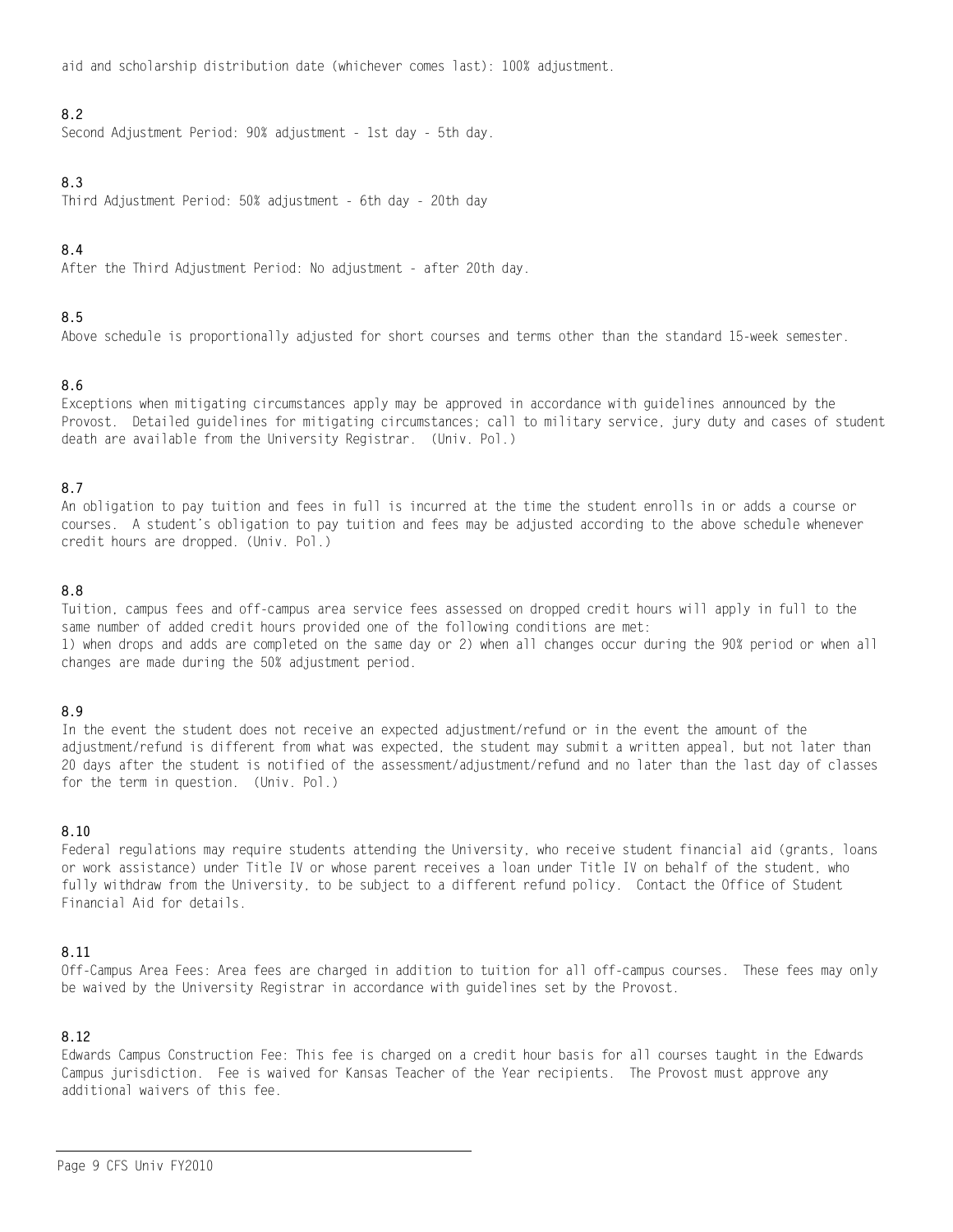### 9.0 RECORD AND ENROLLMENT HOLDS

All official academic transcripts, diplomas, and former student enrollment certifications will be withheld and future enrollments denied by the University for:

### $9.1$

The non-payment of regularly assessed tuition, fees and departmental charges as listed in this Comprehensive Fee Schedule and as submitted to the Office of the Comptroller for collection.

### $9.2$

The non-payment of parking and traffic fines as specifically listed in this Comprehensive Fee Schedule.

### 9.3

Failure to meet repayment obligations of Perkins Program Student Loans, Health Professions Student Loans, Loans for Disadvantaged students, or Kansas University Endowment Association Student Loans.

### 9.4

Non-repayment of other lawful debts arising from a written agreement between the student and the University.

#### 10.0 OTHER ADDITIONAL FEES

### 10.1 FIELD CAMP FEES (SUMMER SESSION)

#### $10.1.01$

The following camp fees are subject to change with the approval of the Board of Regents and are not waived for those covered in CFS 11.6, 11.10, 11.12 and 11.13.

| Geology 360 Field Investigation (2 hours)                 | \$150.00 |
|-----------------------------------------------------------|----------|
| Geology 560 Introductory Field Geology (4 hours) \$200.00 |          |
| Geology 561 Field Geology (4 hours)                       | \$200.00 |
| Geography 714 Field Experience                            | \$275.00 |
| Anthro. 418 / 889 Field Work: Archaeology                 | \$325.00 |
|                                                           |          |

#### 10.1.02

Field-camp fees are non-refundable once camp has started.

#### 11.0 OTHER AUTHORIZATIONS AFFECTING TUITION

#### 11.1 RESIDENT STATUS

Guidelines for the determination of residency for fee purposes are set forth in Appendix D, Residency Rules and Regulations, of the Policy and Procedures Manual for the Board of Regents along with referenced Kansas Statutes and Administrative Regulations. See 6.0.020

#### 11.2 KANSAS-MISSOURI RECIPROCAL AGREEMENT

Qualified students from Missouri enrolled in specified programs approved under Board of Regents agreement will be charged resident tuition within the provisions of K.S.A. 74-3219 to 74-3221.

### 11.2.01

Covered programs: Barch/BSArce; M/Arch/Prfl Architecture;

Formerly covered programs: Agreement terminated, by the beginning of the Fall 2005 semester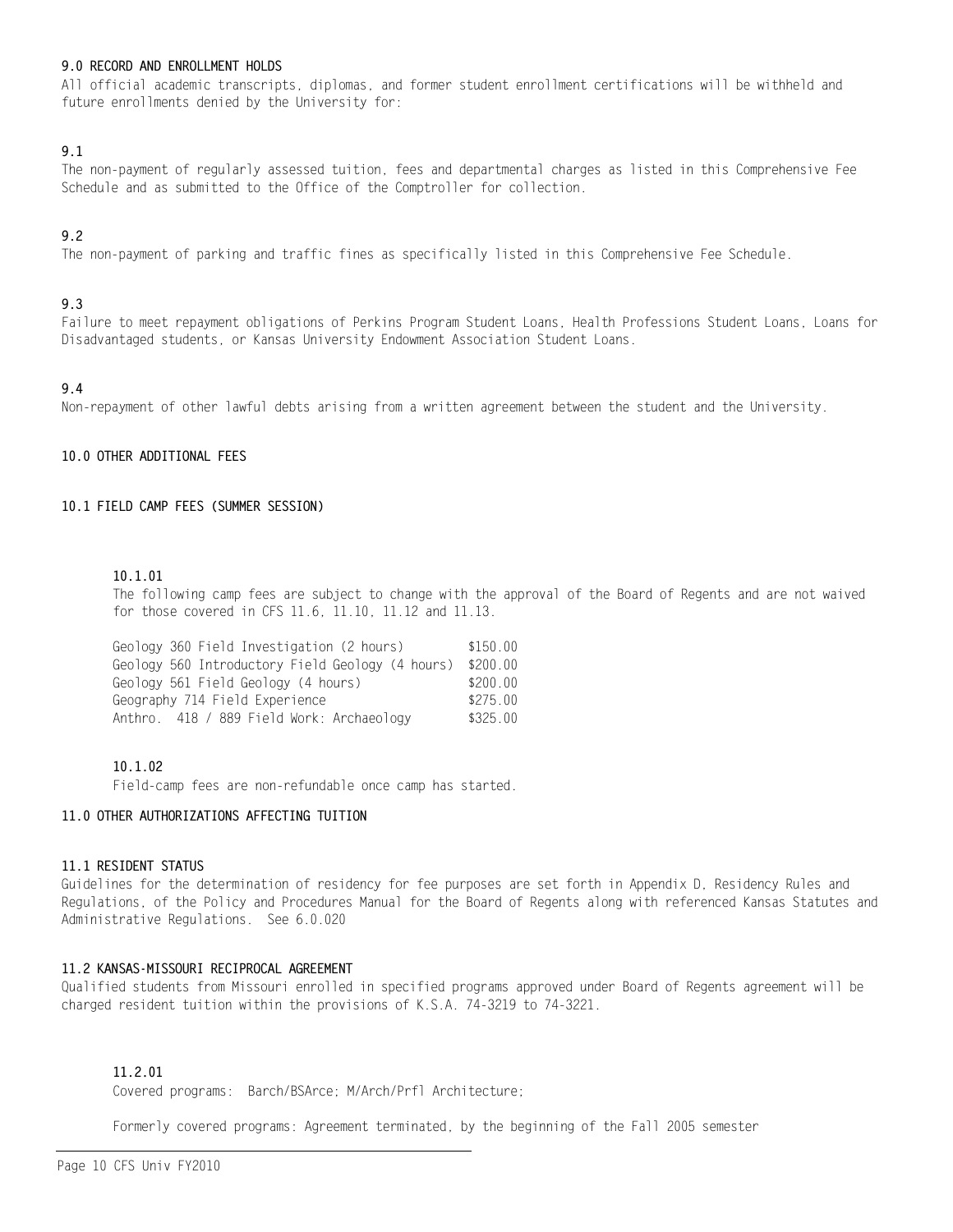Ph.D. Linguistics, BA/MA/Ph.D. Slavic Languages and Literatures (not Russian), East Asian Language and Culture.

Any Missouri student currently enrolled under the terms of this agreement may continue at the in-state tuition rates for the normal number of semesters required in the specific program for which he/she is enrolled.

### $11.2.02$

Covered programs: BArch/BSArce; M/Arch/Prfl Architecture: must be enrolled full-time.

### $11, 2, 21$

The student must be a declared major in one of the degree programs listed above and must be admitted as a degree-seeking student to the school offering the major. The student must actively pursue the declared major by enrolling in and completing appropriate course work each term. (Univ. Pol.)

### $11222$

The undergraduate language student grandfathered into the program, must complete at least one required course with the major department each term for academic purposes beyond meeting foreign language requirements as applicable to non-language majors seeking the BA. Degree. (Univ. Pol.)

Agreement terminated by the beginning of the Fall 05 semester.

### 11.2.23

Each term the Dean or Chairperson of the student's department must certify in writing to the University Registrar that the student is satisfying all of the academic eligibility criteria listed above. (Univ. Pol.)

### 11.2.24

The student must submit his/her request for the reciprocal tuition rate not later than the 30th calendar day after the first day of classes each term. (Univ. Pol.)

### $11, 2, 25$

The student must demonstrate that he/she is currently eligible to pay resident tuition at the University of Missouri. (Univ. Pol.)

#### 11.3 EDUCATIONAL BENEFITS FOR RESERVE OFFICER TRAINING CORPS PROGRAM PARTICIPANTS

ROTC program participants will be eligible for educational benefits in accordance with applicable articles and Board of Regents provisions. See KSA 74-3255.

### 11.4 MILITARY COURTESY

U.S. Military service members including members of the Kansas National Guard or Kansas Air National Guard and their dependents or spouses will be charged at rates equal to resident tuition if the service member is actively serving in any armed service of the United States and, regardless of the individual's duty station, resides in Kansas. If such service member is reassigned outside the United States, the resident tuition privilege shall continue as long as all of his/her dependents continue to reside in Kansas and the service member remains outside the U.S. See Appendix D of the Board of Regents Policy and Procedures Manual and K.A.R. 88-3-8a for specific provisions.

### 11.4.01 Dependents or spouses of Military Personnel reassigned from Kansas

Dependents or spouses of Military Personnel reassigned from Kansas. Any dependent or spouse of a person in military service, who is reassigned from Kansas to another duty station so long as such dependent or spouse continues to reside in Kansas, is eligible to pay an amount equal to resident fees. The dependent or spouse must remain continuously enrolled, exclusive of summer sessions, at a Kansas institution.

#### 11.4.02 Yellow Ribbon Program

The Yellow Ribbon program is a tuition grant program for certain military members. You may be eligible if: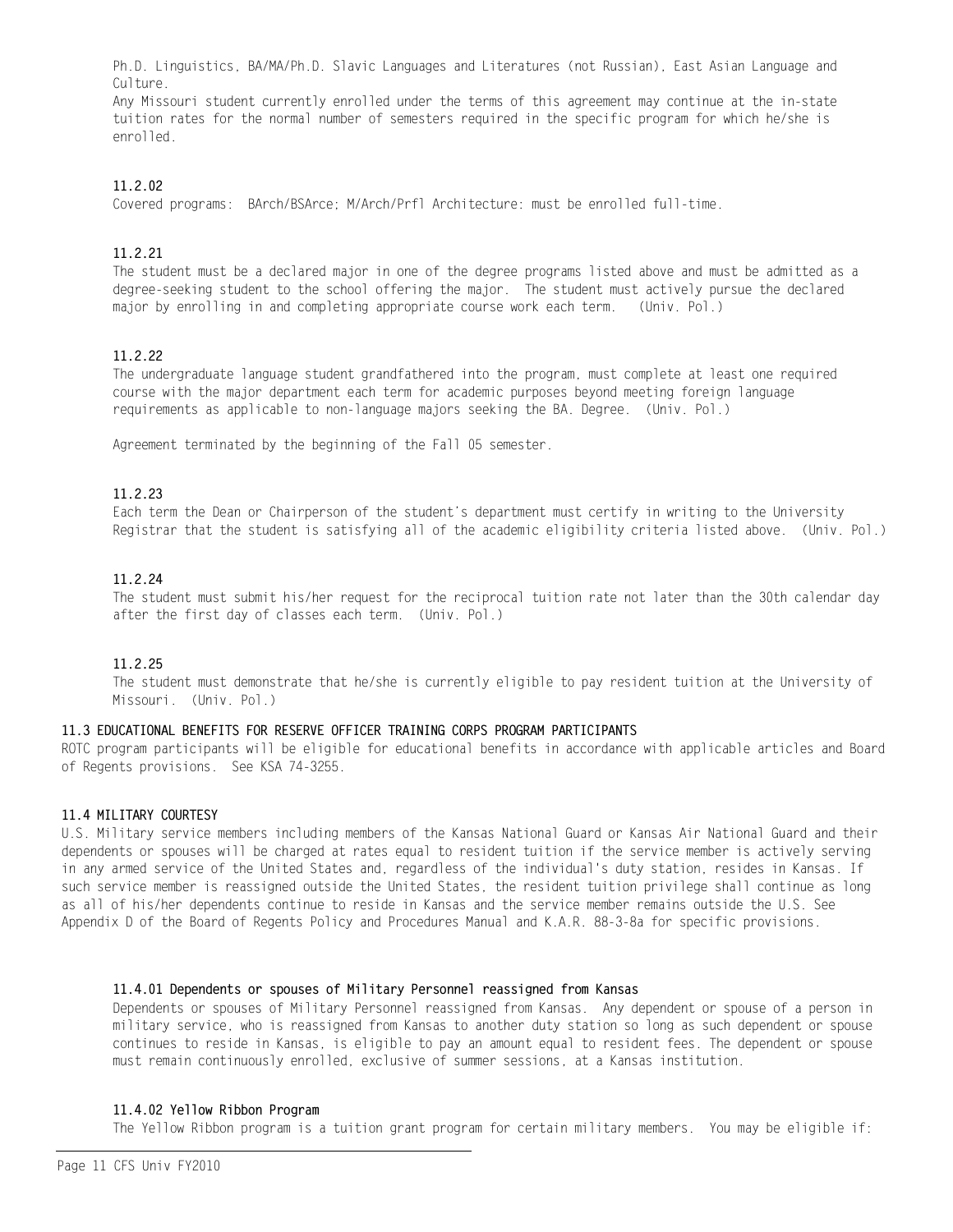- You served an aggregate period of active duty after September 10, 2001, of at least 36 months.
- You were honorably discharged from active duty for a service connected disability and served 30 continuous days after September 10, 2001
- You are a dependent eligible for Transfer of Entitlement under the Post-9/11 GI Bill based on a veteran'

service under the eligibility criteria listed above.

Once a student has been accepted into the Yellow Ribbon Program the University of Kansas will provide contributions during the current academic year and all subsequent academic years in which the University of Kansas is participating in the Yellow Ribbon Program and the student maintains satisfactory progress, conduct, attendance and has eligibility remaining. Yellow Ribbon recipients must remain continuously enrolled (excluding the summer term) at KU or they will need to reapply for the Yellow Ribbon program.

- Only tuition and required fees are eligible for payment under the Yellow Ribbon Program.

- Charges related to housing, optional fees, late fees, or any other charge is not eligible.

- The number of Yellow Ribbon participants is limited and is awarded on a first come, first awarded hasis

- Funds received from the Yellow Ribbon program cannot exceed the total tuition and required fees assessed.

For the 2009/2010 academic year (August 1, 2009 - July 31, 2010) KU will accept a total of eight students (five undergraduates and three graduates) into the Yellow Ribbon Program. The total amount of funds allocated for the academic year is \$1500.00 per student, which will be matched by the Veterans Administration. For more information, contact the Office of the University Registrar.

### 11.5 HASKELL INDIAN NATIONS UNIVERSITY

Eligibility Criteria: Any American Indian who is attending or has attended HINU will be a resident for fee purposes under the provision of KSA 76-731.

### 11.5.01

 $\mathbf{c}$ 

Balanced exchange with HINU: Upon formal agreement between Haskell Indian Nations University and The University of Kansas, a specified number of HINU students (to be agreed upon annually) will take KU classes that are not offered on their campus; an equal number of full-time KU students will attend classes unique to HINU. Students from both campuses will pay tuition and fees to their respective institutions. (Univ. Pol.)

### 11.6 VIETNAM CONFLICT

Dependents of persons deceased or declared a POW / MIA as a result of service during the Vietnam conflict may request waiver of tuition AND fees for up to twelve semesters when eligibility is certified by the Kansas Commission on Veterans Affairs under the provision of K.S.A. 73-1216 through 73-1218. Undergraduates and post-undergraduates are eligible for this provision.

#### 11.7 FOREIGN EXCHANGE PROGRAMS

Foreign students attending under authorized reciprocal agreements may be charged resident tuition under the provisions of K.S.A. 74-3221.

### 11.7.01

Eligibility: As verified in writing to the University Registrar by the Associate Vice Provost, International Programs. (Univ. Pol.)

#### 11.8 INTERNATIONAL AGREEMENTS AND DIRECT EXCHANGE PROGRAMS

Full-tuition waivers may be granted for students attending the University under certain international agreements and direct exchange programs that were established prior to the limitation on reciprocal agreements under K.S.A. 74-3221.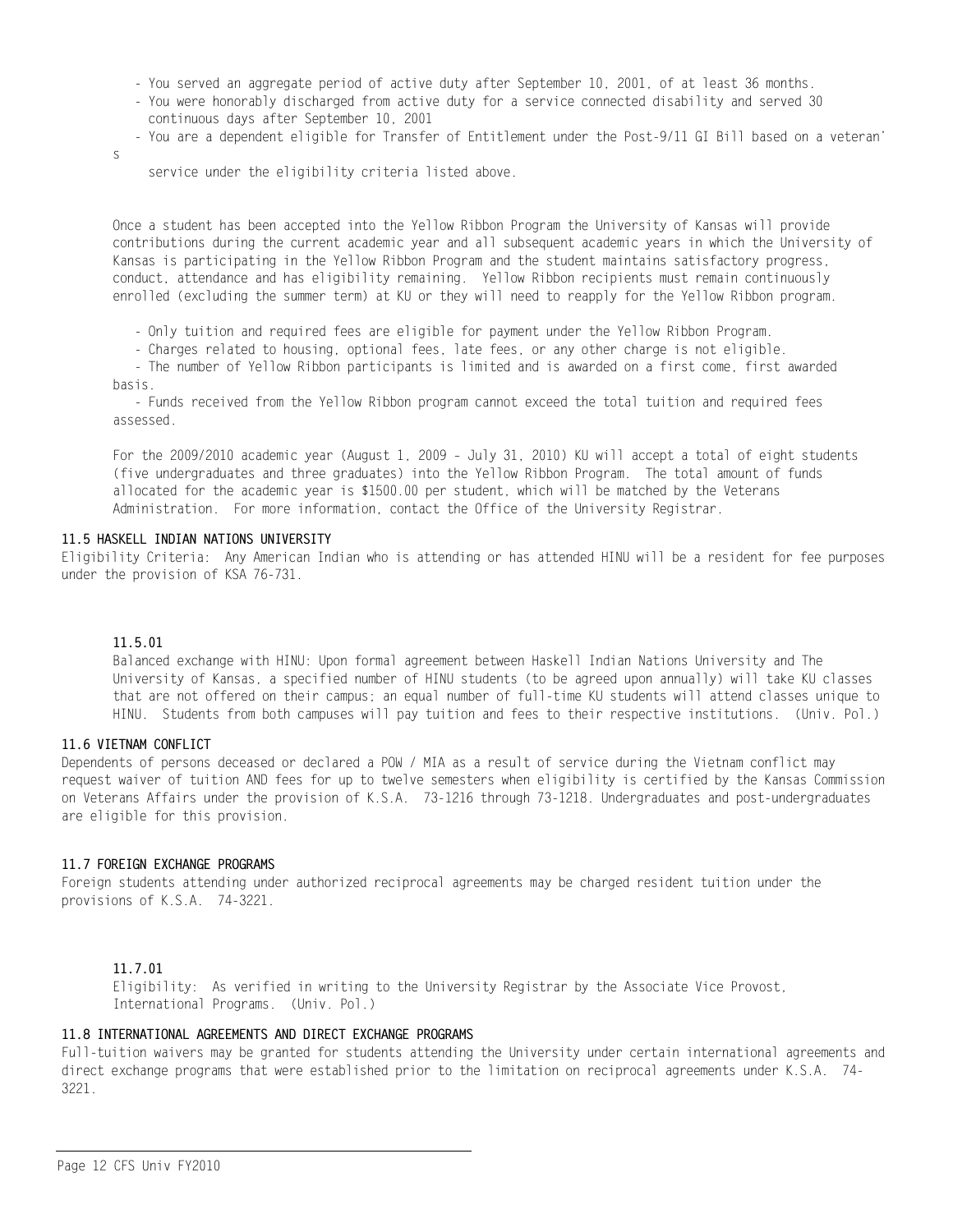### 11.8.01

Eligibility: Foreign Study Scholarship Program (Undergraduates only): As verified in writing by the Director of International Student Services to the University Registrar. All other programs as verified in writing by the Associate Vice Provost, International Programs to the University Registrar. (Univ. Pol.)

### 11.9 MILITARY ADJUSTMENT POLICY

Students serving in the National Guard, Reserves, or active duty military who are called to active duty during an academic term are entitled to receive a full refund of tuition and fees if they withdraw or for all classes dropped. Students who are drafted and must report for active duty during an academic term are entitled to receive a full refund of tuition and fees. All refunds are subject to presentation of official documentation. Students who volunteer for military service will be subject to the University's non-military refund policy. Room and board charges will be prorated to the extent that services have been provided. A more detailed document concerning Military Refund is available upon request from the Office of the University Registrar.

11.9.01 Dependents or Spouses of Kansas Residents serving in the Military on or after September 11, 2001 Any dependent or spouse of any resident of Kansas who died on or after September 11, 2001, while, and as a result of, serving in military service; and any prisoner of war, shall be eligible for enrollment at a Kansas educational institution without charge of tuition or fees, not to exceed 10 semesters of undergraduate instruction or the equivalent, at all state institutions. (KSA 75-4364).

#### 11.10 KANSAS TEACHER OF THE YEAR RECIPIENTS

Recipients of the Kansas Teacher of the Year award are eligible to enroll, with tuition and fees, including the Edwards Campus construction fee, waived, in up to nine credit hours annually if the individual is actively pursuing a teaching career in Kansas.

#### 11.11 MIDWEST STUDENT EXCHANGE PROGRAM

The Office of Admissions and Scholarships coordinates the selection process of the Midwest Student Exchange Program. To be considered for the Midwest Student Exchange, new freshmen must have applied for undergraduate admissions and scholarships by the scholarship deadline and have met the selection criteria. Please note, meeting the selection criteria does not mean that the applicant will receive the Exchange. Selection is competitive. Selection criteria includes listing a specific major that is part of the Midwest Student Exchange; meeting the academic criteria; and being a resident of one of the following states for tuition purposes: Indiana, Michigan, Minnesota, Missouri, Nebraska, North Dakota, and Wisconsin. Only 35 student exchanges are awarded per academic class. Those who have been selected to receive the Midwest Student Exchange will be charged 150% of KU resident tuition.

### 11.12 EDUCATIONAL BENEFITS FOR SPOUSES AND DEPENDENTS OF DECEASED PUBLIC SAFETY OFFICERS

Identified persons (undergraduates only) will be eligible for educational benefits in accordance with applicable state statutes and Board of Regents provisions. See KSA 75-4364. Tuition, Differential Tuition, Campus fees, Edwards Campus Construction Fees and Mediated Fees are waived.

#### 11.13 FOSTER CARE CHILDREN

K.S.A. 75-53, 111 through 75-53, 120 provides an opportunity for foster care children in the custody of the Kansas Department of Social & rehabilitation Services and in a foster care placement; at age 18; or in foster care placement while graduation from high school or completing their General Educational Development (GED) prior to their 18th birthday, or adopted from foster care after the age of 16; or guardianship subject to chapter 38 or 59 of K.S.A from foster care placement on or after age 16 to enroll in Kansas educational institutions without payment of tuition. Enrollment without payment of tuition means that an eligible student will be allowed to enroll without payment of tuition requited of all students at the time of enrollment. The student will be responsible for other charges associated with the student's academic program and living costs, such as books and room and board. The Applicant may be eligible for assistance for other costs of higher education through Social and Rehabilitation Services. This program provides for undergraduate enrollment of eligible applicant through the semester applicant attains 23 years of age.

The Kansas Board of Regents only processes waiver applications of students who have been enrolled prior to July 1, 2006. This group of students is eligible for the waiver through the semester that they turn 21 years of age. Please see the website at www.registrar.ku.edu/residency.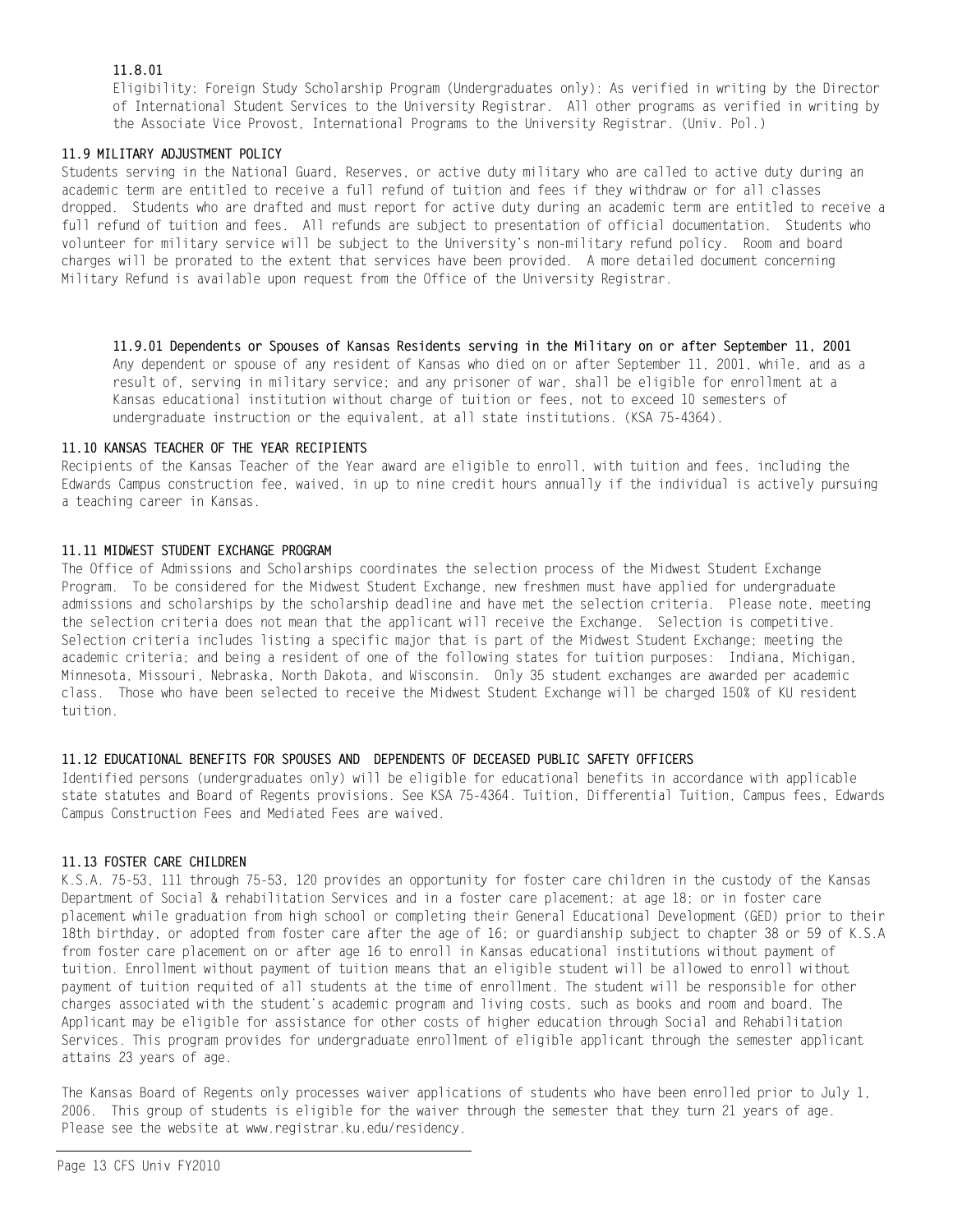#### 11.14 METRO KC GRANT

Students who are formally admitted to Edwards Campus degree programs and who can document that they are residents of the four Metro Kansas City counties (Cass, Clay, Jackson and Platte) will receive MetroKC grants. The size of the grant will differ based on graduate and undergraduate status.

Graduate students will receive a MetroKC grant up to the full cost of the difference between base resident and nonresident tuition rates for Edwards Campus courses. No credit hour limit applies.

Upper-division undergraduate students enrolled in six hours or less of Edwards Campus courses per semester will receive a MetroKC grant up to half the cost of the difference between base resident and nonresident tuition rates. Full nonresident rate applies for all hours if registration is greater than six credit hours.

#### 11.14.01 Jayhawk Generations Scholarship

The Jayhawk Generations program is a waiver of 12 percent or 20 percent off the out-of-state tuition for students who have a parent or grandparent who graduated from KU and who meet certain academic requirements. The criteria are: Admitted first-time freshmen whose parent, stepparent, legal guardian, grandparent or stepgrandparent earned a degree at KU, A 3.25 or above high school grade-point average, and an ACT score of 26 or above ( $26$  to  $29 = 12$  percent discount; 30 or above = 20 percent). Contact the Office of Admissions and Scholarships for more information.

#### 11.15 CERTAIN UNDOCUMENTED IMMIGRANTS & OTHERS

Students who meet the following criteria are eligible to pay resident tuition and fees:

attended an accredited Kansas high school for three or more years and graduated from an accredited Kansas high school or earned a GED. In the case of a person without lawful immigration status; has signed and filed an affidavit with the institution stating that the person or the person's parents have filed an application to legalize such person's immigration status, or will file such an application as soon as such person is eligible to do so or in the case of a person with a legal, nonpermanent immigration status, has filed with the postsecondary educational institution an affidavit stating that such person has filed an application to begin the process for U.S. citizenship or will file such application as soon as such person is eligible to do so.

Students are excluded if they have a valid student visa or are eligible to enroll in a public postsecondary educational institution located in another state upon payment of fees and tuition required of residents of such state. K.S.A. 76-731a

## \*\*\*\*\*\*\*\*\*\*\*\*\*\*\*Section 2\*\*\*\*\*\*\*\*\*\*\*\*\* LAWRENCE/EDWARDS CAMPUS DEPARTMENTAL CHARGES

#### 12 0 STUDY ARROAD

## 12.1 SUMMER/SEMESTER/ACADEMIC YEAR ABROAD (UNIVERSITY FUNDED INSTRUCTION)

Instruction is provided by faculty, funded by the University of Kansas. Charges for tuition, room and board, academic fees, insurance and other costs vary according to individual programs. Contact the Office of Study Abroad for a detailed list.

## 12.2 SUMMER/SEMESTER/ACADEMIC YEAR ABROAD (NON-UNIVERSITY FUNDED INSTRUCTION)

Instruction is provided by faculty not funded by the University of Kansas. Charges for room and board, academic fees, insurance, and other costs vary according to individual programs. See 6.6 and 16.7.06. Notification from the originating institution of credit hours and grades earned will be submitted to the University of Kansas via the Office of Study Abroad. Once evaluated by qualified faculty members from the appropriate academic discipline, the credit will be recorded as KU credit hours.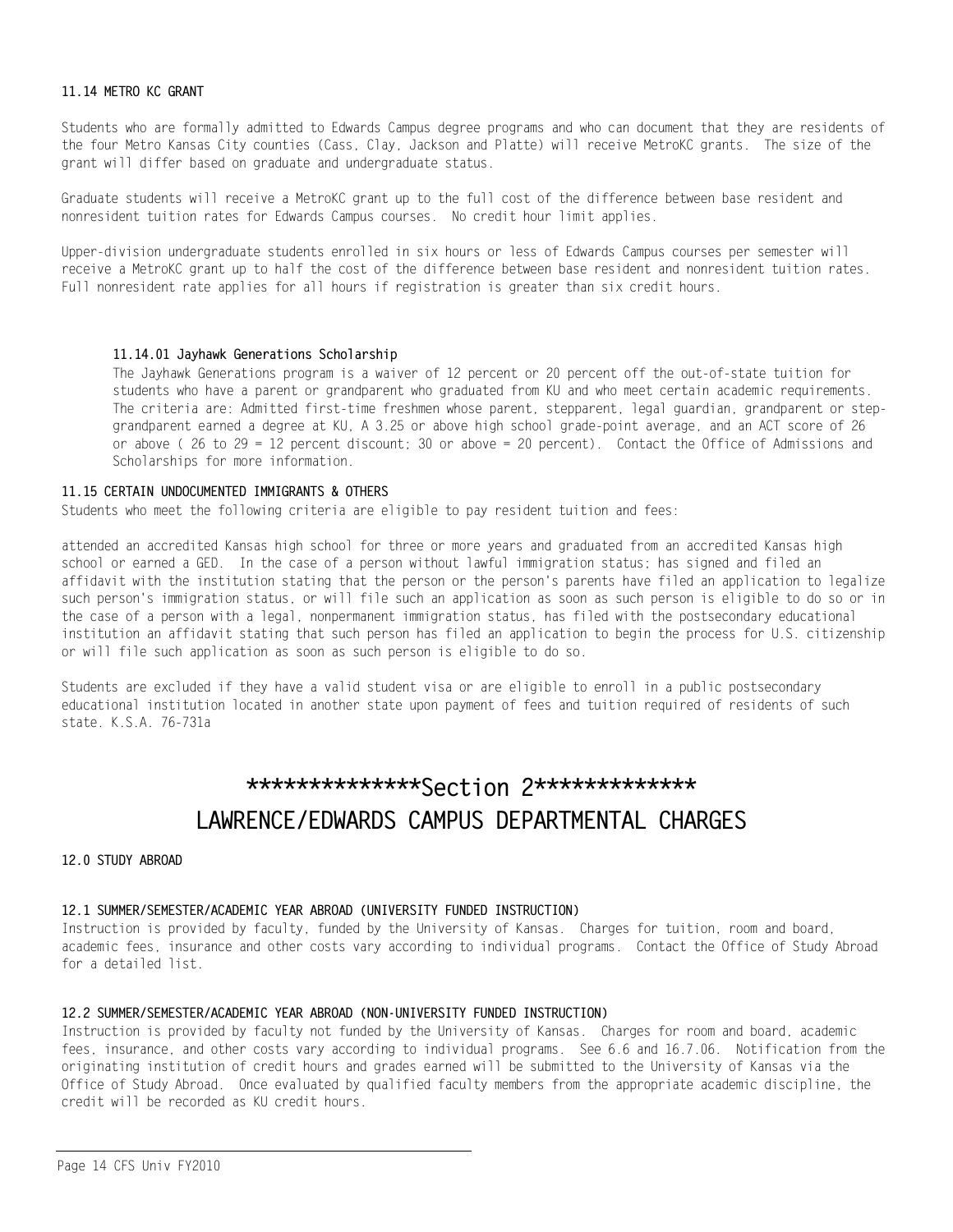### 13.0 CONTINUING EDUCATION/ INDEPENDENT STUDY COURSE FEES

### $13.1$

University credit courses - per credit hour - refer to graduate and undergraduate resident tuition and off-campus area fees. See section I.

### $13.2$

A partial refund may be requested if application is made within six weeks after registration.

### 14.0 NON-CREDIT EXTENSION INCLUDING CONTINUING EDUCATION UNITS (CEU) COURSES

### 14.1

Fee based on operating costs.

### 14.2

Refund policy varies as determined by program requirements and request must be made in writing.

### 15.0 STUDENT ACCESS TO EDUCATIONAL RECORDS

Copy of educational records requested by the student may be subject to copying fee of \$0.25 -cents per page, except for academic transcripts.

### 16.0 MISCELLANEOUS ADMINISTRATIVE FEES

#### 16.1 RETURNED CHECK FEE

Each check returned to the university is subject to a \$30.00 service charge. Future payments on an account that incurred such a charge must be made by cash, cashiers checks or money orders.

#### 16.2 ADMISSIONS APPLICATION FEES (NOT REFUNDABLE AND NOT APPLICABLE TO TUITION OR OTHER FEES)

### 16.2.01

Application for undergraduate admission: \$30.00 Application for undergraduate admission for international students: \$75.00

Additional application fee if applying to the PharmD program: Pharmacy, School of (Doctor of Pharmacy) \$50.00

### 16.2.02

Application for admission to post-baccalaureate degree programs:

| All Schools except: Business, Law, Social Welfare MSW, Medicine, Nursing, Allied Health: |         |         |  |  |
|------------------------------------------------------------------------------------------|---------|---------|--|--|
| Degree seeking-domestic paper                                                            | \$55.00 |         |  |  |
| Degree seeking-domestic on-line                                                          | \$45.00 |         |  |  |
| Degree seeking-international-paper                                                       | \$60.00 |         |  |  |
| Degree seeking-international-on-line                                                     | \$55.00 |         |  |  |
| Non-degree seeking-paper                                                                 | \$30.00 |         |  |  |
| Non-degree seeking-on-line                                                               | \$30.00 |         |  |  |
| Easy Admit Non-Degree                                                                    | \$10.00 |         |  |  |
|                                                                                          |         |         |  |  |
|                                                                                          |         |         |  |  |
| Business, School of (Masters) - paper                                                    |         | \$65.00 |  |  |

\$60.00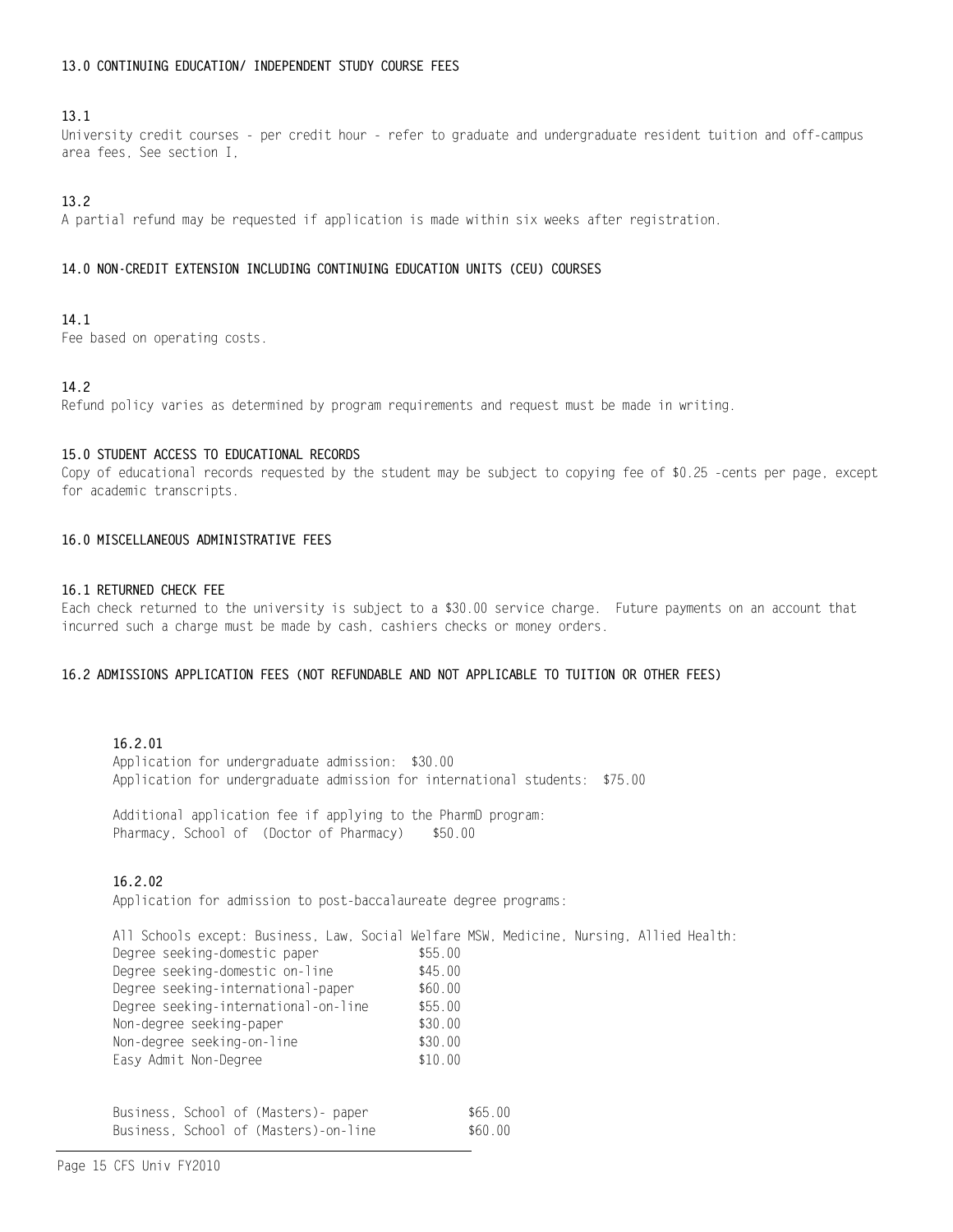| Business, School of (Doctoral)-paper             | \$65.00 |
|--------------------------------------------------|---------|
| Business, School of (Doctoral)-on-line           | \$60.00 |
|                                                  |         |
| Law. School of                                   | \$55.00 |
|                                                  |         |
| Social Welfare, MSW program, School of (on-line) | \$25.00 |
|                                                  |         |
| Social Welfare, MSW program, School of (paper)   | \$45.00 |

#### $16.3$

Application for admission to Applied English Center (not refundable; not applicable to tuition) \$50.00

#### 16.4 TUITION FEE DEPOSIT ( APPLICABLE TOWARD STUDENT TUITION)

16.4.01 Enrollment Deposits Professional Schools (required upon notification of acceptance)

Total School of Law (non-refundable) \$500.00 (\$250.00 due by April 15, \$250.00 due by June 15)

School of Social Welfare, Graduate Programs (non-refundable) \$50.00

Enrollment Deposit For New Freshman:

A \$200.00 nonrefundable enrollment deposit is required for new degree-seeking freshmen who have been admitted and will begin in the summer or fall term. The deposit is only for undergraduate students who are U.S. citizens or permanent residents. The deposit will be credited to the first semester of expenses and must be paid by May 1.

#### 16.5

Department Credit by Examination \$50.00

#### 16.5.01

Department Retroactive Credit Fee \$50.00

### 16.6 FEES FOR EXCESSIVE USE OF COURSE MATERIALS

Students are required to reimburse the institution for the cost of (a) excess breakage and waste of materials and (b) materials used in excess of those required for completion of course work.

#### 16.7 DEPARTMENT COST-RECOVERY FEES

All departmental charges for specific goods and services (i.e., photocopy, optional instructional materials, career services user fees, building use fees, optional attendance Summer Orientation sessions, academic transcripts, etc.) not explicitly identified herein will be priced at an amount that approximates actual cost. As specified in the University Business Procedure Guide, campus administrative procedures are to be followed for approval and collection of these charges.

#### 16.7.01

KU Card: \$10.00 for initial issue. \$15.00 for replacement. (UnivPol.)

\$3.00 for a copy of digitized photo.

#### 16.7.02 Diploma Replacement

Diploma replacement fee:

The sale of information via a University replacement diploma, provided upon request and for a fee: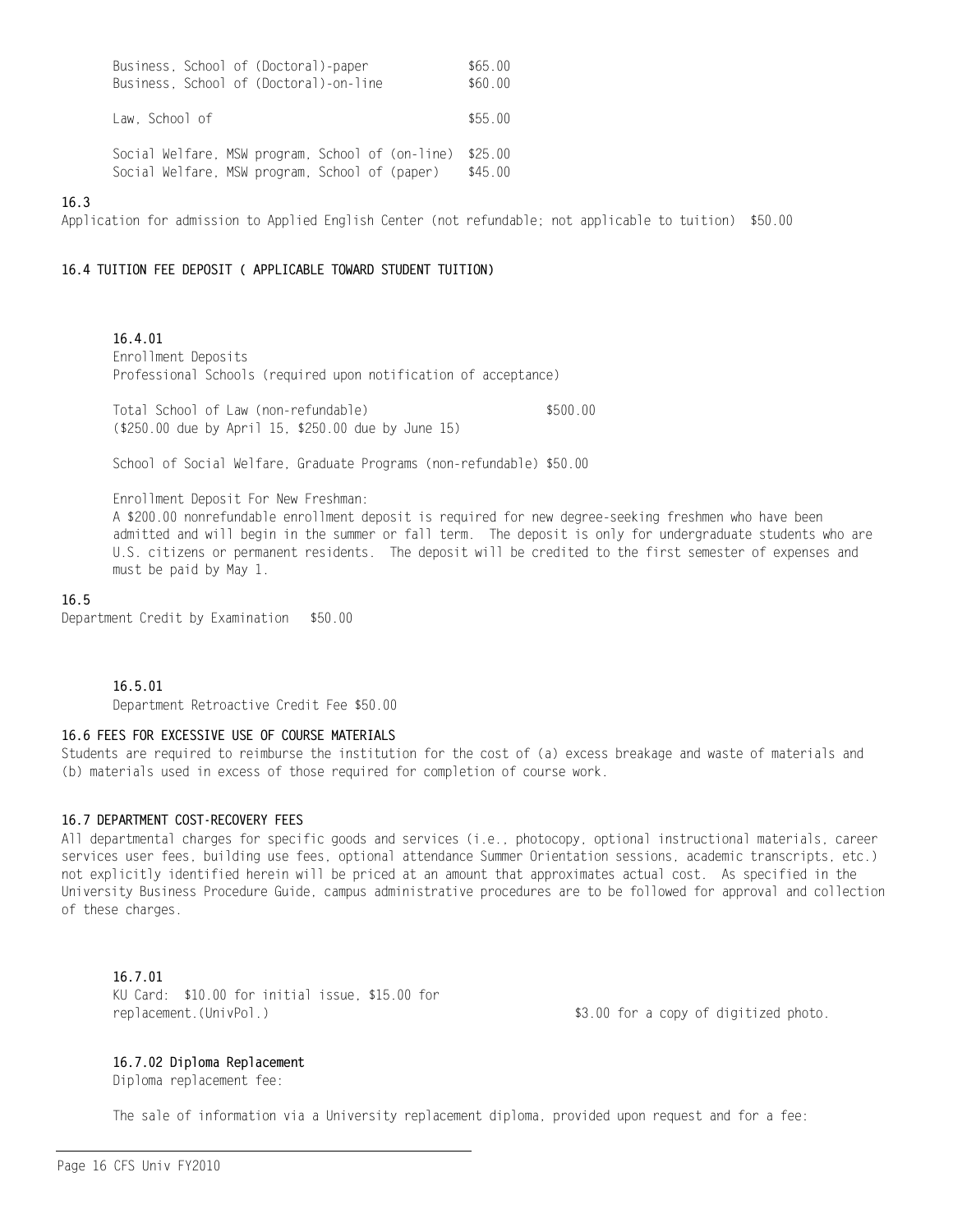Domestic Regular USPS mail \$20.00 Domestic Certified Mail \$25.00 Non-Domestic Certified \$35.00

Total includes diploma cost and processing fee. Replacement diplomas are mailed at no additional charge.

 $(Univ. Pol.)$ 

16.7.03 Academic Transcripts, Certifications, Statement of Degree, & Statement of Forthcoming Degree The sale of information via University academic transcript, provided upon request and for a fee: See the University Registrar Website at: http://www.registrar.ku.edu/~registr/transcript/order.shtml for transcript costs.

The sale of information via University certification document, provided upon request and for a fee: See the University Registrar Website at: www.registrar.ku.edu for certification costs.

The sale of information via University Statement of Degree and Statement of Forthcoming Degree: See the University Registrar Website at: www.registrar.ku.edu for Statement of Degree and Statement of Forthcoming Degree costs.

#### 16.7.04

Continuing Education Unit (CEU) transcript: \$4.50 each. (Univ. Pol.)

#### 16.7.05

Flectronic Media Fee (refer to 16 7 12)

### 16.7.06

Study Abroad /Consortium Adm. Fee (Paid to Office of the University Registrar): \$40.00 per term. (Univ.  $Po1.$ 

#### 16.7.07 Diploma Mailing

The sale of information via a University replacement diploma, provided upon request and for a fee:

\$10.00, Domestic Regular USPS Mail \$15.00, Domestic Certified Mail \$25.00 Non-domestic Certified.

(Univ. Pol.)

### $16.7.10$

Use of classroom: Budig Hall, Hoch Auditoria (Univ. Pol.)

Definitions:

Internal-organization sponsored event: An internal or campus organization sponsored event is any event sponsored by a registered organization\*, academic department or other campus unit that is open only to the KU community, which includes faculty, staff and students. It may only be advertised on campus and in the campus newspaper.

External-organization sponsored event: An external or off-campus sponsored event is any event that is: 1. Open to the general public, open to invited guests or registered participants and the KU community, regardless of the sponsoring organization or individual, or

2. Any event that is sponsored by an organization that is not a registered student organization\*, academic department or other campus unit.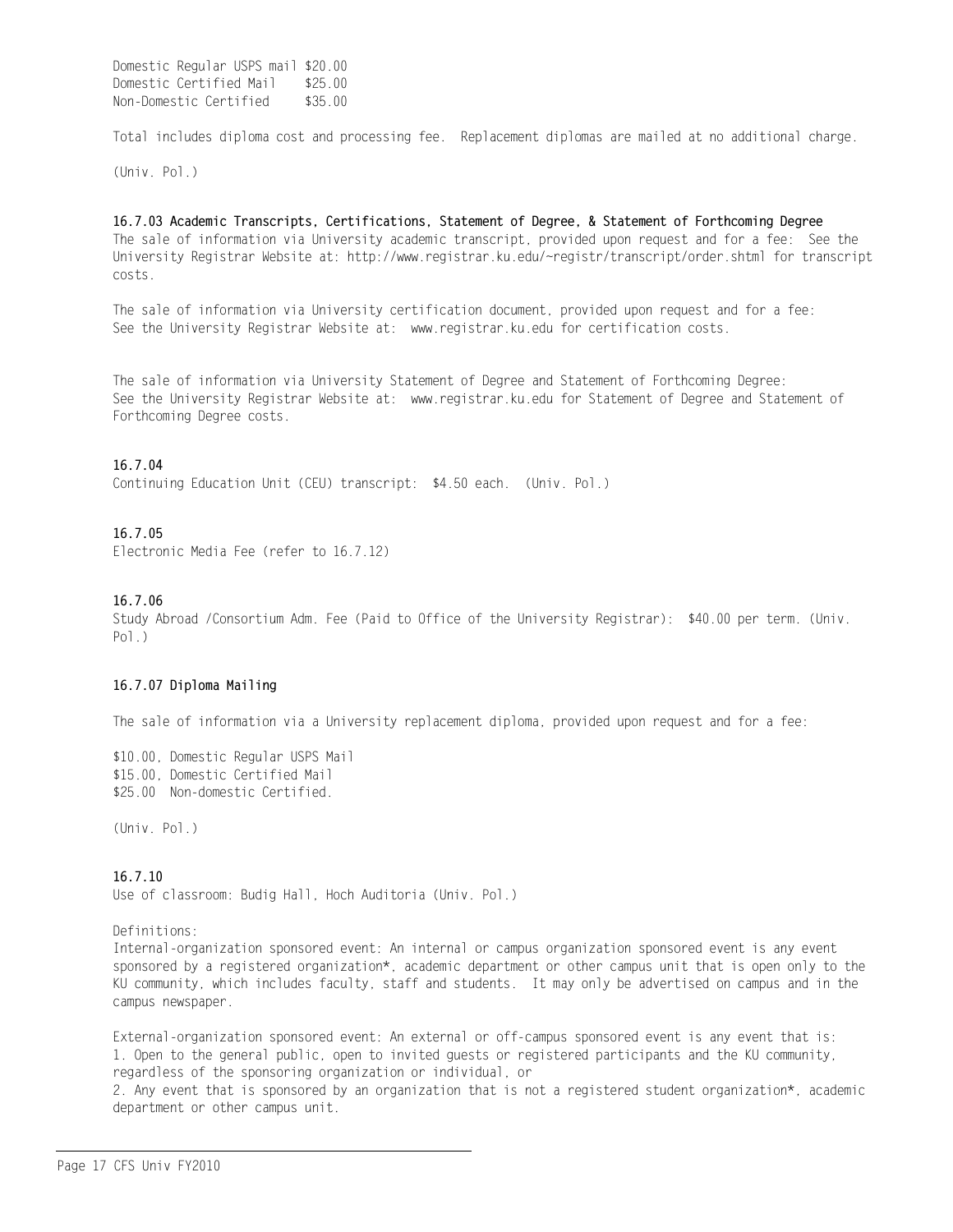\*Contact the Student Involvement and Leadership Center, for a complete listing or to apply for registration.

Classrooms: internal \$75.00 Auditoriums: \$100.00/day, external \$200.00/day

Classrooms: external \$75.00 Auditoriums: \$200.00/day, external \$300.00/day

Budig Hall:

Internal: Room 110, 120, 130: up to 3 hours (house lights & sound only) \$200.00 Room 110, 120, 130: up to 8\* hours (house lights & sound only) \$350.00 \*Each hour over 8 is an additional \$75.00/hr

Room 120: up to \*4 hours (using projectors/media equipment with technical support) \$200.00 \*All rates are based on four-hour blocks of time. Any portion of a four-hour block is charged at the full rate.

External: Room 110 or 130: up to 3 hours (house lights and sound only) \$300.00 Room 110 or 130: up to 8\* hours (house lights and sound only) \$500.00 \*Each hour over 8 is an additional \$100.00/hr

Room 110, 120 or 130: up to \*4 hours (using projector/media equipment with technical support) \$300.00 \*All rates are based on four-hour blocks of time. Any portion of a four-hour block is charged at the full rate.

Room 120: up to 3 hours (house lights and sound only) \$500.00 Room 120: up to 8 hours\* (house lights and sound only) \$750.00 \*Each hour over 8 is an additional \$100.00/hr

### $16.7.11$

Additional fees as approved by the Provost. (Univ. Pol)

### $16.7.12$

Mediated Course Fee I: Online courses are subject to a mediated course fee \$30.00 per credit hour. Mediated Fee II: Premium fees may be assessed for online courses with higher development/maintenance costs and/or greater market value. Subject to approval by the Provost. (Univ. Pol.)

### $16.7.13$

Code of Student Rights and Responsibilities Violations: When appropriate and in accordance with the Code of Student Rights and Responsibilities, students may be assessed fines or restitution if found in violation of the Code through a University sanctioned discipline process. Fines and restitution vary and are based upon the nature of the violation. As part of the sanction, students may be assessed a fee for participation in an educational program associated with the violation. (Univ. Pol.)

### 16.8 TRANSCRIPT ANALYSIS AND LICENSURE REVIEW FEE (SCHOOL OF EDUCATION)

Analysis of non-KU transcripts: \$30.00. Added endorsement review of non-KU transcripts for Kansas practicing professionals: \$20.00. Transcript analysis and licensure reviews for current KU students or KU alumni are free. Analysis of foreign transcripts: contact the School of Education.

### 17.0 CONTRACTS AND COMPENSATORY CHARGE

This schedule does not limit the charges which may be collected under arrangements with other governmental or private agencies except that such arrangements may not provide for lesser charges. Tuition or other charges to more nearly cover the actual cost of instruction are specifically authorized.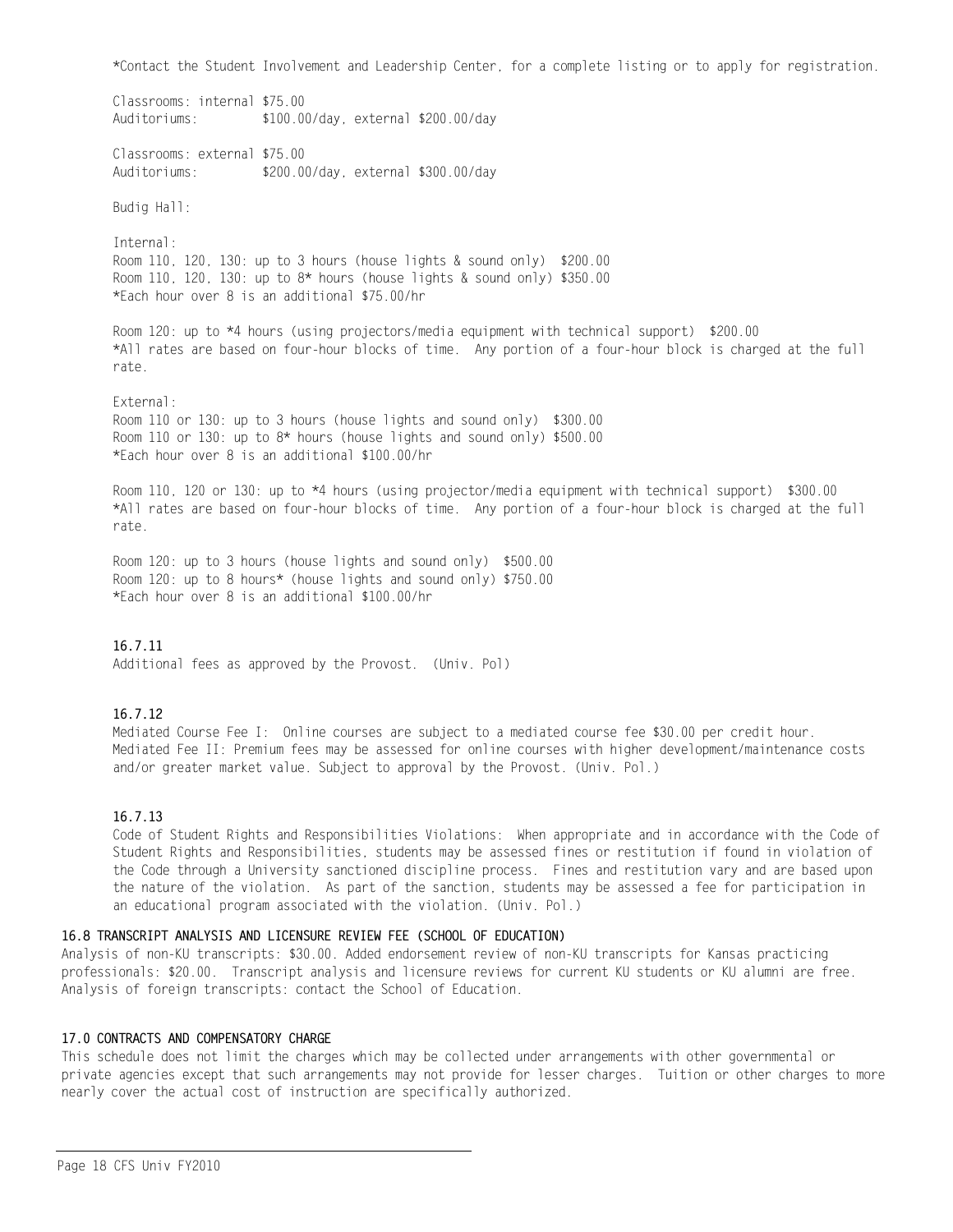#### 18.0 STUDENT HEALTH SERVICES

Student Health Services (SHS) is located on campus in Watkins Memorial Health Center. Services include general medicine, urgent care, gynecology, allergy injections, immunizations, sports medicine, travel consultation clinic, nutrition counseling, laboratory services, pharmacy, physical therapy, radiology and health promotion through the Wellness Resource Center. By paying the full Lawrence campus required fees, which includes a health fee and is assessed at the time of enrollment, some services are offered at no additional cost (ex. most physician visits). Fees are assessed for ancillary services (ex. laboratory tests, physical therapy), which are typically offered at below median market charges for the Lawrence area.

### $18.1$

The schedule of charges for specific services not covered by the prepaid fee is approved by the Vice Provost for Student Success. (Univ. Pol.)

#### 18.2 HEALTH INSURANCE FOR INTERNATIONAL STUDENTS

Required Health Insurance: All International Students are required to carry health insurance. Minimal levels are established each year. Information on insurance policies and information on the purchase of such policies is available through the Office of International Student Services and Watkins Health Center. Those not carrying such insurance will be required to purchase insurance at the following rates:

Fall International Insurance: \$375.00 Spring International Insurance: \$375.00 Summer International Insurance: \$165.00

### 19.0 LIBRARY CONSTRAINTS AND PENALITIES

When appropriate and in accordance with the University approved Library Access Policy, library borrowers will be assessed overdue fines for late return of library materials or equipment, charges for damaged materials or equipment, and replacement costs for lost (non-returned) materials and equipment, each including a service fee.

#### 19.1 CHARGES FOR LATE RETURN OF LIBRARY MATERIALS AND EQUIPMENT

Each item must be returned in good condition by the date (or date and time)due. Overdue charges are assessed for each physical piece for the hours and/or days the lending library is open beginning with the expiration of the date (or date and time) due.

#### 19.1.01 Delayed Response to a Recall Notice for Long-Term Loan Library Materials

One day after due date specified on recall notice: Charge of \$2.00 per day per item, accruing to a maximum of \$20.00 per item.

#### 19.1.02 Late Return of Short-Term Loan Fines (e.g., selected non-reserve and ILL items)

Any loan period of two or four hours, with or without overnight loan: Overdue fine of \$0.50 per hour (or partial hour) per item, accruing to a maximum of \$20.00 per item.

Short-term Loans of one to fourteen days: Overdue fine of \$2.00 per day (or partial day) per item, accruing to a maxmimum of \$20.00 per item.

ILL Loans of any time period: Overdue fine of \$1.00 per day (or partial day) per item, accruing to a maximum of \$20.00 per item.

### 19.1.03 Late Return of Reserve Short-Term Loan Fines (including all types of reserve materials)

Any loan period of two or four hours, with or without overnight loan: \$1.00 per hour (or partial hour) per item, accruing to a maximum of \$20.00 per item.

Reserve loans of one to fourteen days: \$4.00 per day (or partial day), accruing to a maximum of \$20.00 per item.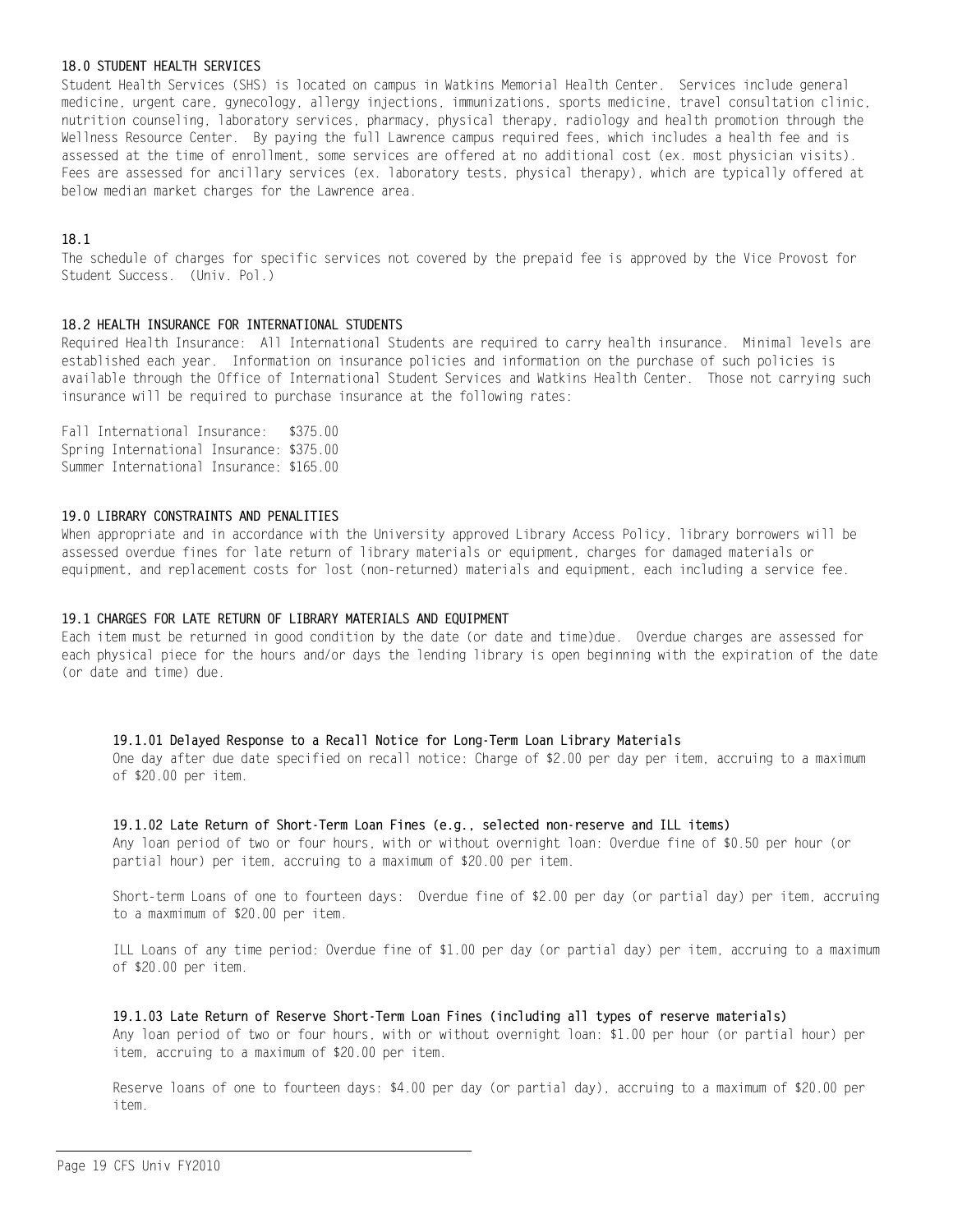### 19.1.04 Late Return of Library Equipment

Any loan period of two or four hours, with or without overnight: Overdue fine of \$0.10 per minute (or partial minute) per item, accruing to a maximum of \$30.00 per piece of equipment or \$20.00 per equipment accessory component.

Any loan period of 7 days. 14days, or 21 days: Over due fine of \$4.00 per day (or partial day) per item, accruing to a maximum of \$20.00 per item.

#### 19.2 REPLACEMENT AND DAMAGE CHARGES FOR LIBRARY MATERIALS AND EQUIPMENT DAMAGED OR NOT RETURNED

If the borrower fails to return or renew library materials or equipment within the specified time period, the borrower is subject to being billed for the replacement cost of the item in addition to the \$20.00 service fee, and when applicable, the maximum overdue fine. Should an item be declared lost by the borrower before it is due, the replacement cost, the \$20.00 service fee, and the maximum overdue fine shall be imposed.

If library material is returned in good condition within thirty days of the original lost-item billing, the cost for the replacement and the \$20.00 service fee will be canceled or refunded; any applicable overdue charges stand. After thirty days of the date of original library billing for library material, the \$20.00 service fee will not be waived, canceled or refunded; any applicable overdue charges stand. If a piece of equipment or equipment component is returned within fifteen days of its due date, the cost for the replacement will be canceled or refunded, but the maximum overdue fine and the \$20.00 service fee will stand. Replacement charges (and any service fees associated with the replacement charges) for items loaned by other libraries to KU patrons are determined by the lending library.

Borrowers who damage library materials or equipment are subject to charges that may vary according to the extent of the damage. For seriously damaged material or equipment, the Library may assess the borrower replacement charges, service fees, and maximum overdue charges, when applicable. Damage charges (and any service fees associated with the damages) for items loaned by other libraries to KU patrons are determined by the lending library.

#### 19.3 THEFT/INTENTIONAL MUTILATION OF LIBRARY MATERIALS AND EQUIPMENT

As a deterrent to theft and intentional mutilation of library materials and equipment, and as a means to recover the cost of resulting damages, the library will prosecute persons who willfully damage Library materials and equipment, who intentionally misplace books in the Library so as to deprive others of their use, or who willfully and without authorization take or attempt to take materials or equipment from the Library. To insure uniform proceedings, penalties, and protection of rights in such cases, it is the practice of the Library to pursue criminal and/or civil, rather than University, procedures against individuals charged by the Library with these offenses.

#### 19.9 SUSPENSION OF BORROWING/ACCESS PRIVILEGES

Borrowing privileges are suspended if the borrower: 1)Accumulates a total of \$80.00 or more in unpaid library charges; 2) Is no longer enrolled or employed by the University; 3) No longer has a valid KU Library Borrower Card. Proxy privileges will be suspended if the combined total due from the sponsor and all proxies equals \$80.00 or more if the sponsor is no longer enrolled or employed by the University.

Unless on appeal, Library charges and all other University charges must be paid promptly. Failure to do so results in loss of borrowing privileges, the placement of holds on transcripts and enrollment; referral of charges to collection agencies; and/or garnishment of paychecks, state income tax refunds, etc.

In addition, borrowing privileges may be suspended if the borrower's record contains incomplete or inaccurate information, at the request of reciprocal arrangement libraries, for flagrant and repeated breach of Library regulations, or for other good cause.

### 19.10 APPFALS RIGHTS

The borrower has the right to appeal any Library charge within 30 days of the date that appears on the original Library billing notice. Provisions of the Access Policy itself may not be appealed.

#### 20.0 PARKING FEES AND FINES

Parking fees and fines are assessed as authorized by the Board of Regents and in accordance with Article 4, Section 88-4-1, et. Seq. of the Kansas Administrative Regulations. You may also go to The Parking Department's website at http://www.parking.ku.edu/permits.shtml?expandable=2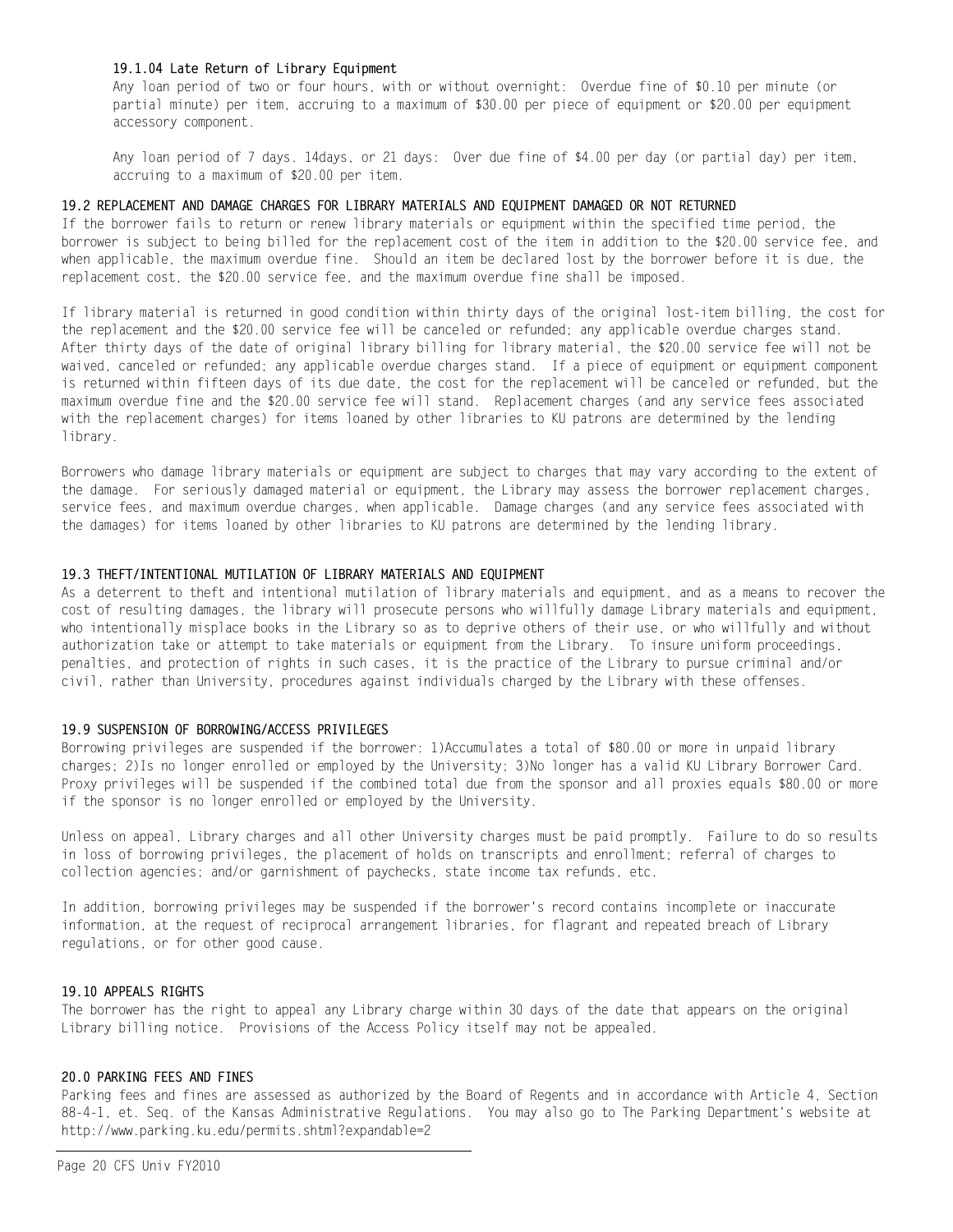#### 20.1 PERMITS (UNIV. POL.) Annua1 Semester Summer Gold \$285.00  $N/A$  $N/A$  $N/A$ Gold Parking Facility \$345.00  $N/A$ Blue, Parking Facility \$300.00  $N/A$  $N/A$ Reserved \$800.00  $N/A$  $N/A$ **Blue** \$240.00  $N/A$  $N/A$ Red, Parking Facility \$280.00  $N/A$  $N/A$ Red \$220.00  $N/A$  $N/A$ Yellow, Parking Facility \$230.00  $N/A$  $N/A$ Yellow \$200.00  $$100.00$ \$60.00 \$190.00 \$95.00 University Housing  $N/A$ Park & Ride \$90.00  $$50.00$  $$25.00$ Motorcycle: a. Red \$35.00 \$20.00  $$45.00$ b. Blue  $$55.00$  $$35.00$ \$30.00  $N/A$ \$300.00  $N/A$ Service  $$0.00$ Courtesy (3 hours or less)  $$0.00$  $$0.00$ Emeritus  $$75.00$ \$45.00 \$30.00 Moped  $$25.00$  $$15.00$  $$10.00$ Child Care Load  $$25.00$  $$12.50$  $N/A$ Departmental Pass \$30.00

| 20.2 FINES (UNIV. POL.) |                         |
|-------------------------|-------------------------|
| Group I violations      | \$20.00                 |
| Group II violations     | \$35.00 (May be towed)  |
| Group III violations    | \$50.00 (May be towed)  |
| Group IV violations     | \$65.00 (will be towed) |
| Group V                 | \$50.00 (Will be towed) |
| Group VI                | \$100.00                |
| Meter violation         | \$10.00                 |

### 20.3 METER FEES (UNIV. POL.)

| 2. 4 and 10 hour meters             | $$1.00$ per hour |  |
|-------------------------------------|------------------|--|
| Loading zone meters (20 or 40 min.) | \$0.50 per hour  |  |
| Parking Facility                    | $$1.00$ per hour |  |

### 20.4 FEES FOR SPECIAL EVENTS (UNIV. POL.)

|                  | Regular Vehicle |  |
|------------------|-----------------|--|
| Toll Parking     | \$20.00         |  |
| Reserved Parking | \$16.50         |  |

### 20.5 STUDENTS/PART TIME INSTRUCTORS (FIVE OR FEWER HOURS PER WEEK ON CAMPUS)

| Yellow | \$25.00 |
|--------|---------|
| Red    | \$35.00 |
| Blue   | \$45.00 |
| Gold   | \$55.00 |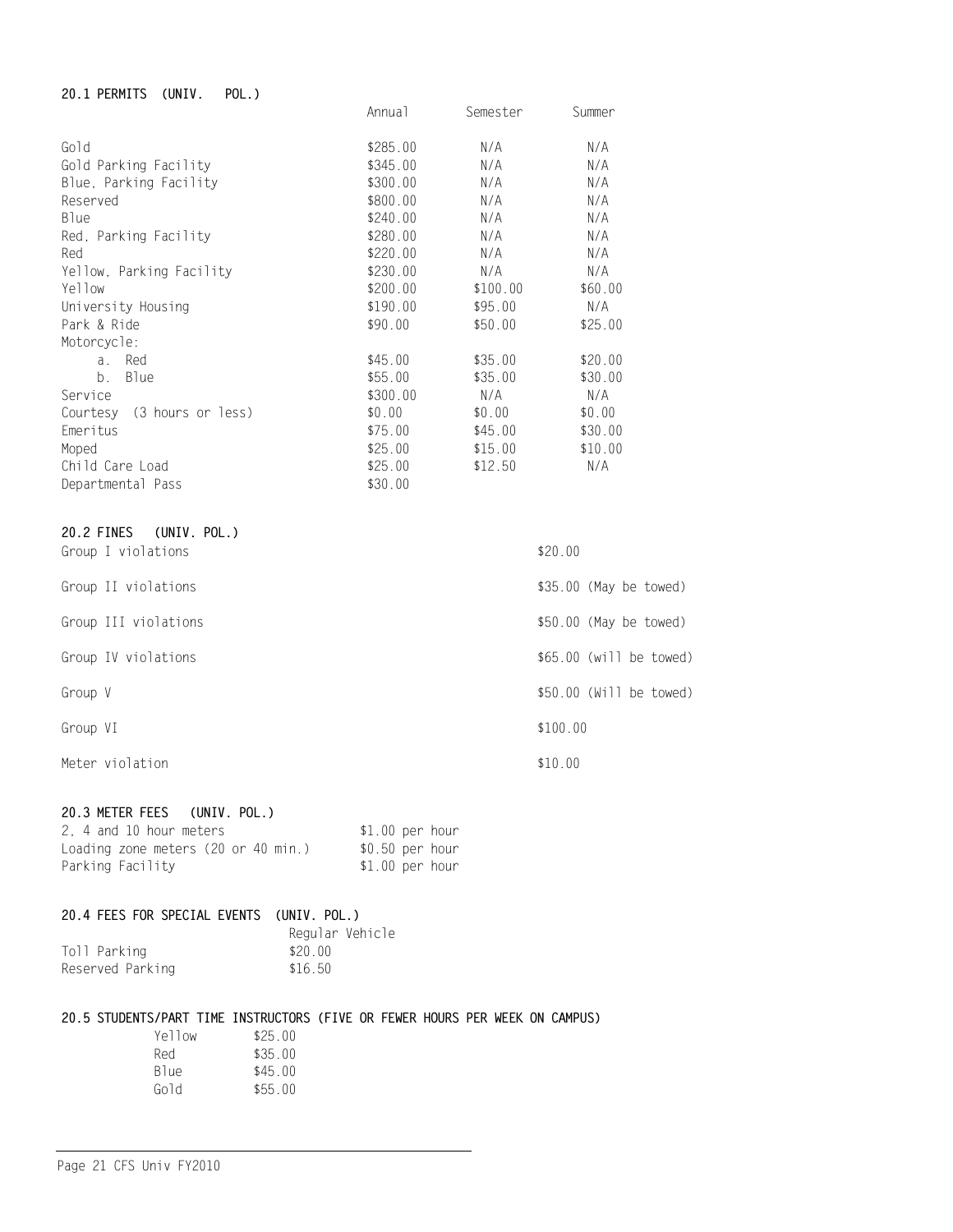| Yellow           | \$7.00 per week  |
|------------------|------------------|
| Red              | \$8.00 per week  |
| B <sub>1ue</sub> | \$9.00 per week  |
| Gold             | \$10.00 per week |

| 20.7 VISITOR PASSES (UNIV. POL.) |        |          |                  |         |
|----------------------------------|--------|----------|------------------|---------|
|                                  |        | Full Dav | Half day (am/pm) | Weekly  |
|                                  | B1ue — | \$2.00   | \$1.00           | \$24.00 |

#### 20.8 HOODED METERS: (UNIV. POL.)

\$10.00 Full Day \$5.00 Half Day

#### 21.0 STUDENT HOUSING (LAWRENCE CAMPUS)

#### 21.1 APPLICATION FEE

\$35.00 (A non-refundable application fee for all new applicants for university housing: residence halls, scholarship halls, Jayhawker Towers Apartments or Stouffer Place Apartments and Sunflower Duplex Apartments).

#### 21.2 RESIDENCE HALL ROOM COSTS (ACADEMIC YEAR)

| Traditional Residence Halls are: GSP-Corbin. McCollum. and Oliver. |                  |                  |
|--------------------------------------------------------------------|------------------|------------------|
|                                                                    | Double Occupancy | Single Occupancy |
| One Year Rate                                                      | \$3.554.00       | \$4.798.00       |
| Two Year Rate / per year                                           | \$3.642.00       | \$4.918.00       |

Renovated Residence Halls include: Ellsworth, Hashinger, Lewis and Templin.

| T Afqi hiqil | z year pian |
|--------------|-------------|
| \$4,472.00   | \$4,598.00  |
| \$4,740.00   | \$4.874.00  |
| \$5.098.00   | \$5.242.00  |
| \$6.036.00   | \$6,208,00  |
| \$5,098,00   | \$5,242,00  |
| \$6,036,00   | \$6,208,00  |
|              |             |

All residence hall room costs include utilities and daily custodial service in public areas. Telephone jacks (active at move-in) and internet data ports (additional charges apply) are preinstalled in each room. Student rooms offer basic cable television at no additional charge.

 $1 \text{ times a plane}$   $2 \text{ times a line}$ 

Notes:

1) For payment options, cancellation schedule, calendar, and applicable charges, refer to the 2009-10 Student Housing Contract.

2) Higher rates are charged for residence halls with special programs and renovated residence halls to support additional services and renovation expenses. Refer to 2009-10 Student Housing Contract, www.housing.ku.edu and "Living at KU" booklet for details.

3) Costs for the Spring 2010 semester only will be one-half the 2009-10 academic year costs.

### 21.3 RESIDENCE HALL MEAL COSTS\* (ACADEMIC YEAR COSTS ONLY)

Half of the total meals, KU Cuisine cash-on-card, and quest passes for each plan are available at the start of each semester and must be used before the end of the semester. KU Cuisine meal plans and costs are described below:

KU Cuisine Choices for Residence Halls (the 390/280 plan is the default plan for residents who do not choose a plan).

480/220 Plan: 480 meals/year-plus \$220.00 cash-on-card, and 10 guest passes.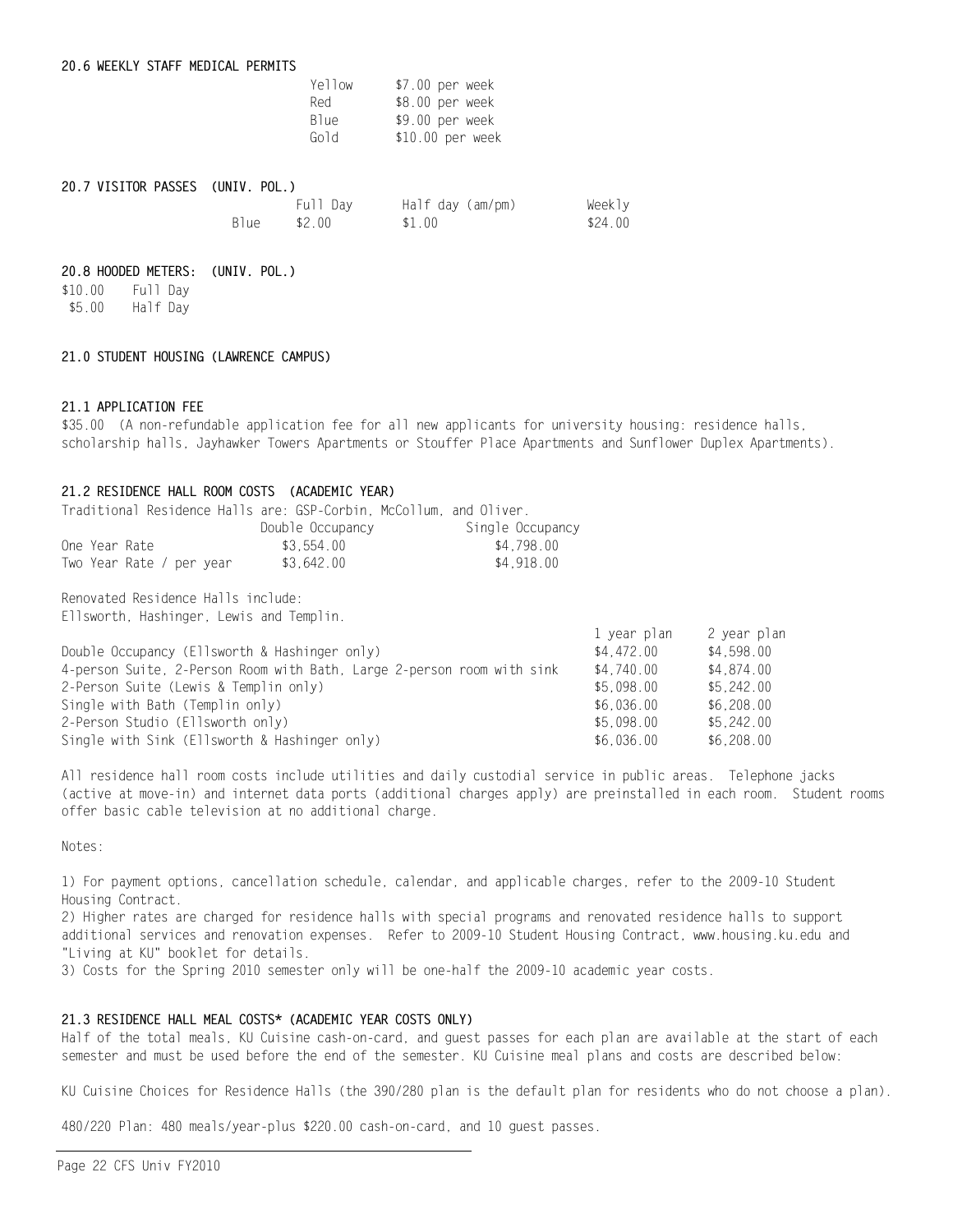1 yr plan \$3,660.00 2 yr plan \$3,750.00

390/280 Plan: 390 meals/year-plus \$280.00 cash-on-card, and 8 guest passes. 1 yr plan \$3,248.00 2 yr plan \$3,330.00

320/320 Plan: 320 meals/year-plus \$320.00 cash-on-card, and 6 guest passes. 1 yr plan \$2,860.00 2 yr plan \$2,930.00

220/420 Plan: 220 meals/year-plus \$420.00 cash-on-card, and 4 guest passes. 2 yr plan \$2,300.00 1 yr plan \$2,248.00

Jayhawker Towers residents may choose from the four optional plans listed above or the: 100/500 Plan: 100 meals/year-plus \$500.00 cash on card, and 2 guest passes. 1 yr plan \$1,420.00 2 yr plan \$1,450.00

#### $N$ otes $\cdot$

1) Residents may change plan choices by Friday of the second full week of classes each semester. Residents may add dining center meals in blocks of 10 any time during the semester.

2) All five of the KU Cuisine plans listed above are available to residents of Jayhawk Towers, the Scholarship Halls, and Stouffer Place as well as to KU students who live off-campus plus faculty and staff.

3) Visit www.kudining.com for additional information as well as dining services policies.

4) Costs for the spring 2010 semester only will be one-half of the 2009-10 academic year costs.

#### 21.4 SUNFLOWER DUPLEX APARTMENTS

Two bedroom units- \$630.00 per month. Apartments are unfurnished; residents pay all utilities except water and sanitation. Effective July 1, 2009 all residents pay a deposit of \$250.00.

#### 21.5 SCHOLARSHIP HALLS (ACADEMIC YEAR)

Traditional Scholarship Halls: Battenfeld, Douthart, Grace Pearson, Pearson, Sellards and Stephenson: Room and Board 1 yr plan \$4,870.00 2 yr plan \$5,034.00

Traditional Scholarship Halls with Cooperative Food Plan are Miller and Watkins: Women in these halls cooperatively purchase and prepare their food. 1 yr plan \$2,136.00 2 yr plan \$2,190.00

Suite Style Scholarship Halls are Dennis E. Rieger, K.K. Amini, and Margaret Amini, and Krehbiel Room and Board 1 yr plan \$5,124.00 2 yr plan \$5,298.00

All scholarship hall costs include utilities and some custodial services - additional custodial, food service and other job shifts are provided by residents in exchange for reduced costs. Telephone and data ports are preinstalled in student rooms/suites.

Notes ·

1) For payment options, cancellations, schedule, and applicable charges, refer to the 2009-2010 Student Housing Contract.

2) The higher rates for Dennis E. Rieger, Krehbiel, K.K. and Margaret Amini Halls are charged to support additional facilities and services; refer to the 2009-2010 Student Housing Contract and "Living at KU" booklet for details.

3) Costs for the spring 2010 semester only will be one-half the 2009-10 academic year costs.

#### 21.6 GRADUATE AND FAMILY STUDENT HOUSING/STOUFFER PLACE APARTMENTS

| One bedroom |                       | \$314.00 per month |  |
|-------------|-----------------------|--------------------|--|
| Two bedroom |                       | \$366.00 per month |  |
|             | Two bedroom renovated | \$482.00 per month |  |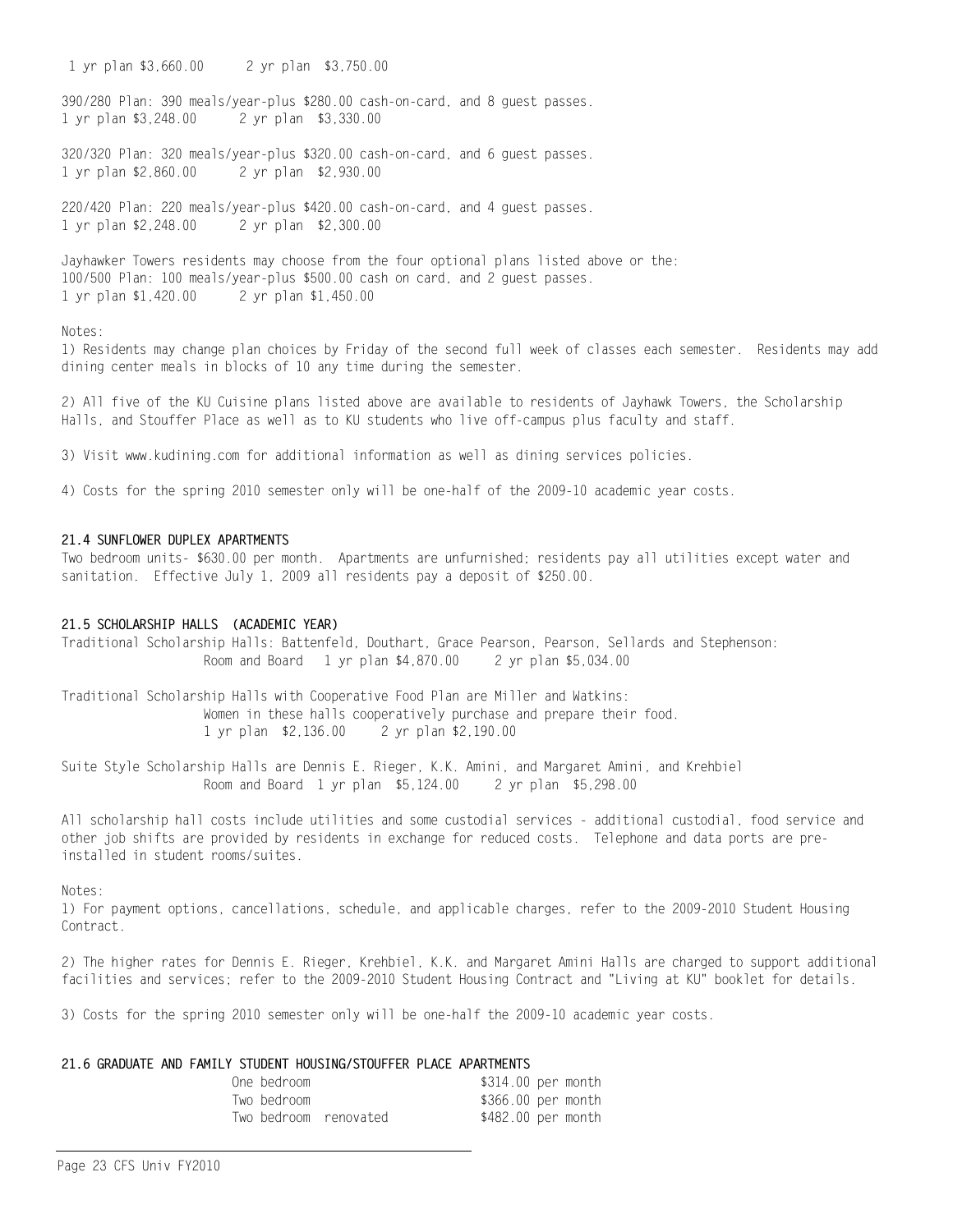All utilities are the responsibility of residents of Stouffer Place Apartments. Effective July 1, 2009 all residents pay a deposit of \$250.00. Apartments are unfurnished.

### 21.7 SINGLE STUDENT APARTMENTS/JAYHAWKER TOWERS (ACADEMIC YEAR)

4-Person Rate: 4 residents per apartment paying: 1 yr plan \$2,836.00 each 2 yr plan \$2,908.00 each

2-Person Rate: 2 residents per apartment paying: 1 yr plan \$4,990.00 each 2 yr plan \$5,124.00 each

2-Person Rate for small apartment : 2 residents per apartment paying: 1 yr plan \$4,064.00 each 2 yr plan\$4,174.00 Note: small units are very limited in number each.

For Renovated Apartments: 4-Person Rate: 4 residents per apartment paying 1 yr plan \$3,630.00 each 2 yr plan \$3,720.00 each

2-Person Rate: 2 residents per apartment paying: 1 yr plan \$6,388.00 each 2 yr plan \$6,560.00 each

Jayhawker Tower costs include utilities and daily custodial service for public areas. Telephone jacks (active at move-in) and internet data ports (additional charges apply) are preinstalled in each student room. Apartments office basic cable television at no additional charge.

Note:

1) For payment options, cancellation schedule, calendar, and applicable charges, refer to the 2009-10 Student Housing Contract.

2) Summer contracts are available for residents with academic year contracts, refer to the Summer 2009 Student Housing Contract.

3) Costs for the Spring 2010 semester only will be one-half the 2009-10 academic year costs.

#### 21.8 SUMMER SCHOOL HOUSING

Summer 2009 Room Cost Information:

Hashinger Hall

Double Occupancy (2 residents per room) \$986.00 Single Occupancy (1 resident per room) \$1,338.00

Summer 2009 Room Meal Plan Information: 150/100 Plan 150 dining center meals plus \$100.00 cash-on-card \$1,150.00 120/75 plan 120 dining center meals plus \$75.00 cash-on-card \$915.00 75/50 plan 75 dining center meals plus \$50.00 cash-on-card \$575.00

All summer school housing costs include utilities and daily custodial service in public areas. Telephone jacks (active at move-in) and internet data ports (additional charges apply) are installed in each student room. Student rooms offer basic cable television at no additional charge.

Note: For payment options, cancellation schedule, calendar, and applicable charges, refer to the Summer 2009 Student Housing Contract.

#### 22.5 HILLTOP CHILD DEVELOPMENT PROGRAM

Level A Level B Level C Level D

TODDLERS AND TWOS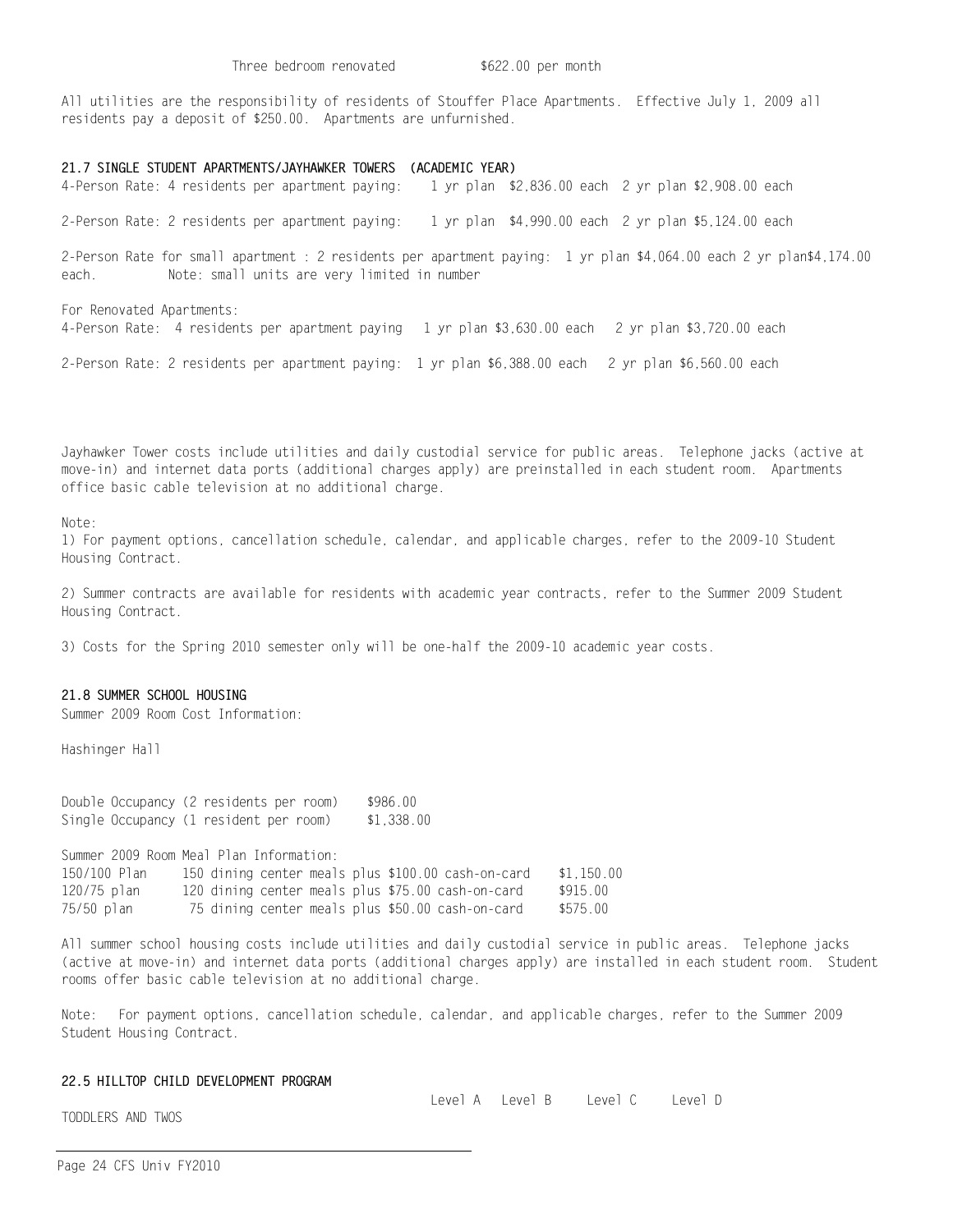| Monthly fees: Sept, Oct, Nov, Feb,<br>Mar, Apr, Jun, July           | \$670.00             | \$700.00             | \$745.00             | \$795.00             |
|---------------------------------------------------------------------|----------------------|----------------------|----------------------|----------------------|
| Monthly fees: Aug, Dec, Jan, May                                    | \$335.00             | \$350.00             | \$372.50             | \$397.50             |
| Optional care weekly fees: 5 weeks avail.                           | \$155.00             | \$162.00             | \$172.00             | \$183.00             |
| FULL DAY PRESCHOOL                                                  |                      |                      |                      |                      |
| Monthly fees: Sept, Oct, Nov, Feb,<br>Mar, Apr, Jun, July           | \$595.00             | \$620.00             | \$660.00             | \$710.00             |
| Monthly fees: Aug, Dec, Jan, May                                    | \$297.50             | \$310.00             | \$330.00             | \$355.00             |
| Optional care weekly fees: 5 weeks avail.                           | \$137.00             | \$143.00             | \$152.00             | \$164.00             |
|                                                                     |                      |                      |                      |                      |
| FULL DAY KINDERGARTEN                                               |                      |                      |                      |                      |
| Monthly fees: Sept, Oct, Nov, Jan, Feb,<br>Mar, Apr, Jun, July      | \$595.00             | \$620.00             | \$660.00             | \$710.00             |
| Monthly fees: Aug, Dec, May                                         | \$297.50             | \$310.00             | \$330.00             | \$355.00             |
| Optional care weekly fees: 4 weeks avail.                           | \$137.00             | \$143.00             | \$152.00             | \$164.00             |
|                                                                     |                      |                      |                      |                      |
| PRIMAY AGE (grades 1-6)                                             |                      |                      |                      |                      |
| During School Year                                                  |                      |                      |                      |                      |
| (incl. transportation and early Wed. dismissal)                     |                      |                      |                      |                      |
| Monthly fees: Sept, Oct, Nov, Feb, Mar, Apr                         | \$280.00             | \$280.00             | \$280.00             | \$280.00             |
| Monthly fees: Aug, Dec, Jan, May                                    | \$140.00<br>\$160.00 | \$140.00<br>\$160.00 | \$140.00<br>\$160.00 | \$140.00<br>\$160.00 |
| Optional care weekly fees (full day care):<br>4 1/2 weeks available |                      |                      |                      |                      |
| Optional care weekly fees (after school care):                      | \$70.00              | \$70.00              | \$70.00              | \$70.00              |
| 1 1/2 weeks available                                               |                      |                      |                      |                      |
| DURING SUMMER:                                                      |                      |                      |                      |                      |
| Monthly Fees: June, July                                            | \$595.00             | \$620.00             | \$660.00             | \$710.00             |

Activity fees are \$25.00 for Fall and Spring semester, added to the fees for January and August Activity fees are \$20.00 for June and \$20.00 for July, added to the fees for those months

Fees for children enrolled in less than 5 days per week (M/W/F or T/R) are prorated plus an additional fee of \$20.00/month

## \*\*\*\*\*\*\*\*\*\*\*\*\*\*\*Section 3\*\*\*\*\*\*\*\*\*\*\*\*\*

## KANSAS CITY CAMPUS AND WICHITA CAMPUS OF THE SCHOOL OF MEDICINE

23.0 SEMESTER TUITION (see paragraph 1)

## 24.0 FEES

### 24.3 COURSE FEES: IN ADDITION TO TUITION

| Nurse Anesthesia:     |  |  | \$200.00 per credit for students entering Summer 2009 |  |
|-----------------------|--|--|-------------------------------------------------------|--|
| Occupational Therapy: |  |  | \$100.00 per credit for students entering Summer 2009 |  |
| Physical Therapy:     |  |  | \$100.00 per credit for students entering Summer 2009 |  |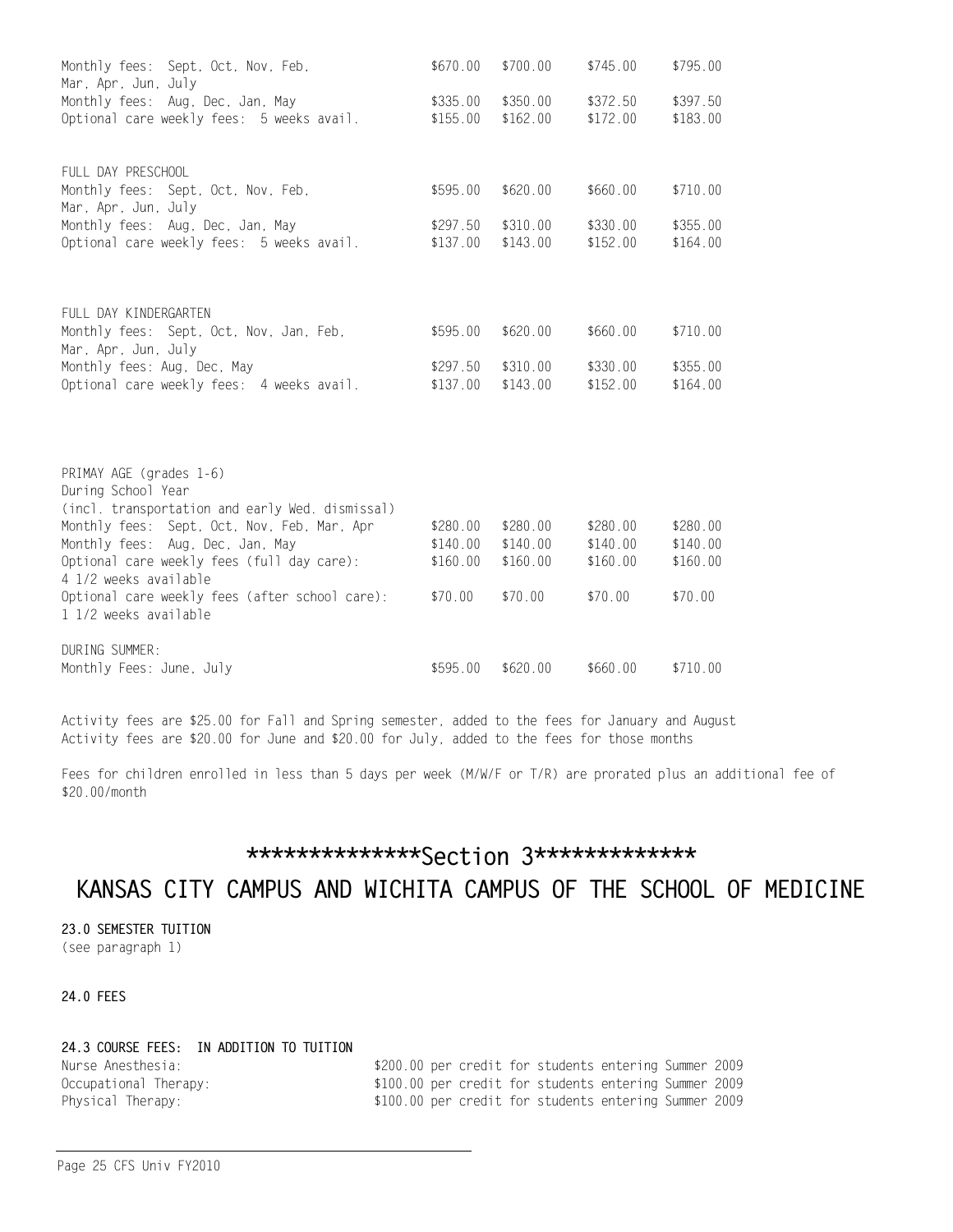### 25.0 COMPOSITION OF MEDICAL CENTER REQUIRED CAMPUS FEES

Composition of Medical Center Required Campus Fees Fall and Spring

|                               | KC UDGK/GRDK | Wichita UDGK/GRDK | KC MED   | Wichita MED |
|-------------------------------|--------------|-------------------|----------|-------------|
| Kirmayer Fitness Cntr         | \$56.83      | NА                | \$62.56  | NA.         |
| Library                       | \$24.07      | \$24.07           | \$54.64  | \$54.64     |
| Student Activity              | \$4.12       | \$4.12            | \$5.15   | \$5.15      |
| Student Governing Council Fee | \$5.60       | NА                | \$7.00   | NA.         |
| Student Health                | \$78.41      | NА                | \$98.00  | \$98.00     |
| Students Records Maintenance  | \$5.46       | \$5.46            | \$7.65   | \$7.65      |
| Disability Insurance Fee      | \$9.84       | \$9.84            | \$9.84   | \$9.84      |
| TOTAL                         | \$184.33     | \$43.49           | \$244.84 | \$175.28    |

| Summer                       | Kansas City   | Wichita       |
|------------------------------|---------------|---------------|
|                              | UDGK and GRDK | UDGK and GRDK |
| Kirmayer Fitness Center      | \$22.95       | NА            |
| Library                      | \$12.02       | \$12.02       |
| Student Activity             | \$2.06        | \$2.06        |
| Student Governing Council    | \$2.80        | NА            |
| Student Health               | \$39.21       | NА            |
| Students Records Maintenance | \$2.74        | \$2.74        |
| <b>TOTAL</b>                 | \$81.78       | \$16.82       |

Non School of Nursing students enrolled in only off-campus courses are assessed the Student Records Maintenance Fee. (\$5.46 for the fall and spring/ \$2.74 for the summer)

School of Nursing students enrolled in only off-campus courses are assessed the Student Records Maintenance fee (\$5.46 for the fall and spring/ \$2.74 for the summer) and the Student Health Records fee (\$15.00 for the fall and spring / \$7.50 for the summer).

#### 25.3 UNDERGRADUATE CERTIFICATE PROGRAMS

Students are assessed the program fee for each consecutive semester enrolled:

| PROGRAM                                                     | PROGRAM FEE |
|-------------------------------------------------------------|-------------|
| Diagnostic Cardiac Sonography (5 semesters)                 | \$2,800.00  |
| Nuclear Medicine (3 semesters)                              | \$1.300.00  |
| Diagnostic Ultrasound and Vascular Technology (4 semesters) | \$1.000.00  |
| Research Clinical Trial Coordinator (3 semesters)           | \$500.00    |

Certificate students are assessed the semester campus fees equivalent to an undergraduate student as outlined in paragraph 25.

#### 26.0 DEFINITIONS

### 26.1 APPLICABLE TUITION

(see paragraph 4.1)

#### 26.2 SALARIED REGENTS SYSTEM STAFF MEMBERS

(see paragraph 4.2 and 6.0.07)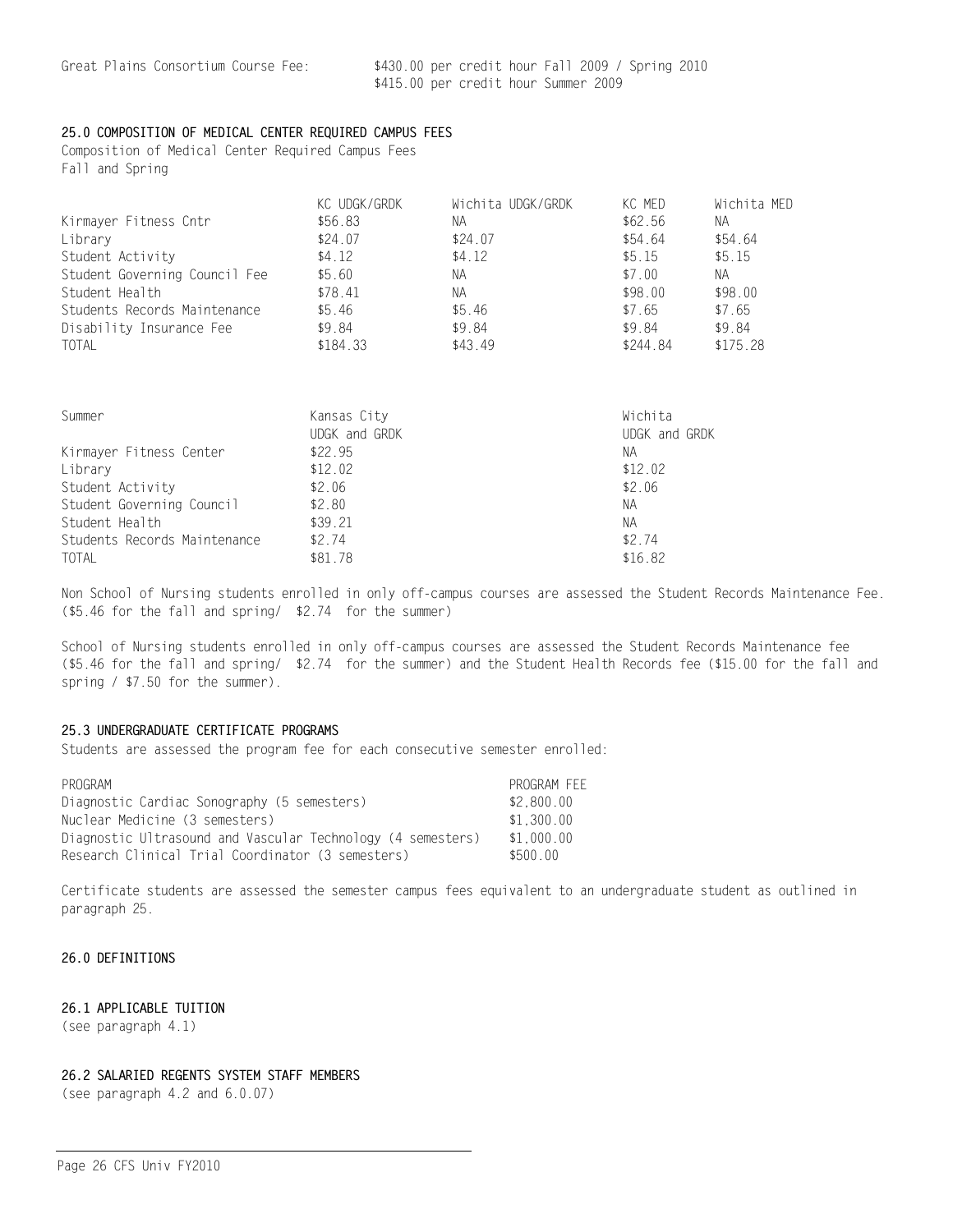#### 26.3 KANSAS CITY AREA

The area served by the Greater Kansas City Offices of the U.S. Postal Service. (Univ. Pol.)

#### 26.4 OFF-CAMPUS

Any location outside the University of Kansas Medical Center Campus where courses are taught by KUMC faculty.  $(Univ. Pol.)$ 

#### 27.0 OFF-CAMPUS CREDIT COURSES

(see paragraph 5)

#### 27.1 E-LEARNING FEE:

KUMC off-campus courses are denoted by the e-learning fee. Tuition is assessed on a credit-hour basis equal to resident tuition. An e-learning fee of \$50.00 per undergraduate hour and \$65.00 per graduate credit hour is assessed for these courses

#### 28.0 WAIVERS, REMISSIONS AND SPECIAL PROGRAMS

#### 28.1 FULL-TIME STAFF

(see paragraph 6.0)

#### 28.2 PART-TIME STAFF

(see paragraph 6.2)

#### 28.3 STAFF DEPENDENTS

(see paragraph 6.3)

### 28.4 GRADUATE TEACHING ASSISTANTS

#### (see paragraph 6.4)

Eligibility: Eligible teaching assistantship as certified by the Dean of Graduate Studies and Research must have graduate student status for the entire term. (Univ. Pol.)

#### 28.5 VISITOR

(see paragraph 6.9)

#### 28.5.10 Class Audit Fee

A non-degree seeking undergraduate or graduate student who is authorized to participate on a space-available basis in a regularly organized university course at the medical center campus. A non-refundable processing fee of \$100.00 is assessed each semester

28.7 AGREEMENT ON GRADUATE EDUCATION, THE UNIVERSITY OF MISSOURI-KANSAS CITY, THE BOARD OF REGENTS OF THE STATE OF It is mutually agreed by KUMC and UMKC to establish reciprocity in the application of in-state tuition rates for graduate students. Under this agreement, an eligible student from either KUMC or UMKC shall be regarded as an instate student by the other university with respect to tuition and fees and shall be admitted for enrollment in selected graduate courses up to a maximum of six credit hours in any single semester. An eligible student is one who is enrolled in a masters degree program or a doctoral degree program and meets the in-state residency requirement of the institution at which the student enrolled as a state resident. (the "home" institution).

This agreement covers all graduate degree programs of KUMC and UMKC, with the exception of the following: programs excluded by KUMC: MD, programs excluded by UMKC: MD.

Students who wish to participate in this reciprocity program must receive prior written approval from their home institution before registering at the other institution. UMKC students must obtain such approval from the Dean of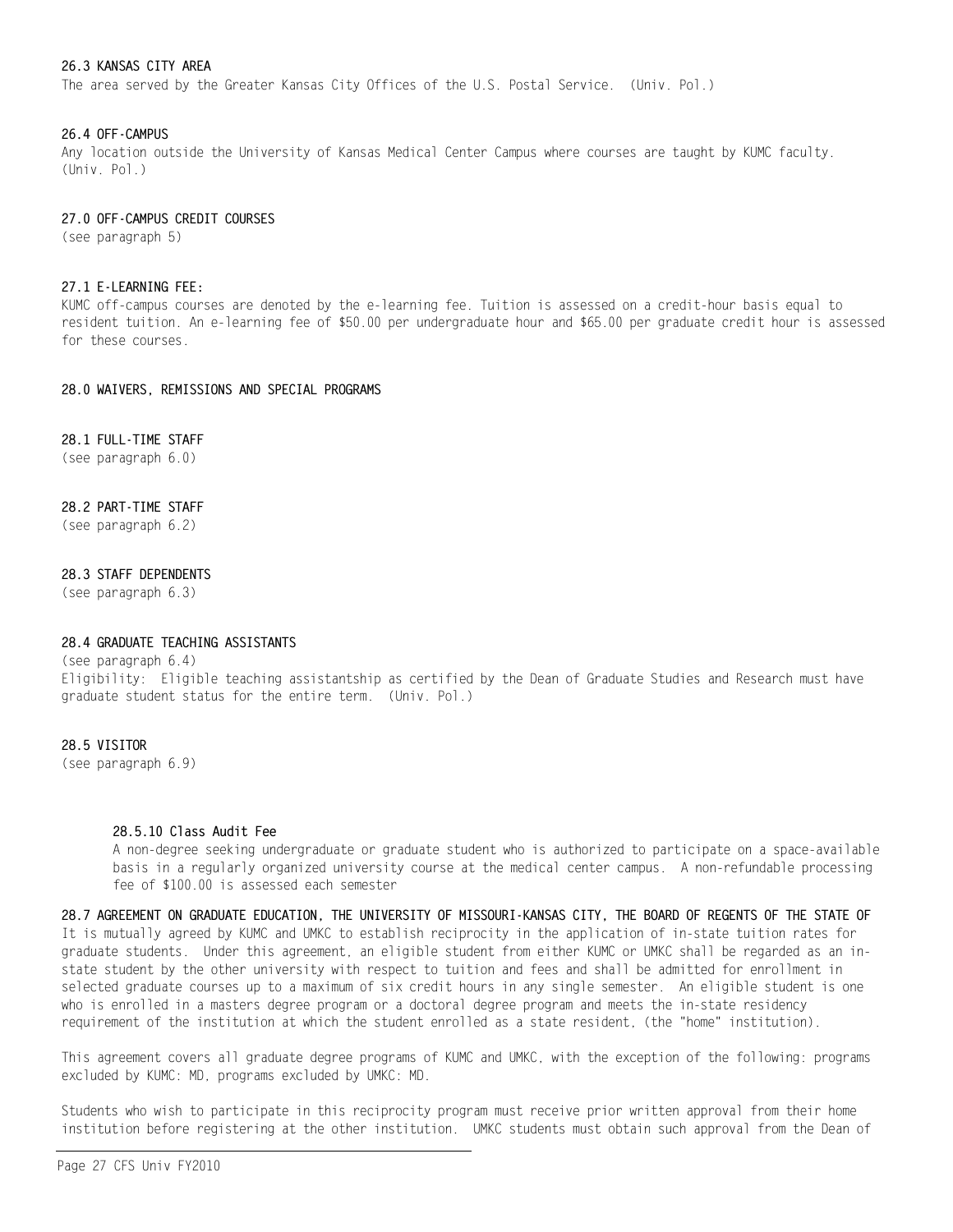the School of Graduate Studies. Either institution may restrict the list of courses to which this agreement applies or the number of visiting students eligible for in-state tuition rates.

#### 28.8 KANSAS-TOWA STUDENT EXCHANGE AGREEMENT

Selected students from Iowa enrolled in specified programs approved under Board of Regents agreement will be charged resident tuition within the provisions of K.S.A. 74-3219 to 74-3221.

#### 28 8 01

Covered program: Occupational Therapy

#### 28.9 FIELD RATES

This rate is available to students who, by the nature of their academic work (examples: internships, externships, and student teaching) and place of residence; have no opportunity to utilize services and facilities supported by the required campus fees. The field rates waives campus fees and the Kirmayer fee.

Eligibility: Restricted to students who are enrolled only in course work that is taught by appointment and who reside outside the Kansas City Area. See 6.1 for application deadline.

#### 29.0 DUE DATES FOR PAYMENT OF FEES AND PENALTIES FOR LATE PAYMENT

With the exceptions noted in paragraph 7, all tuition, fees and other outstanding financial obligations are payable in full at the scheduled fee payment time displayed on the student's invoice.

A late enrollment fee of \$50.00 is assessed from the first day of classes to the fifth day of classes. A \$100.00 late enrollment fee is assessed after the fifth day of classes.

#### 30.0 REFUND POLICY

(see paragraph 8)

### 31.0 MEDICAL STUDENT TUITION AND FEES

#### 31.1 MEDICAL STUDENT TUITION

Tuition is assessed semiannually in the fall and spring semesters for any enrollment regardless of credit hour load.

|          |         | Resident                  |                         |            |  |
|----------|---------|---------------------------|-------------------------|------------|--|
|          | Annua I | Semiannual                | Annual                  | Semiannual |  |
| Tuition: |         | $$25.146.20$ $$12.573.10$ | \$44.594.40 \$22.297.20 |            |  |

First and second year medial students may repeat a course during the summer semester only with written permission from the School of Medicine's Associate Dean for Student Affairs. The student will be charged a per credit hour rate for the number of hours enrolled for the summer semester when the enrollment is on the KUMC campus. The per credit hour rate shall be determined by dividing the sum of two years of medical student tuition (based on the amount of tuition of the current fiscal year) by the number of hours in the first two years of the curriculum. No additional campus fees shall be assessed for the summer semester.

Per credit hour rate for Summer 2010:

Resident: \$728.88 Non-Resident: \$1,292.59

See paragraph 25.0 for required campus fees.

Students That Matriculated in the MD Classes of 2009 First and second year students will be assessed for two years of tuition and fees with four semiannual assessments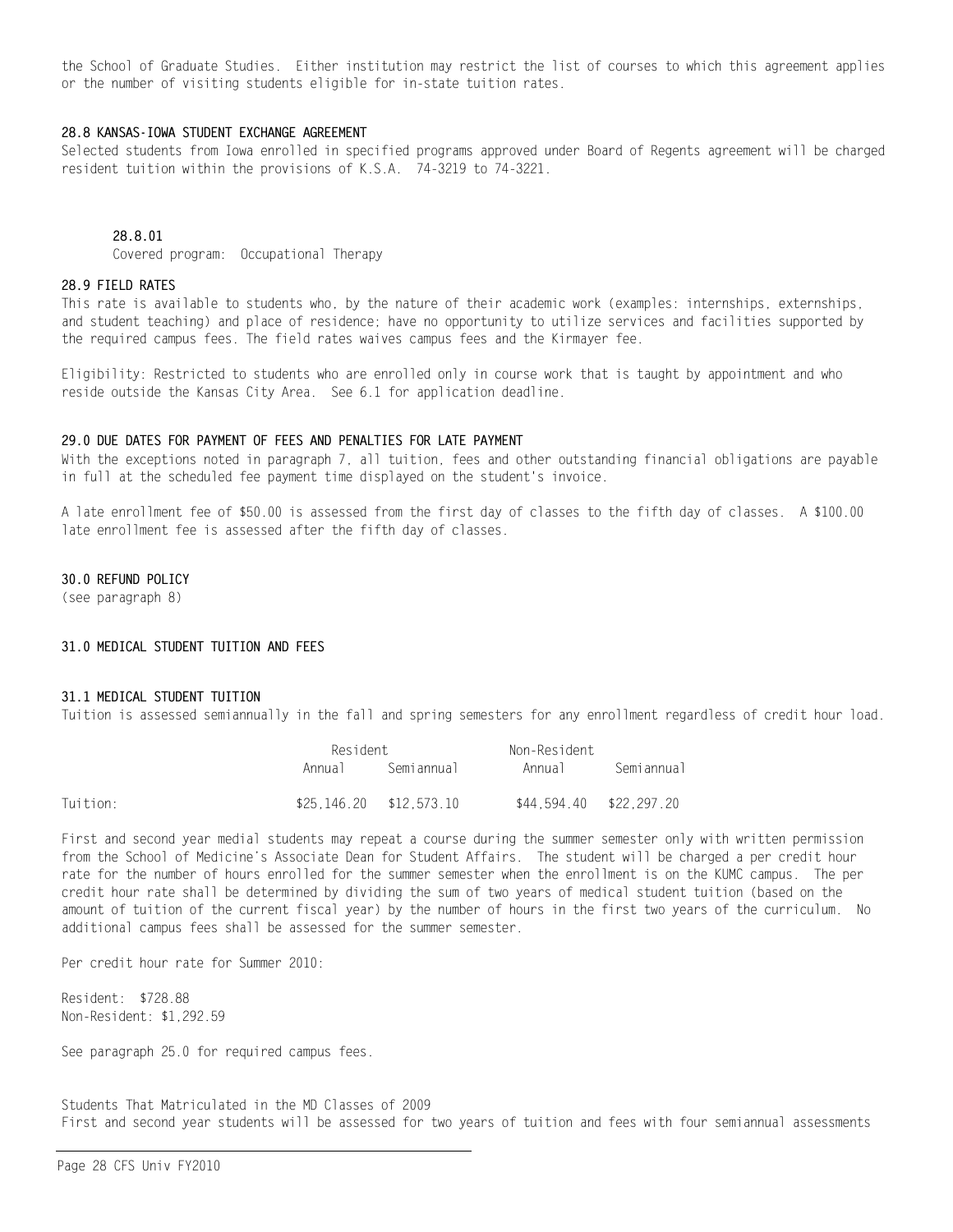unless the student must repeat a complete course. When a required course(s) is/are repeated during a fall or spring semester, a full semiannual tuition and fee assessment will result for the additional semester(s) the course(s) is/are taken. Remedial work (enrollment in IDSP 801) assigned by the School of Medicine Academic Committee will be charged at the semiannual rate.

Basic Science students who extend their basic science curriculum beyond the normal two years will be assessed for each semester regardless of the credit hour load. Students enrolled in IDSP 805 Enrichment Program, after the successful completion of the first two years, will be charged regular medical student tuition and fees. Each semester of tuition paid by a student, only enrolled in IDSP 805, will be applied toward one of the four semesters of tuition required toward the four clinical semesters.

A student who has paid tuition and fees at the time he/she is placed on Leave of Absence (LOA) by the School of Medicine will have these tuition and fees applied to a future semester of enrollment. If a student does not return from LOA, tuition and fees are not refunded unless the student requests a refund based on the Refund Adjustment policy. The refund request must be made by the student during the semester that the LOA begins. Refunds will be based on the LOA effective date and no refunds will be given after the semester that the LOA started.

\*Students accepted into the official MD/Ph.D.combined-degree Program will be assessed graduate tuition and fees according to their hours of enrollment during each term (semester/summer session) of their "graduate student" enrollment phase. They will be subject to the graduate school calendar (i.e. refunds, drops, adds). During the two clinical science years of the Program. MD-Ph.D students will be assessed medical school annual tuition and fees. If a student withdraws or is seperated from the program, the student shall pay to the University the total amount of tuition plus interest charges that the student otherwise would have paid as outlined in the student's MD-PhD Discontinuation Agreement. Long-term Disability Insurance coverage is required of all Medical students and is not included in the total fees (see paragraph 45).

Four year medical students, including MD/PhD, students in their third and fourth year will be assessed for two years of tuition and fees with four semiannual assessments unless the student must repeat a module(s). Students enrolling in elective or required modules after May of the graduate year and/or after module(s) is/are repeated, a charge at the modular rate will result for each additional month repeated. Students must pay for eight semesters, regardless if he/she completes the requirements in less than eight semesters. Tuition will be waived, however, fees will be assessed for students enrolled in non-repeated required courses after eight semesters of tuition is paid.

#### 31.5 MODULAR RATE FOR CLINICAL ROTATIONS

| (4 week period) |                    | Resident: \$2.235.22 | Non-Resident \$3.963.93 |  |
|-----------------|--------------------|----------------------|-------------------------|--|
| (Clinical Hour) | Resident: \$558.80 |                      | Non-Resident \$990.98   |  |

Four-year medical students, including MD/Ph.D. students, in their third and fourth year will be assessed for two years of tuition and fees with four semiannual assessments unless the student must repeat a module(s). Students enrolling in elective or required modules after May of their graduation year and/or after completion of the requirements for the MD degree will be charged at the modular rate. When a required module(s) is/are repeated, a charge at the modular rate will result for each additional month repeated. Students must pay for eight semesters, regardless if he/she completes the requirements in less than eight semesters. Tuition will be waived, however, fees will be assessed for students enrolled in non-repeated required courses after eight semesters of tuition is paid.

If a MD/Ph.D. student takes graduate courses and medical courses within the same semester, the student shall be charged the linear graduate tuition and fee assessment for the graduate hours in which he/she is enrolled and shall also be charged "per clinical hour" for the medical courses which he/she is enrolled.

"Per clinical hour" shall be defined by dividing the 4-week modular rate by four. One fourth of that modular rate shall equal each one clinical credit hour of medical courses charged for each credit hour the student is enrolled.

\*\*\* Students that Matriculated in the MD Classes of 2010, 2011, 2012 & 2013 \*\*\*

Medical students are assessed tuition every fall and every spring semester that they are enrolled during phase I of the curriculum. During phase I of medical school, the Academic Committee may assign a student to the "Non-Evaluated Track Category" for the spring semester. Students are assessed 1/2 of the semiannual tuition rate plus full campus fees.

\*Students accepted into the official MD/Ph.D. combined-degree Program will be assessed graduate tuition and fees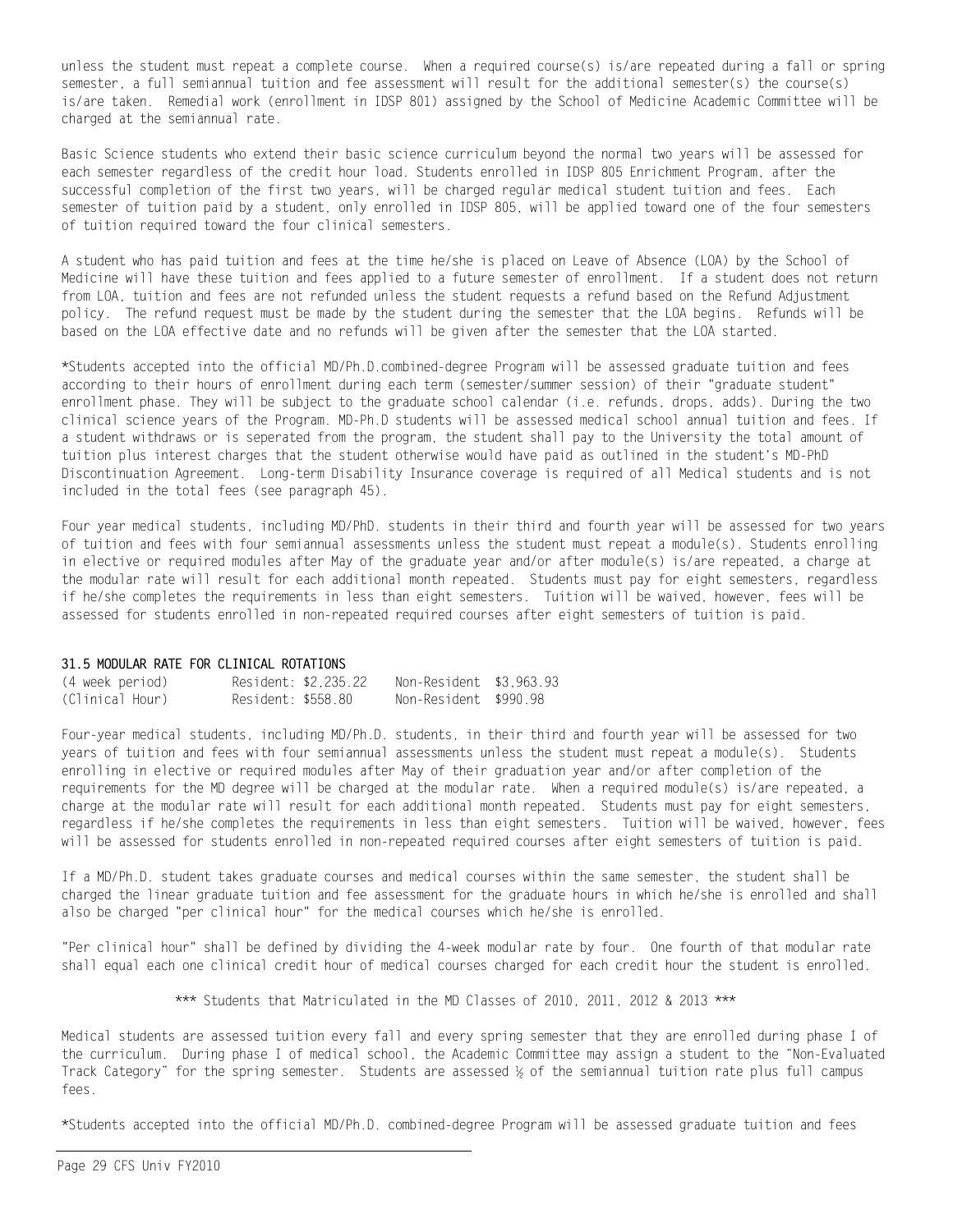according to their hours of enrollment during each (semester/summer session) of their "graduate student" enrollment phase. They will be subject to the graduate school calendar (i.e. refunds, drops, adds). During the "medical student" phase, MD-Ph.D. students will be assessed medical school annual tuition and fees. If a student withdraws or is separated from the program, the student shall pay to the University the total amount of tuition plus interest charges that the student otherwise would have paid as outlined in the student's MD-Ph.D. Discontinuation Agreement.

#### 32.0 REFUND POLICY FOR MEDICAL STUDENTS - STUDENTS THAT MATRICULATED IN THE MD CLASS OF 2009

Same schedule as undergraduate/graduate students. See paragraph 8.

### 32.5 TUITION AND FEE ADJUSTMENT POLICY FOR MEDICAL STUDENTS

Applies to students that Matriculated in the MD Classes of 2010, 2011, 2012 & 2013

#### 32.5.10 TUITION

Medical student tuition is adjusted by prorating the schedule in paragraph 8 if the medical student withdraws from a course/clinical module before the last day of the module. The first and last day of the module is determined from the schedule of classes.

The official start and end date of the semester used for prorated adjustments are published on the KUMC Office of the Registrar website.

The amount of tuition adjusted for modules that have not started will be determined by the following formula. The start and end weeks are determined from the Official School of Medicine Schedule and Classes.

(Number of Weeks Not Started/Total number of weeks in the semester)\*Semiannual Tuition

The number of weeks completed is determined by the official withdrawal date. Withdrawals that occur prior to the end of the week are rounded up to include the full week.

#### 32.5.20 SEMESTER CAMPUS FEES

Campus Fees are only adjusted if the student completely withdraws from all courses during the semester. The amount adjusted is based on the schedule in paragraph 8.

#### 33.0 GRADUATE MEDICAL EDUCATION (RESIDENTS AND FELLOWS, & POST-DOCTORAL FELLOWS)

### 33.1 KANSAS CITY FEES

|                                                               |                   | Annual               | Semiannual |
|---------------------------------------------------------------|-------------------|----------------------|------------|
| Required Campus Fee<br>Activity & Student Records Maintenance |                   | \$29.78              | \$14.89    |
| 33.2 WICHITA FEES                                             |                   |                      |            |
| Required Campus Fee                                           | Annual<br>\$15.78 | Semiannual<br>\$7.89 |            |

#### 34.0 RECORD, ENROLLMENT AND REGISTRATION HOLDS

Activity & Student Records Maintenance

(see paragraph 9)

#### 35.0 VISITING STUDENT FEES AND PRE-MATRICULATION MEDICAL STUDENT FEES

All students enrolled in visiting status are assessed \$50.00 per semester: \$25.00 Tuition, \$2.00 Student Activity Fee, \$2.00 Student Governing Council Fee, \$5.00 Library, \$8.00 Fitness Center Fee, \$8.00 Student Health Fee. Visiting students in Wichita are assessed \$40.00 per semester: \$25.00 Tuition. \$2.00 Student Activity Fee. \$5.00 Library, \$8.00 Student Health Fee.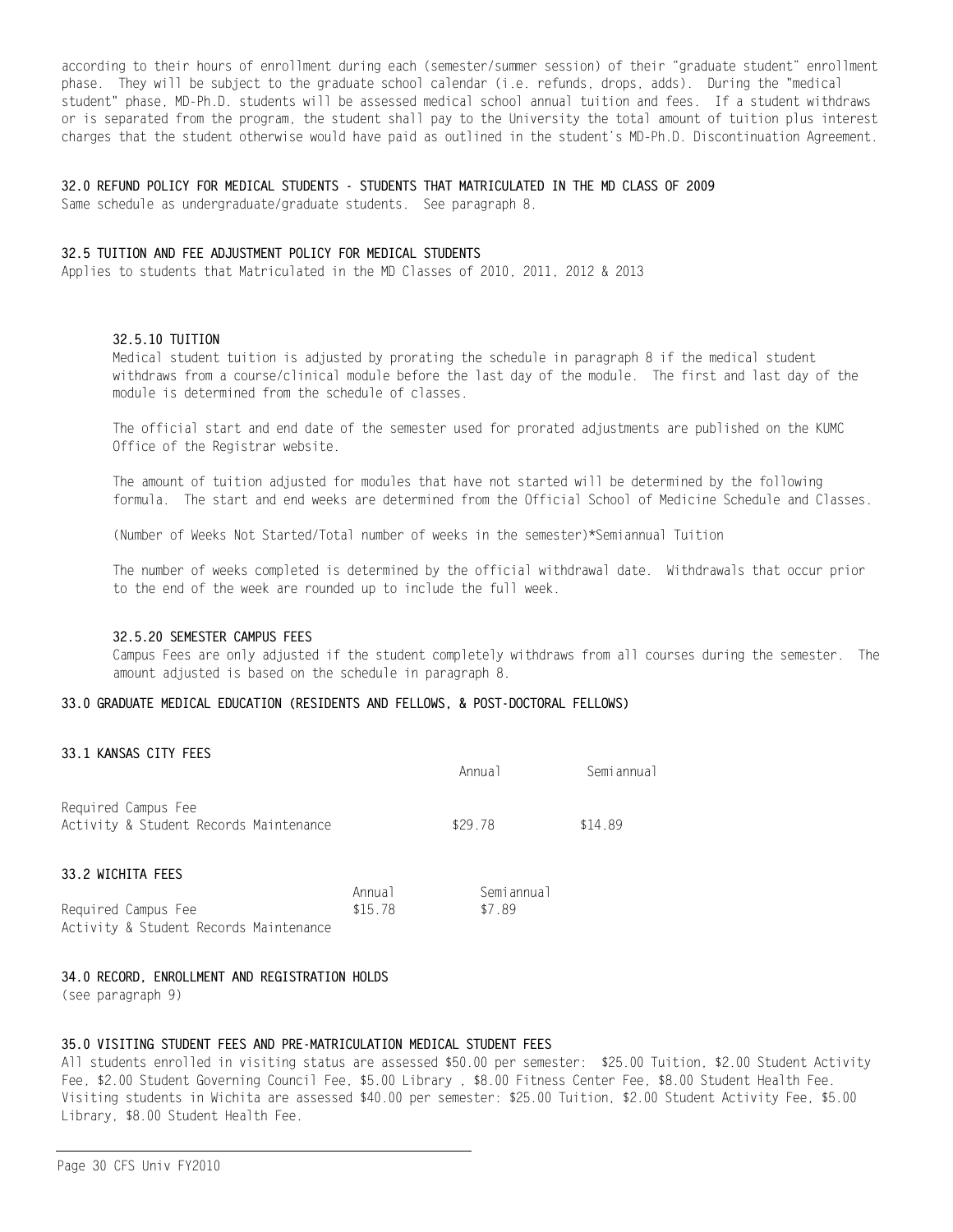#### 35.3 POST SOPHOMORE FELLOW (MEDICAL):

Post sophomore fellows are assessed Kansas City medical student fees for the fall and spring terms only. The \$244.84 semester fee is the result of a \$5.15 Student Activity Fee, \$7.00 Student Governing Council Fee, \$98.00 Student Health Fee, \$54.64 Library Fee, \$62.56 Kirmayer Fee, \$9.84 Disability Fee and \$7.65 Student Records Maintenance Fee.

#### 36.0 APPLICATION AND DEPOSIT FEES

#### 36.1 ADMISSIONS APPLICATION FEES

(not refundable and not applicable to tuition or other fees)

### $36.1.02$

Out-of-state-applicant fee - a charge (non- refundable) is required of all out-of-state applicants for admission to the School of Medicine \$50.00.

#### 36.1.03 Application Fee for Visiting Medical Students

Application fee for visiting osteopathic students \$35.00 an academic year

#### 36.1.04 Application fee for all Graduate Programs in the Schools of Allied Health & Nursing

Application fee for undergraduate and graduate programs in the Schools of Allied Health and Nursing \$60.00

## 36.1.06 Application Fee for Health Policy & Management Applicants

Application fee for HP&M students:

\$50.00 Domestic \$50.00 International

### 36.2 TUITION FEE DEPOSIT

(Required upon notification of acceptance and applicable towards tuition and fees)

School of Medicine - MD Program (refundable if applicant withdraws before May 15) \$50.00

Cytotechnology \$75.00

Physical Therapy (non-refundable) \$400.00

Occupational Therapy (non-refundable) \$400.00

Nurse Anesthesia \$800,00

#### 36.3 REACTIVATION FEE

KUMC undergraduate and graduate students seeking to enroll after not enrolling for a previous fall or spring semester or seeking to enroll after withdrawing from the current semester are assessed a \$50.00 reactivation fee.

#### 38.0 LIBRARY CONSTRAINTS AND PENALTIES

Dykes Library (Kansas City), Farha Library (Wichita): When appropriate and in accordance with the Universityapproved library lending code, library borrowers will be assessed fines for late return or charges for borrowing privileges, special services and damage to or replacement of, lost materials.

#### 38.1 BORROWING PRIVILEGES AND FEES

The Libraries provide unrestricted borrowing to faculty, students and staff of all Kansas Regents institutions with appropriate ID.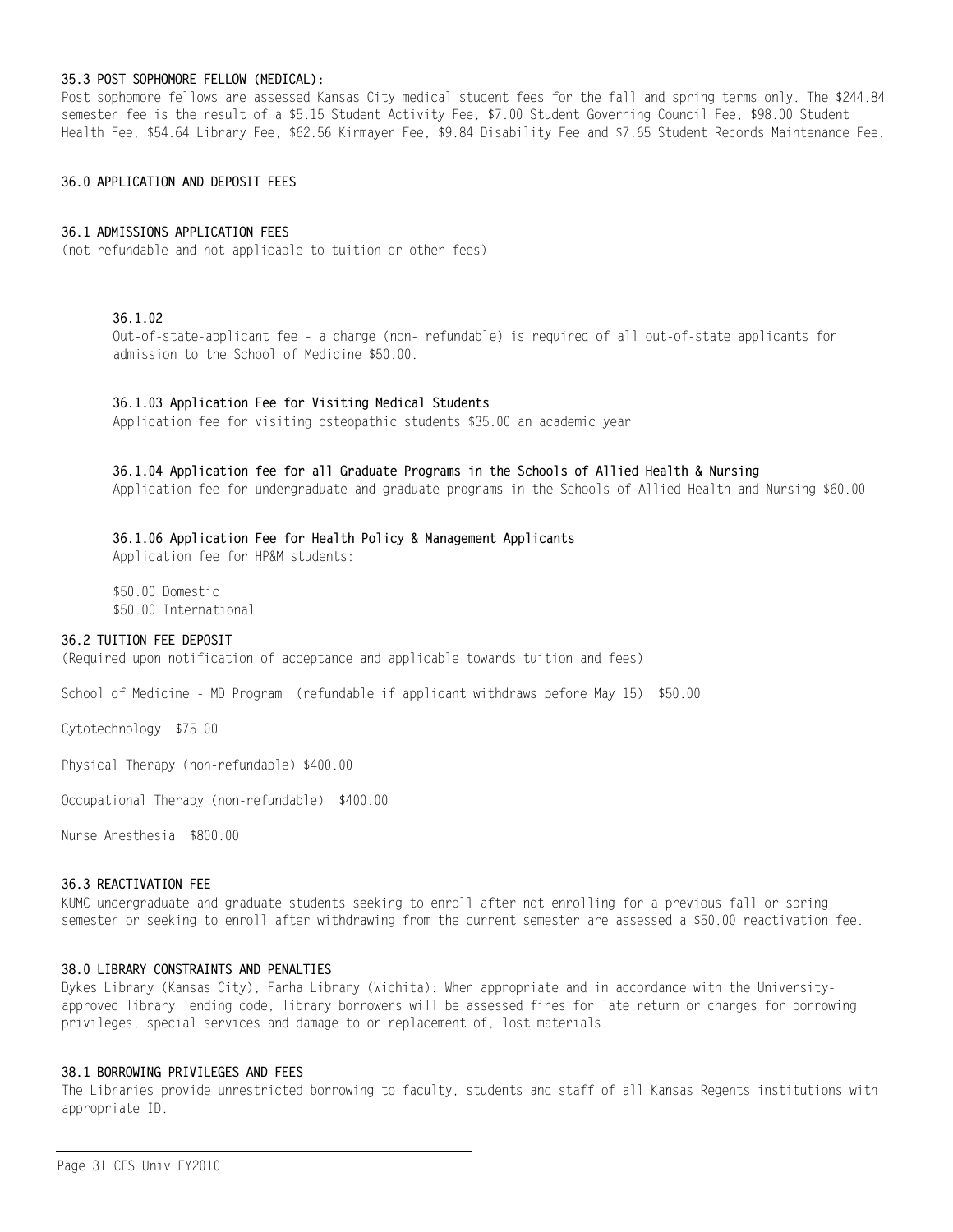All memberships require ID to verify status and membership eligibility category. All memberships are active for one year from the date of payment or for the quarter from the date of payment.

Corporate and Organizational Memberships - Individual user \$300.00/year This will provide one individual membership to the Dykes Library which is a library card with that individual's name. If additional library cards are desired, they are \$50.00 per individual.

Individual Memberships

\$100.00/year or \$30.00/quarter

If you are an employee of a corporation or organization and utilizing the library on behalf of the corporation or organization, you are required to purchase a Corporate and Organizational membership.

- Health professionals - anyone providing health care in a hospital, private clinic, physician's or dentist's office. - Individuals

- Government employees of the following jurisdictions: federal, State of Missouri, county and municipal in the Kansas City Metropolitan area.

Courtesy Memberships - no fee paid

- Community Blood Center
- Kansas State Agencies
- Kansas City, Kansas municipal employees
- Science Pioneer Award winners
- UMKC School of Medicine Faculty (letter required from UMKC Library)
- KUMC Visiting Scholars (letter from sponsoring department required)
- Retired and Volunteer KUMC faculty (letter from sponsoring department required)
- All PAID members of the Alumni Association of the School of Medicine, School of Allied Health,

School of Nursing, School of Pharmacy and Social Welfare Graduates

- Regents faculty and students

#### 38.2 FINES FOR DELAYED RESPONSE OR NON-RESPONSE TO A RECALL NOTICE

The Libraries assess no direct charges for other overdue materials. However, borrowers who do not return items within 30 days of the due date are billed for replacement of the item and a \$5.00 non-refundable processing fee.

Borrowers with lost books from the interlibrary loan service are billed the cost of the book plus a \$25.00 processing fee.

### 38.3 INTERLIBRARY LOAN FEES

Journal Articles or Books from the A.R. Dykes Collection (rates vary according to membership breakdown indicated below)

KUMC faculty, staff, students, KUPI,-on campus and in KC metro area: Regular: 2-3 business days, delivery via mail, pickup at the library or PDF \$3.00 Rush: 1-2 business days, delivery via mail, pickup at the library or PDF \$8.00

University of Kansas Hospital:

Regular: 2-3 business days, delivery via mail, pickup at the library or PDF \$3.00 Rush: 1-2 business days, delivery via mail, pickup at the library or PDF \$8.00

KUMC Off-Campus faculty, students outside of the KC metro area: Regular: 2-3 business days, delivery via mail, pickup at the library or PDF, no charge Rush: 1-2 business days, delivery via mail, pickup at the library or PDF \$8.00

KS Regents Institutions:

Regular: 2-3 business days, delivery via mail, pickup at the library or PDF, no charge Rush: 1-2 business days, delivery via mail, pickup at the library or PDF, no charge

KS State Agencies:

Page 32 CFS Univ FY2010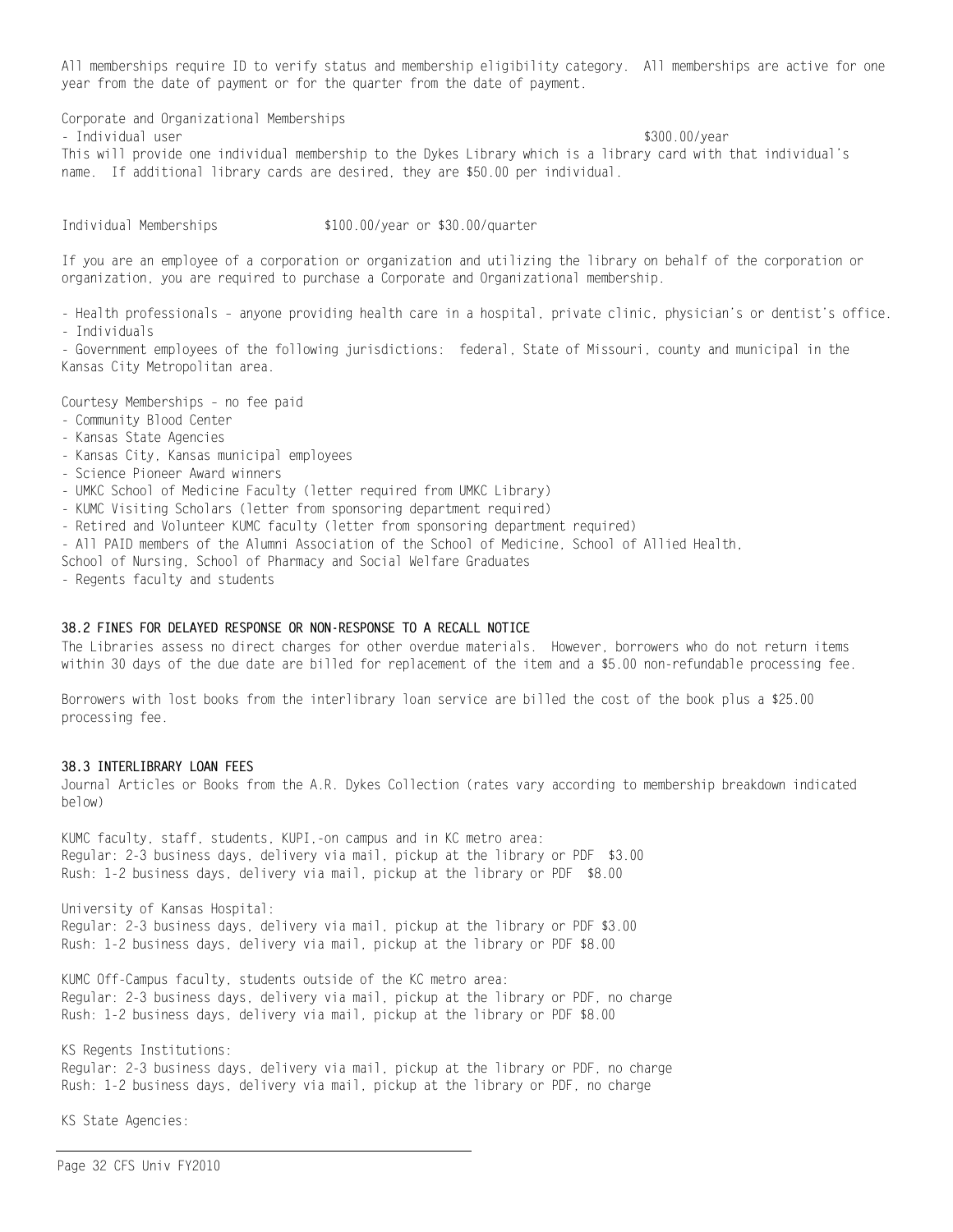Regular: 2-3 business days, delivery via mail, pickup at the library or PDF, no charge Rush: 1-2 business days, delivery via mail, pickup at the library or PDF, no charge Health Science Library Network, Non-profits (HSLN) & KS Hospital Libraries, KS Libraries: Regular: 2-3 business days, delivery via mail, pickup at the library or PDF \$5.00 Rush: 1-2 business days, delivery via mail, pickup at the library or PDF \$15.00 RML Region 4 and Non-RML Region 4 Libraries: Regular: 2-3 business days, delivery via mail, pickup at the library or PDF \$11.00 Rush: 1-2 business days, delivery via mail, pickup at the library or PDF \$21.00 All Other Users: Regular: 2-3 business days, delivery via mail, pickup at the library or PDF \$15.00 Rush: 1-3 business days, delivery via mail, pickup at the library or PDF \$25.00 Journal Articles or Books from Other Libraries (rates vary according to membership breakdown indicated below). All books are shipped via UPS and the borrowing library is required to pay return shipping. KUMC faculty, staff, students, KUPI-On campus and in KC metro: Regular: 4-10 business days, delivery via mail, pickup at the library or PDF \$3.00, no charge if located at a KS Regents Library. Rush: 1-3 business days, delivery via mail, pickup at the library or PDF \$8.00 University of Kansas Hospital: Regular: 4-10 business days, delivery via mail, pickup at the library or PDF: \$15.00 Rush: 1-3 business days, delivery via mail, pickup at the library or PDF: \$25.00 KUMC Off-Campus faculty, students-outside the KC metro area: Regular: 4-10 business days, delivery via mail, pickup at the library or PDF \$3.00, no charge if located at a KS Regents Library. Rush: 1-3 business days, delivery via mail, pickup at the library or PDF \$8.00 KS State Agencies: Regular: 4-10 business days, delivery via mail, pickup at the library or PDF \$15.00, no charge if located at a KS Regents Library. Rush: 1-3 business days, delivery via mail, pickup at the library or PDF \$25.00 All other users: Regular: 4-10 business days, delivery via mail, pickup at the library or PDF \$30.00 Rush: 1-3 business days, delivery via mail, pickup at the library or PDF \$40.00 38.4 LITERATURE SEARCH AND REFERENCE CONSULTATION (BIOMEDICAL LIBRARIAN)

Literature searches (rates vary according to membership breakdown indicated below)

\*KUMC faculty, staff, KUPI, University of Kansas Hospital: \$0.00

\*All other users: (1 hr minimum) \$45.00. per hour

#### 38.6 PHOTOCOPY/PRINTING FEES (SELF-SERVICE)

\$0.10 per single-sided black and white copy (printing and photocopying) \$0.20 per double-sided black and white copy (printing) \$0.25 per single-sided color copy

### 38.8 SUSPENSION OF BORROWING PRIVILEGES

Suspension of borrowing privileges may be imposed by the libraries for any of the following reasons:

- \* failure to promptly return recalled items
- \* failure to return overdue items
- \* failure to pay fines or lost book bills, theft or mutilation of library materials
- \* provision of incomplete or inaccurate borrower registration information.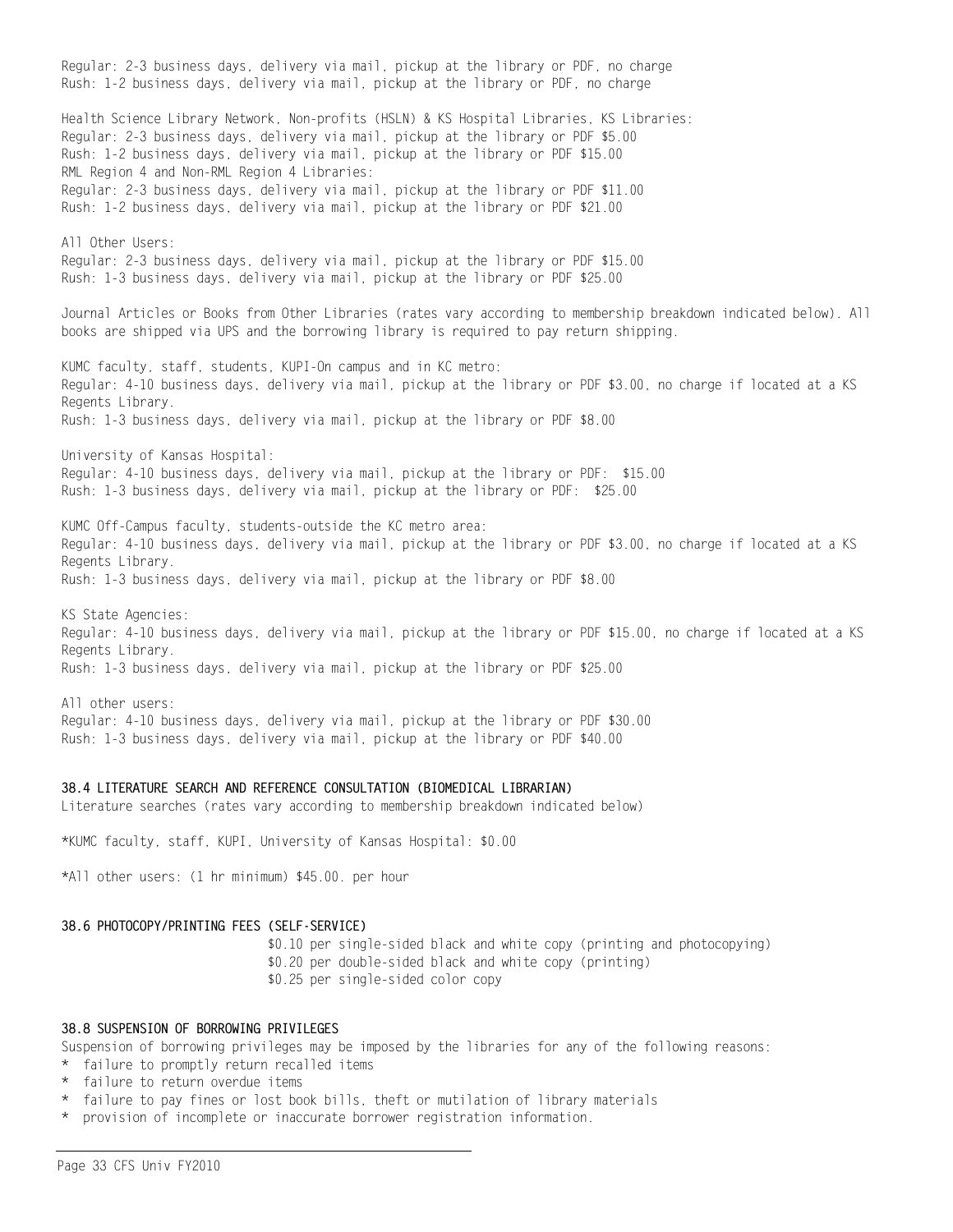### 39.0 PARKING FEES AND FINES

Parking fees and fines are assessed as authorized by the Board of Regents and in accordance with Kansas Administrative Regulations sections 74-3209 through 74-3216. Students are eligible for a 25% discount off annual parking fee on the yellow permit only.

#### 40.0 STUDENT HOUSING

Not Applicable

#### 41.2 DEPARTMENT COST-RECOVERY FEES

All departmental charges for specific goods and services (i.e., photocopy, optional instructional materials, building use fees, optional attendance Summer Orientation sessions, academic transcripts, etc.) not explicitly identified herein will be priced at an amount that approximates actual cost. Campus administrative procedures are to be followed for approval and collection of these charges.

#### 41.2.02 KUMC card

Identification card on KUMC campus: no charge for initial issue, replacement cost \$20.00 (Univ. Pol.)

### 41.2.03

Diploma or Certificate replacement fee: \$10.00 (Univ. Pol.)

Information provided on the replacement diploma is considered the sale of information and is provided upon request and for the above noted fee.

### 41.2.04

Diploma mailing fee: \$10.00 Domestic Regular, \$15.00 Domestic Certified, Non-domestic Registered \$25.00 (Univ. Pol.)

### 41.2.05

Verification Services: All verification services are sent regular postal mail. Express services are as follows:

Same day service-Domestic mail and/or FAX \$15.00 Same day service-Federal Express Overnight \$35.00 Fax Charge \$5.00 Priority Mail Shipping with Delivery Confirmation \$7.00 Federal Express Shipping Overnight \$15.00

### 41.2.06

Criminal Background Check Cost Recovery Fee:

All students must have a criminal background check. Students will be sent information by the School/Department which admits them so they can secure this check prior to attendance. The student will directly pay the cost for this criminal background check to the company providing this service

### 41.3.07

Health Information Management:

\$250.00 Software fee per year.

### 41.3.08

Clinical Laboratory Sciences: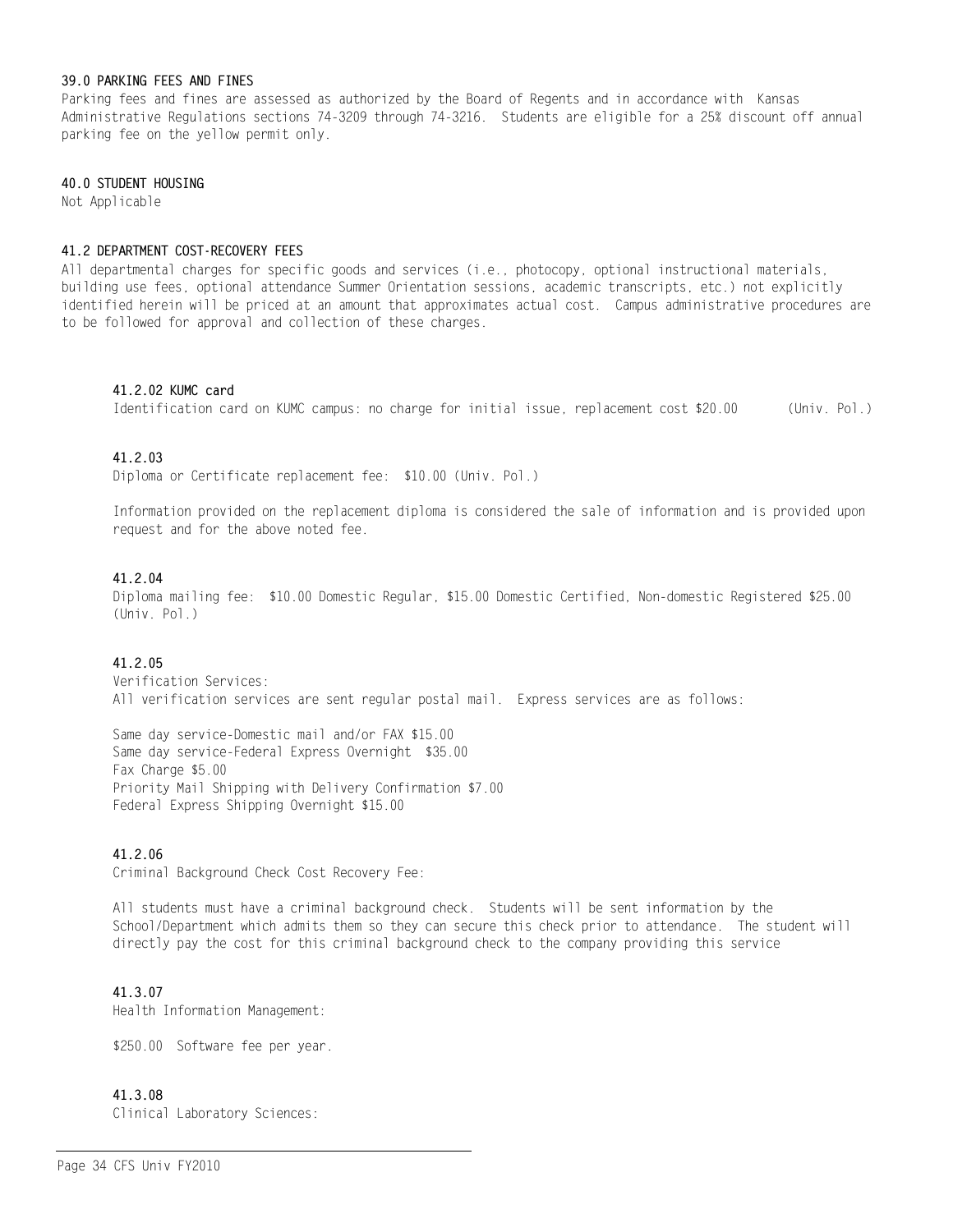FALL FEES IN JUNIOR YEAR: Personal protective equipment (PPE), special reagents, laboratory manuals, microscope maintenance. \$500.00

SPRING FEES IN JUNIOR YEAR: Personal protective equipment (PPE), special reagents, laboratory manuals, microscope maintenance. \$500.00

FALL FEES IN SENIOR YEAR: Personal protective equipment (PPE), special reagents, laboratory manuals, microscope maintenance. \$300.00

Molecular Biotechnology Undergraduate Concentration: Special Reagents \$300.00

Molecular Biotechnology MS Program: Special Reagents \$500.00 one time fee

### 41.3.09

Dietetics & Nutrition Syllabus Fee:

Fall semester DN 822 \$7.00 Fall semester DN 826 \$22.00 Spring semester DN 822 \$7.00 Spring semester DN 826 \$22.00

### 41.3.10

Physical Therapy and Rehabilitation Sciences:

Lab fees (for semester 1) \$200.00 per semester

Lab fees for semesters 2-7 \$125.00 per semester

#### 41.3.11

Respiratory Care:

| BS Respiratory Care Students                           |          |
|--------------------------------------------------------|----------|
| Fall Junior Year-Laboratory Fees                       | \$150.00 |
| Spring Junior Year-Laboratory Fees                     | \$225.00 |
| Fall Senior Year Self-Assessment Exams/Laboratory Fees | \$90.00  |
| BS completion students                                 |          |
| Departmental/Laboratory Fees                           | \$60.00  |

#### 41.3.12

Cytotechnology: Lab Fees Per Year

Non-refundable upon acceptance into program \$100.00

### 41.5.01

School of Nursing: Lab Fees

| NURS 301 | \$160.00 |
|----------|----------|
| NURS 302 | \$190.00 |
| NURS 318 | \$85.00  |
| NURS 341 | \$20.00  |
| NURS 421 | \$40.00  |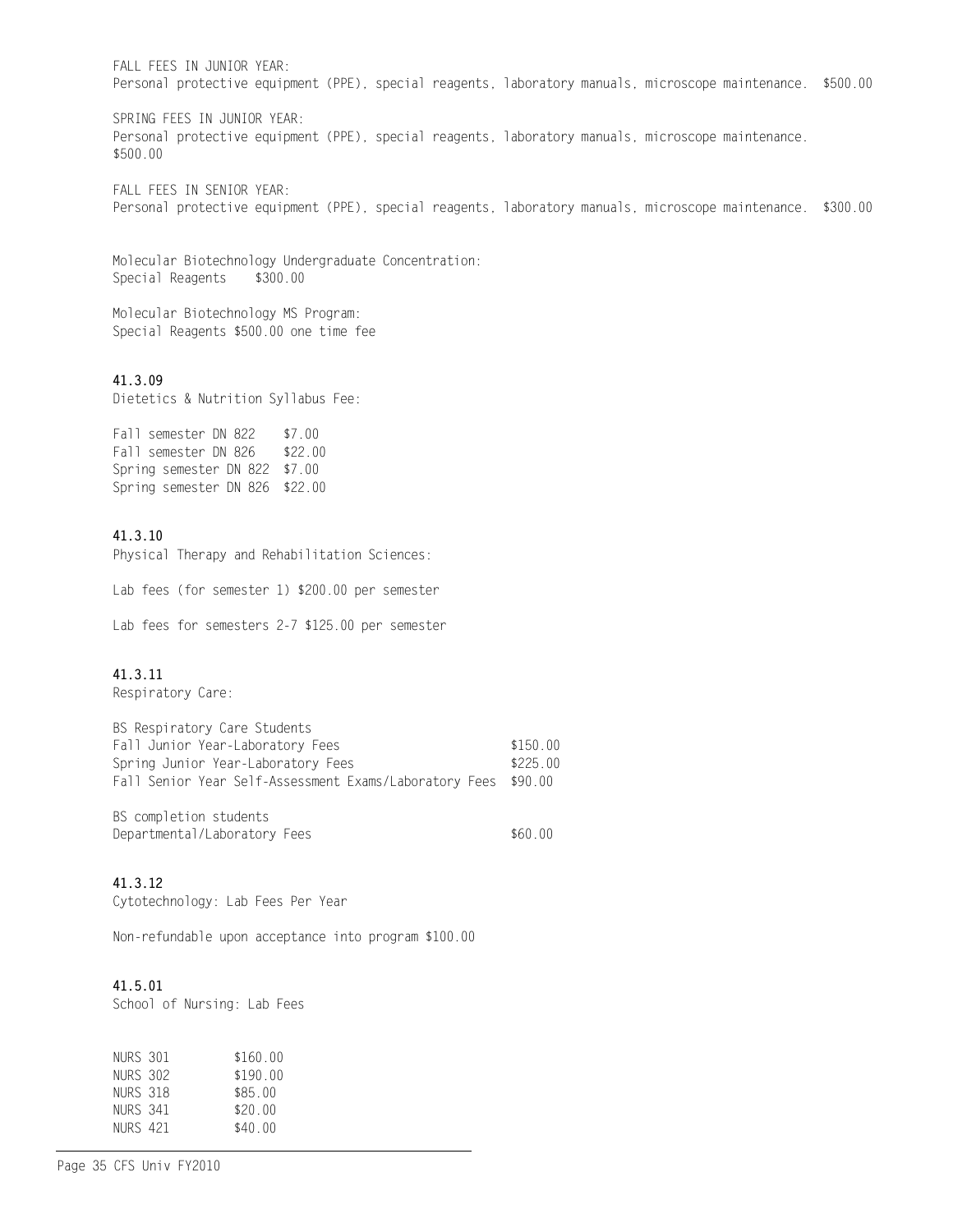| NURS 450 |     | \$40.00      |
|----------|-----|--------------|
| NRSG 810 |     | \$305.00     |
| NRSG 815 |     | \$375.00     |
| NRSG 817 |     | \$200.00     |
| NRSG 818 |     | \$300.00     |
| NRSG 831 |     | \$100.00     |
| NRSG 832 |     | \$75.00      |
| NRSG 837 |     | \$125.00     |
| NRSG 838 |     | \$135.00     |
| NRSG 840 |     | \$25.00      |
| NRSG 844 |     | \$75.00      |
| NRSG 849 |     | \$75.00      |
| NRSG     | 863 | \$75.00      |
| NRSG     | 864 | \$375.00     |
| NRSG 867 |     | \$250.00     |
| NRSG     | 869 | \$300-<br>00 |

School of Nursing PDA Requirement:

All junior nursing students are required to purchase a PDA and medical reference software package from the approved vendor prior to starting classes. Specific information about purchasing the PDA and software can be obtained from the SON Student Affairs Office.

School of Nursing standardized testing fee: NURS 340 \$150.00

### 41.5.015

School of Medicine Tablet PC Fee: \$2,500.00 (\$1,250.00 assessed semiannually) to all first year School of Medicine MD students.

School of Medicine Technology Fee: \$450.00 (fall semester only) to all third year School of Medicine MD students and \$300.00 (fall semester only) to all fourth year school of medicine MD students.

Step 1 Board Prep: \$50.00

Educational Support and Development Fee (1st Year): \$42.00

NBME Assessment Fee (2nd Year): \$100.00

### 41.5.02

Additional fees are approved by the Executive Vice Chancellor. (Univ. Pol.)

#### 42.0 STUDENT ACCESS TO EDUCATIONAL RECORDS

Copy of educational records requested by the student will be subject to a copying fee of \$0.25 -cents per page, except for academic transcripts.

#### 43.0 REQUIRED STUDENT HEALTH INSURANCE

All students at The University of Kansas Medical Center are required to have health insurance while enrolled. If a student's insurance changes at any time during enrollment she/he is required to provide the Student Health Insurance Verification Office proof of insurance at the time of such change. If determined that a student has allowed his/her health insurance to lapse during any point of their enrollment at KUMC, the individual will have a hold placed on their account and will not be able to enroll until proof of insurance is produced. The University of Kansas Medical Center has an insurance plan available for students needing to secure a policy. All students must submit an "Acknowledgement of the Health Insurance Policy" form and proof of insurance (e.g. front and back copy of insurance card) at the time of their initial enrollment at KUMC. These documents must be faxed to 813-588-6597 or mailed to the KUMC Student Health Insurance Verification Office at G116 Student Center, 3901 Rainbow Blvd., Kansas City, KS 66160.